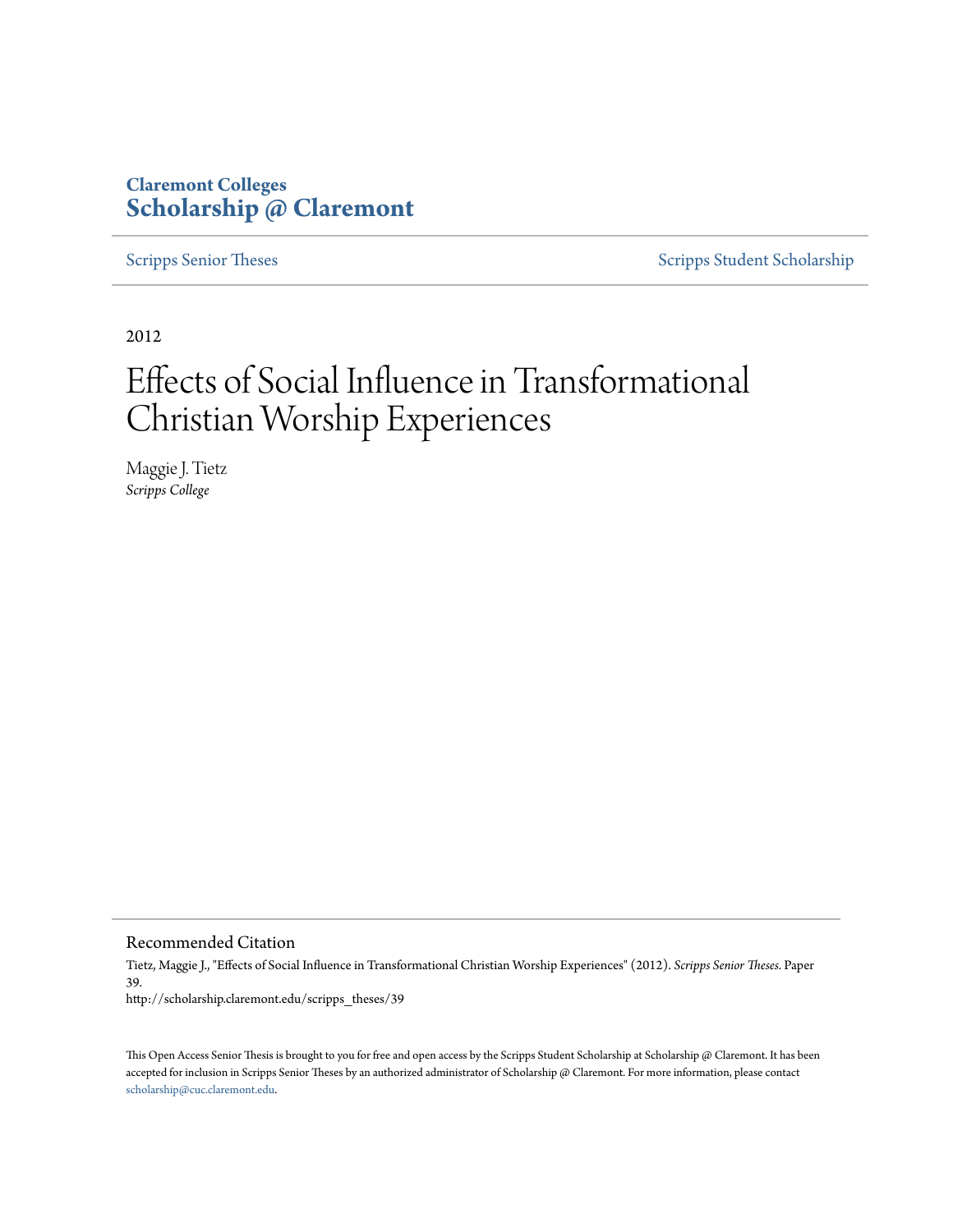## **THE EFFECTS OF SOCIAL INFLUENCE IN TRANSFORMATIONAL CHRISTIAN WORSHIP EXPERIENCES**

by

**MAGGIE J. TIETZ**

## **SUBMITTED TO SCRIPPS COLLEGE IN PARTIAL FULFILLMENT**

### **OF THE DEGREE OF BACHELOR OF THE ARTS**

**PROFESSOR MA**

**PROFESSOR WOOD**

**December 9, 2011**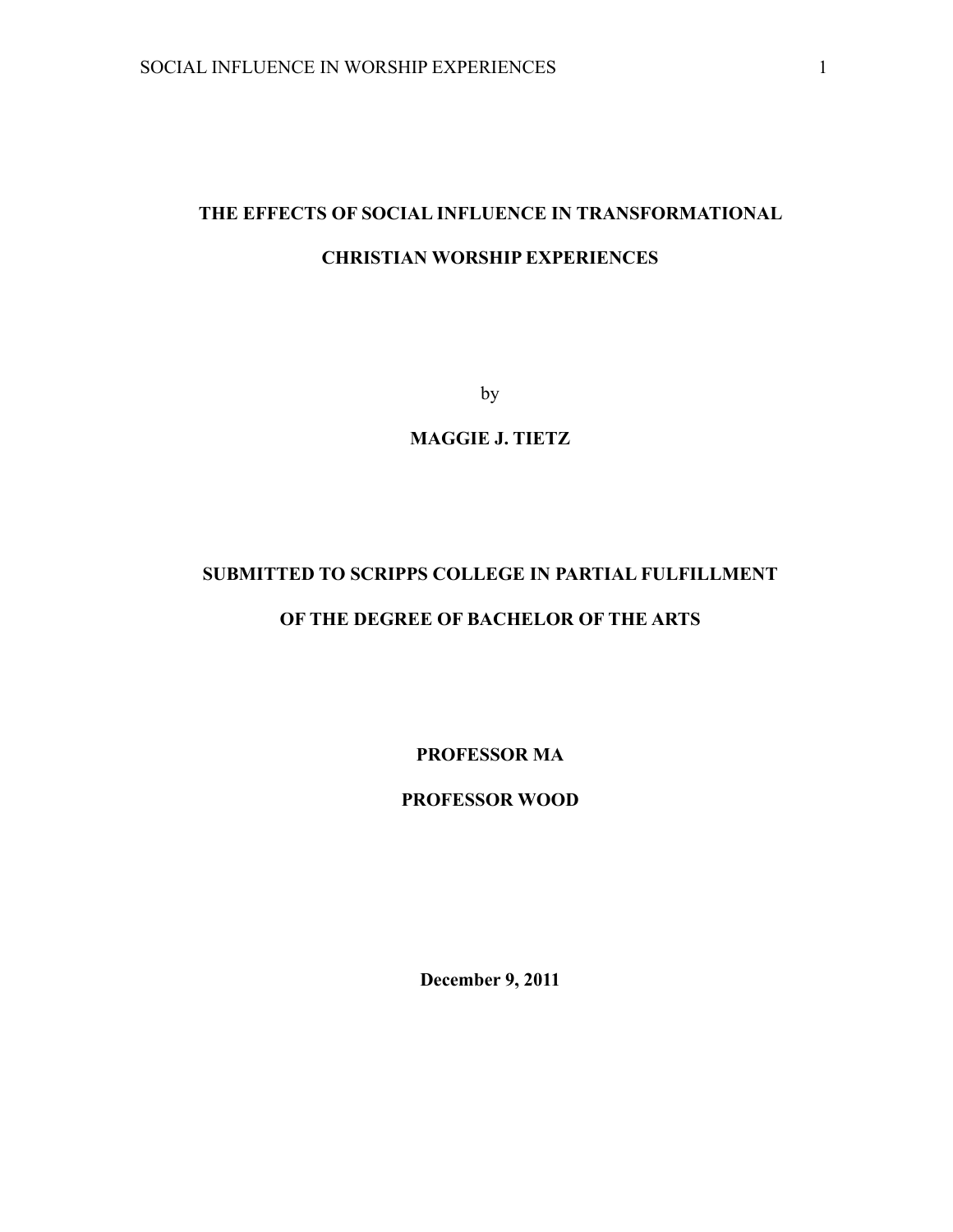#### Acknowledgements

 First, I must thank my thesis readers for working with me through this process. Dr. Abernethy, thank you for agreeing to let me work with you almost a full year ago -- without that opportunity and your continuing guidance and support, this would never have come to fruition. Professor Ma, without your meticulous comments and corrections this thesis would never have reached the level that it has. Your guidance has been invaluable. And thanks to Professor Wood for jumping in last minute as a reader. You generosity saved the day.

 To all my incredible friends here at Scripps (and the ones at Mudd too) -- thank you for putting up with my ever decreasing sanity level these past three months. I promise to return to normal for my final semester. Jesse and Megan -- I'm glad that you find my incoherent mumblings, random sounds effects, and nonsensical comments amusing and still continue to believe in me even when you two are the poor souls that have gotten the brunt of all the crazy. Dani, Felicia, Maria, and all the other senior Psychology majors -- I shall miss commiserating with you. It was quite a bonding experience.

 And a huge Thank You to my parents for never ceasing to support me in all that I do. You guys have pushed me to be the best that I can be while still giving me my room to explore and live life, and I am ever grateful for your love. I love you.

 Last, but greatest of all, all the thanks and praise go to God, who blessed me with the incredible people in my life and with the capability to vanquish the thesis monster.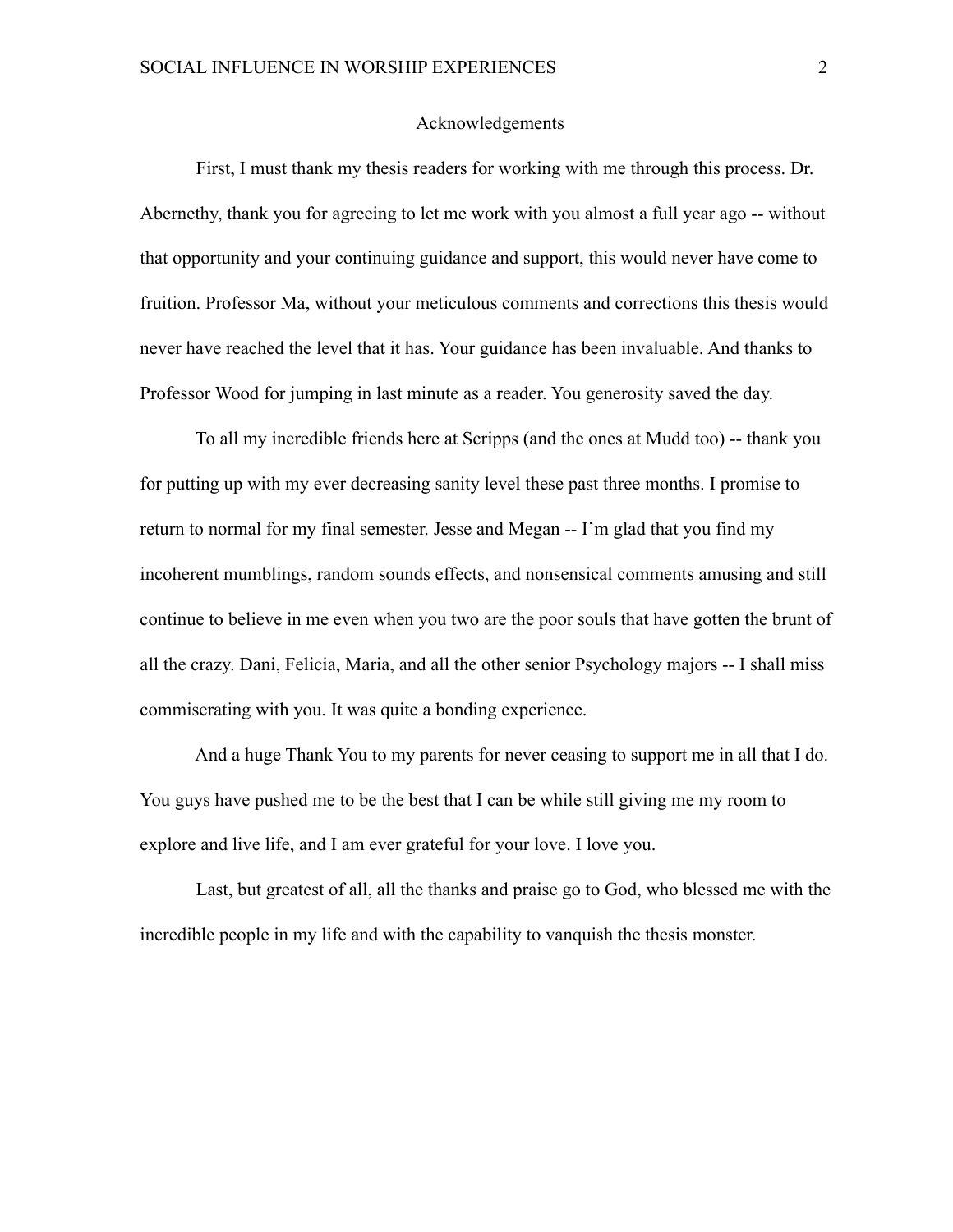#### Abstract

 There exists a severe deficit of studies exploring the psychological aspects of Christian worship experiences despite worship's importance in Christianity and in many people's lives. Transformational worship experiences can have lasting effects on one's outlook and psychological functioning (Chou, 2008; Cutler, 1976; Ellison & George, 1994; Fife, Adegoke, McCoy, & Brewer, 2011; Salsman, Brown, Brechting, & Carlson, 2005), yet very few studies have investigated these experiences. The current study sought to explore the effects of group size and style of worship on participants' feelings of deindividuation and focus on others within the congregation. Seventy-six middle aged adults from a range of ethnicities and denominations took part in an interview that included measures of religious support, social support, style of worship service, and a number of free-response questions about a transformational worship experience in the participant's past. It was predicted that a more ceremonial worship style and that higher scores in religious and social support would be associated with less focus on specific others, that a more ceremonial worship style would be associated with more religious and social support, and that, depending on the level of religious and social support, the relationship between ceremonial style and focus on other would vary. Except for a significant positive correlation between ceremonial worship style and religious support, the proposed hypotheses were not supported.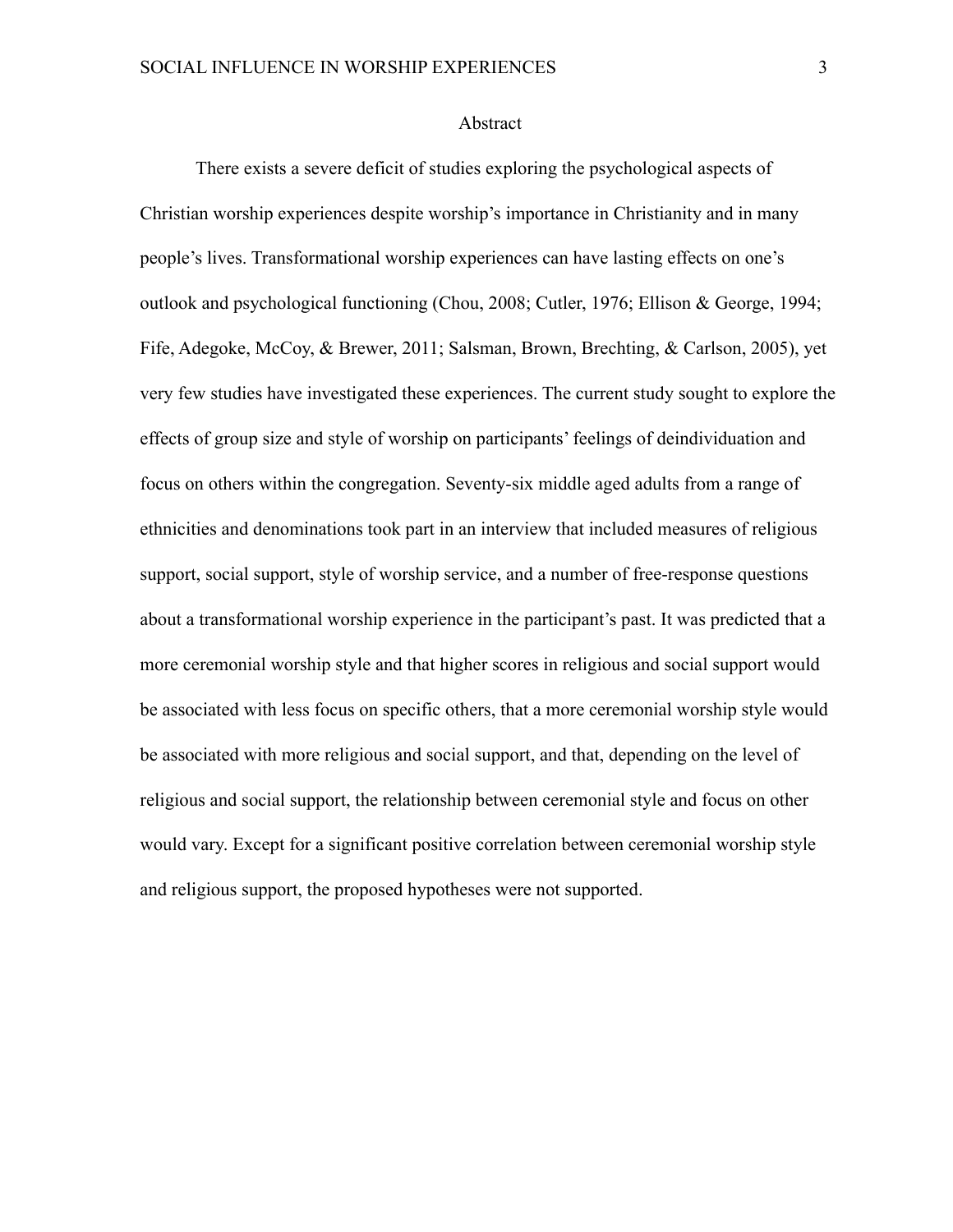The Effects of Social Influence in Transformational Christian Worship Experiences

Worship in its many forms makes up a very important part of the Christian religion. It is a time when many people feel that they have powerful and life-changing spiritual experiences, and yet very little, if any, psychological research has been done exploring these occurrences. This study investigated the roles that social influence plays in transformational Christian worship experiences. The researcher was primarily interested in looking at the effects of group size and worship style on people's perceptions of their transformational experiences. But, due to the limitations of the archival data, information of group size was unavailable. For theoretically validated reasons (which will be covered later), the religious and social support measures in the archival data were used instead of group size because they are additional predictors of deindividuation.

#### *Social and Religious Support*

 Many studies have found a positive correlation between social support and overall emotional and psychological well-being (Cohen & Wills, 1985; Eriksson et al., 2009; Kennedy, 1989). The relationship seems to be especially true for those who are going through high-stress periods. Studies have shown that social support remains a strong resource with continuing positive psychological impacts even during long periods of chronic stress (Park & Folkman, 1997), such as terminal illnesses (Carey, 1974), and for those working as expatriate humanitarian aid workers (Eriksson et al., 2009). Eriksson et al.'s (2009) study of aid workers showed significant negative correlations between two aspects of social support, emotional and organizational support, and levels of burnout. Being part of a supportive team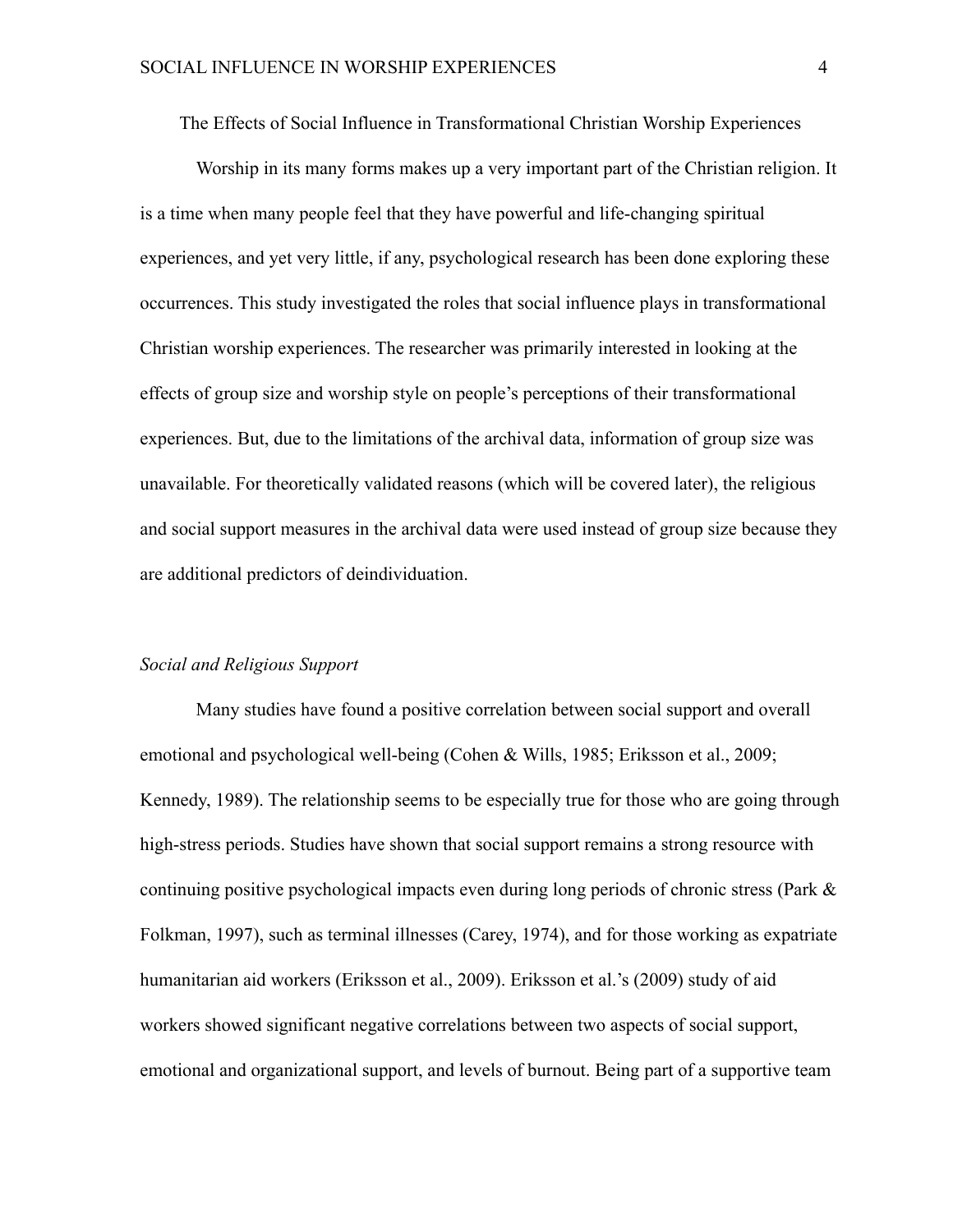and developing friendships with other aid workers reduced emotional exhaustion, increased one's sense of personal accomplishment, and increased one's feeling connection with those whom they were serving. There is debate concerning why social support has such beneficial effects, but one theory is that is acts as a buffer between people and the harmful effects of the stressors that they face (Cohen & Wills, 1985; Stone et al., 2003). Social support can't eliminate crises, but it helps protect people from negative repercussions.

Social support, as operationally defined in the existing literature, consists of many different behavioral, emotional, and psychological facets (Barrera, 1986; Park & Folkman, 1997; Winemiller, Mitchell, Sutliff, & Cline, 1993). Winemiller, Mitchell, Sutliff, & Cline (1993) broke social support into four separate categories: esteem support, informational support, social companionship, and instrumental support. Esteem support is any way of showing someone that they are accepted and esteemed, and it covers actions such as sympathy, affection, and encouragement. Informational support is assistance in understanding and dealing with stressful events. Social companionship is defined as how much time one spends with others in recreational and leisure activities. Finally, the researchers describe instrumental support as the provision of tangible aids such as needed services, material needs, and financial aid. A slightly different take on social support is provided by Barrera (1986), who conceptualized social support as social embeddedness, perceived social support, and enacted support. Social embeddedness is one's sense of community and how connected they are to others in their social groups. Enacted support is the tangible actions people use to show support. Perceived social support is somewhat more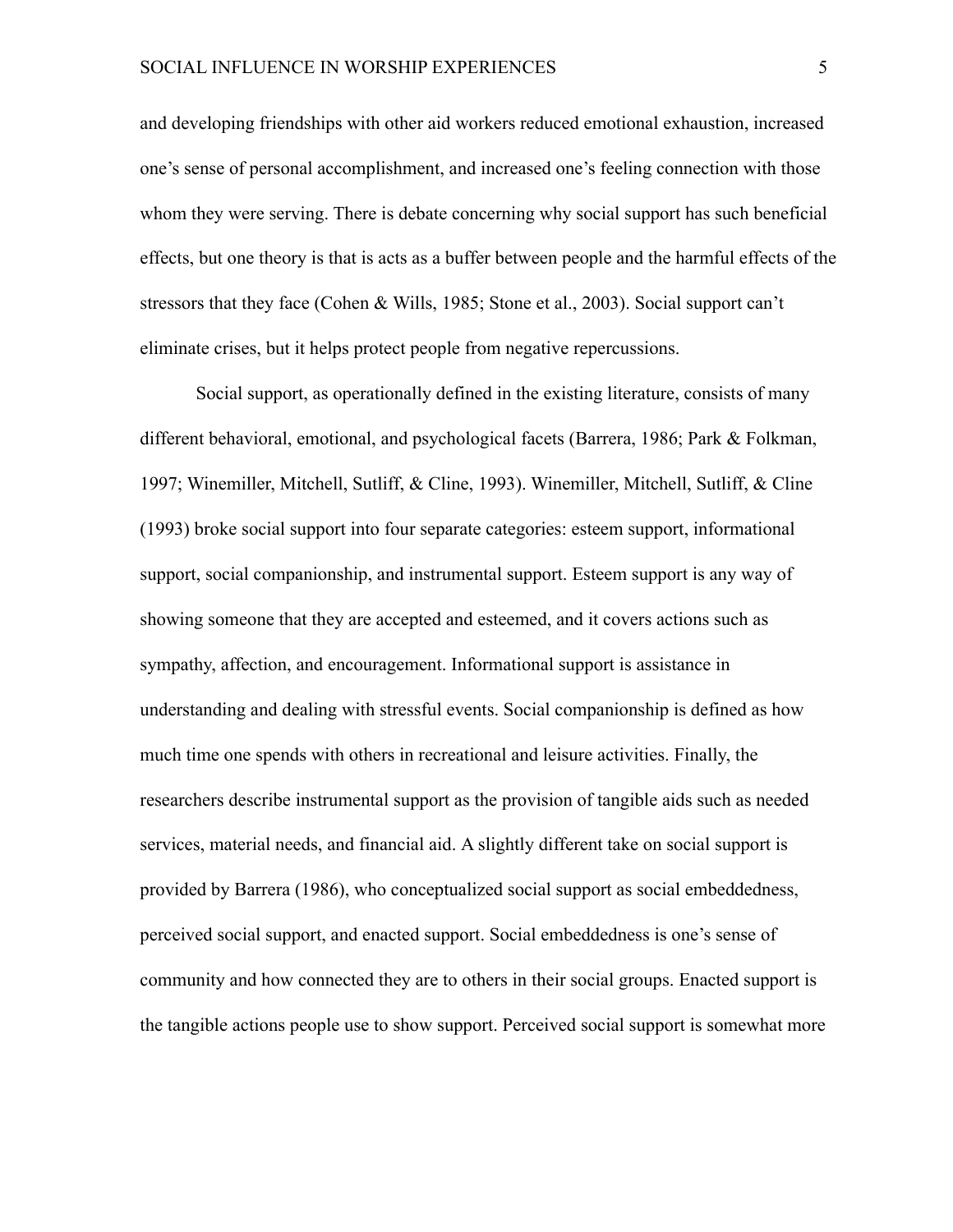complicated. It is described as how confident one is that support and care would be available from the community in times of need and as one's perceived level of connectedness to others.

Most measures of social support analyze the support provided by friends, family, and spouses (Winemiller et al., 1993), but religious support focuses on the support provided by those in one's church community, including fellow congregation members and church leaders (Fiala, Bjorck, & Gorsuch, 2002; Stone et al., 2003). Church leaders, such as clergy and pastors, often provide formal support structures such as spiritual and emotional counseling for a wide variety of issues, while other lay members with whom one becomes familiar provide more informal means of support (Fiala et al., 2002). It has been shown that the social support provided by Christian groups was still a significant predictor of life satisfaction above and beyond demographic factors such as race, gender, education, or income (Cutler, 1976; Fife et al., 2011). But within Christianity itself, which denomination a person is involved in doesn't seem to have an effect on happiness -- what makes a difference is the frequency of involvement in religious services (Chou, 2008).

 Many researchers have found connections between the social support provided by religious communities and people's well-being and life satisfaction (Chou, 2008; Cutler, 1976; Ellison & George, 1994; Fife, Adegoke, McCoy, & Brewer, 2011; Salsman, Brown, Brechting, & Carlson, 2005). There seems to be something about religious groups in particular that enhances social support, or the benefits of social support, more so than secular groups -- membership in church-related groups is a significantly greater predictor of life satisfaction and happiness than membership in any other type of group (Cutler, 1976). Religious groups often function as a reliable source of support within one's life because,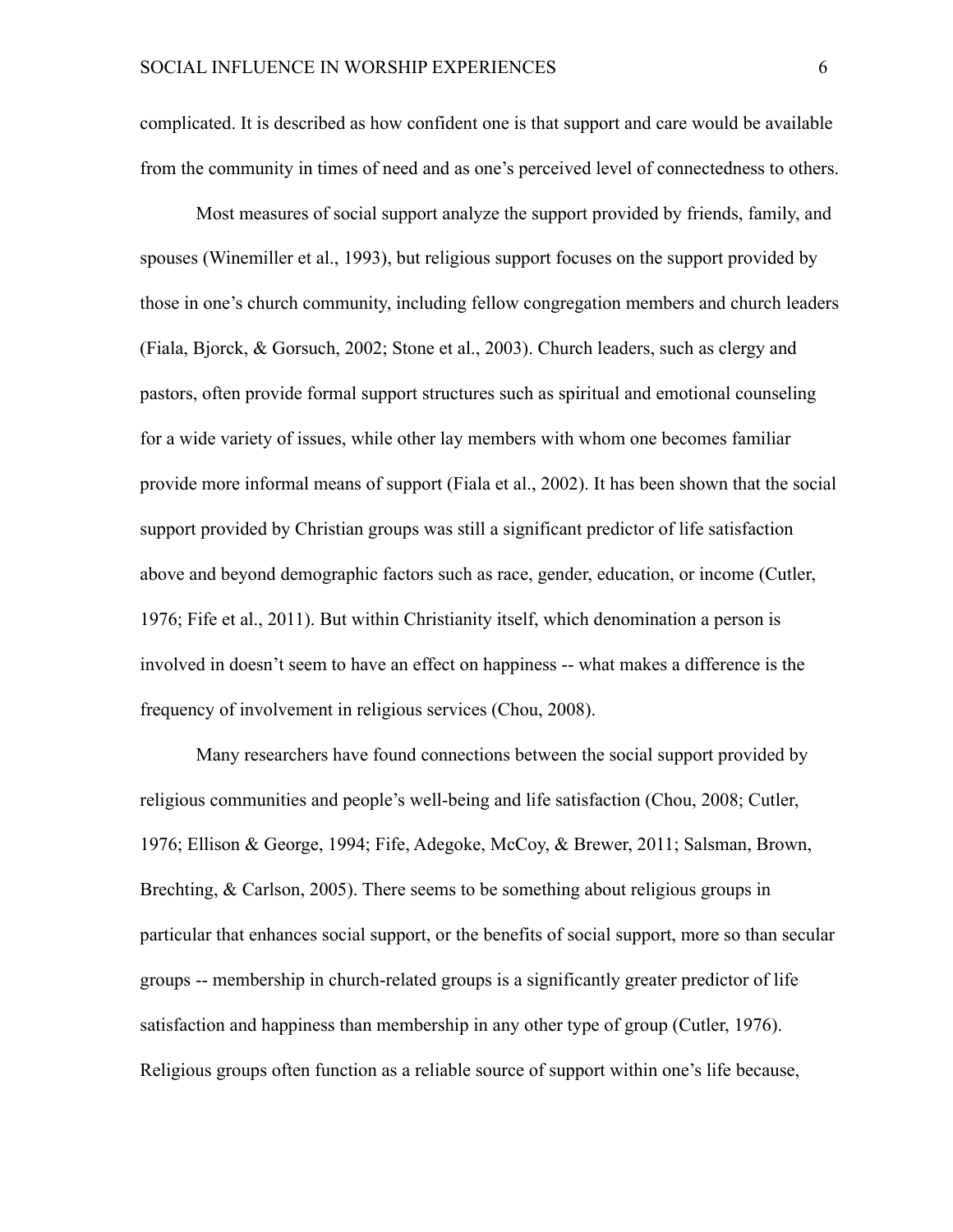typically, involvement in a religious community happens regularly, continuing through times of crisis as well as calm (Stone et al., 2003). It is also probable that friendships are more likely to form within religious congregations than in secular contexts because religious groups provide frequent social contact between people with the same religious beliefs and who often share similar political and social values as well (Ellison  $& George, 1994$ ). Because of the stability created by this involvement, others within the religious community are able to provide meaningful support in the same way that close friends and family do (Stone et al., 2003). This simple effect is enhanced by the way in which congregations are able to foster the development of mutually supportive ties among members that last could last for a lifetime. Because of the shared norms on reciprocity and altruism that exist in the religious setting, when someone provides support to a fellow congregant, they can reasonably expect that this act will be repaid in the future (Ellison & George, 1994). This system builds up a web of supportive relationships that socially ties together the members of a congregation.

 Ellison and George (1994) found that those who attend church frequently have larger nonkin social networks than those who attend church infrequently or never, and that this may happen because religious involvement facilitates friendships by bringing together people of similar values and world-views. They also found that frequent churchgoers report having more contact, both in-person and over the phone, with nonkin and more social support in the form of supportive transactions, both instrumental (ex: money, services, or goods) and socioeconomic. Frequent churchgoers also outdo infrequent and non-churchgoers in their positive perceptions of their social relationships, being more likely to report feeling valued and cared for (Ellison & George, 1994).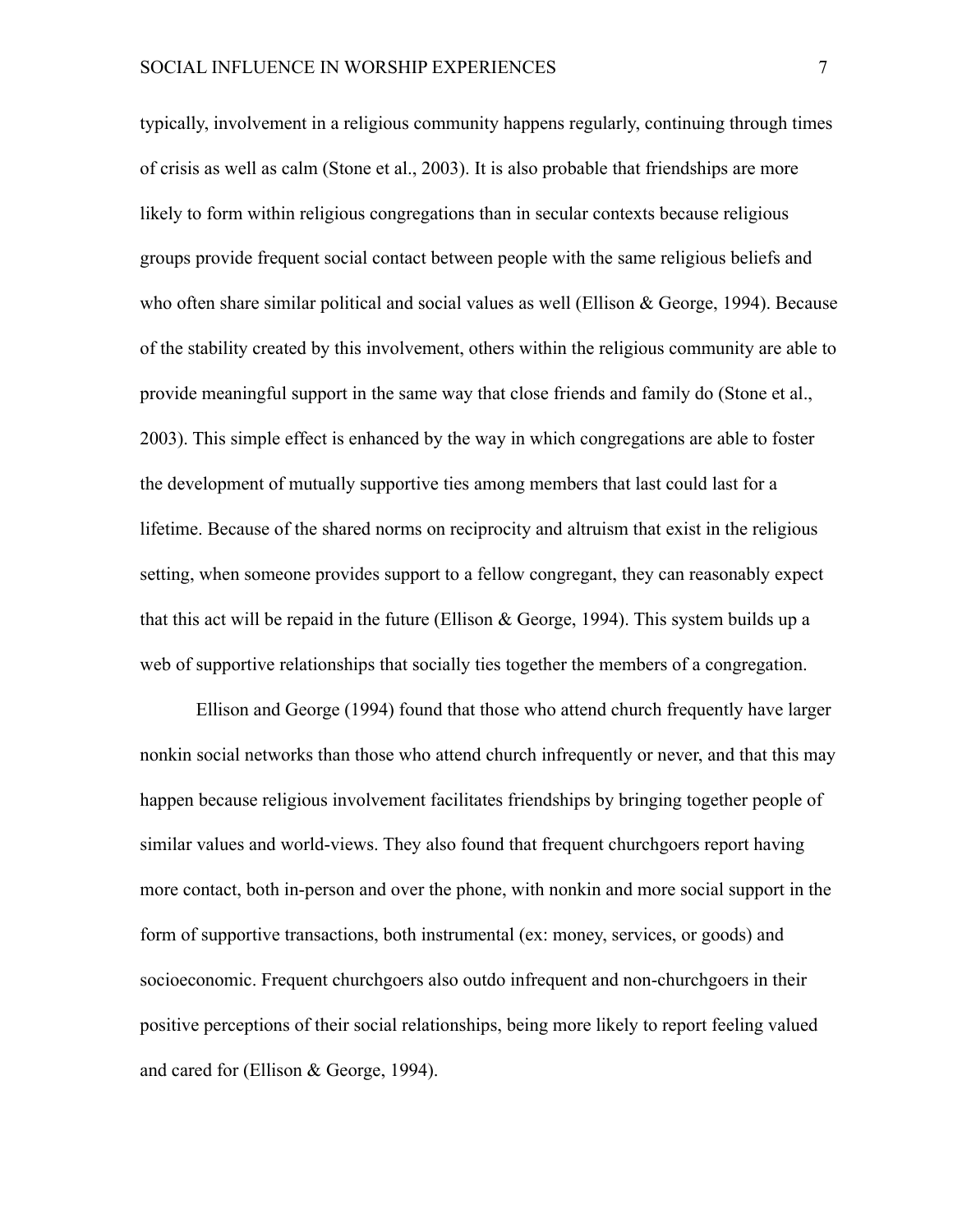This is supported by the studies that have found that religious involvement not only leads to increased social contacts (Ellison & George, 1994; Hintikka, Vinamaki, Koivumaa-Honkanen, Tanskanen, & Lehtonen, 1998), but to higher levels of social support (Ellison  $\&$ George, 1994; Hayward & Elliott, 2011; Hintikka et al., 1998; Koenig et al., 1997). Not surprisingly, like social support, religious support has been shown to be positively associated with life satisfaction and positive psychological functioning, including decreased levels of depression (Bjorck & Kim, 2009; Fiala et al., 2002), and has been found to be especially beneficial during times of crisis (Carey, 1974; Stone et al., 2003). Chaison (2006) found that increased religious support led to an increased use of positive religious coping, which are beneficial ways in which people use religion to help them cope with difficult life situations.

 The cohesiveness of the religious group seems to play a significant role in the positive effects of religious support. More cohesive religious groups leads to an increase in the amount of religious support received, which in turns leads to an increase in feelings of belonging and how much people feel spiritually connected with others in the group (Krause & Ellison, 2009; Krause & Wulff, 2005). It is possible that this happens because when someone provides support to another, they are doing more than just giving aid. The act of providing support also conveys messages to the receiver that they are valued and welcomed. This positive feedback increased one's sense of belonging within the congregation (Krause  $\&$ Wulff, 2005). Bjorck and Kim (2009) found that for college students who participated in short-term missions work, the amount of support one felt from their missions team during the experience was a robust predictor of their life satisfaction.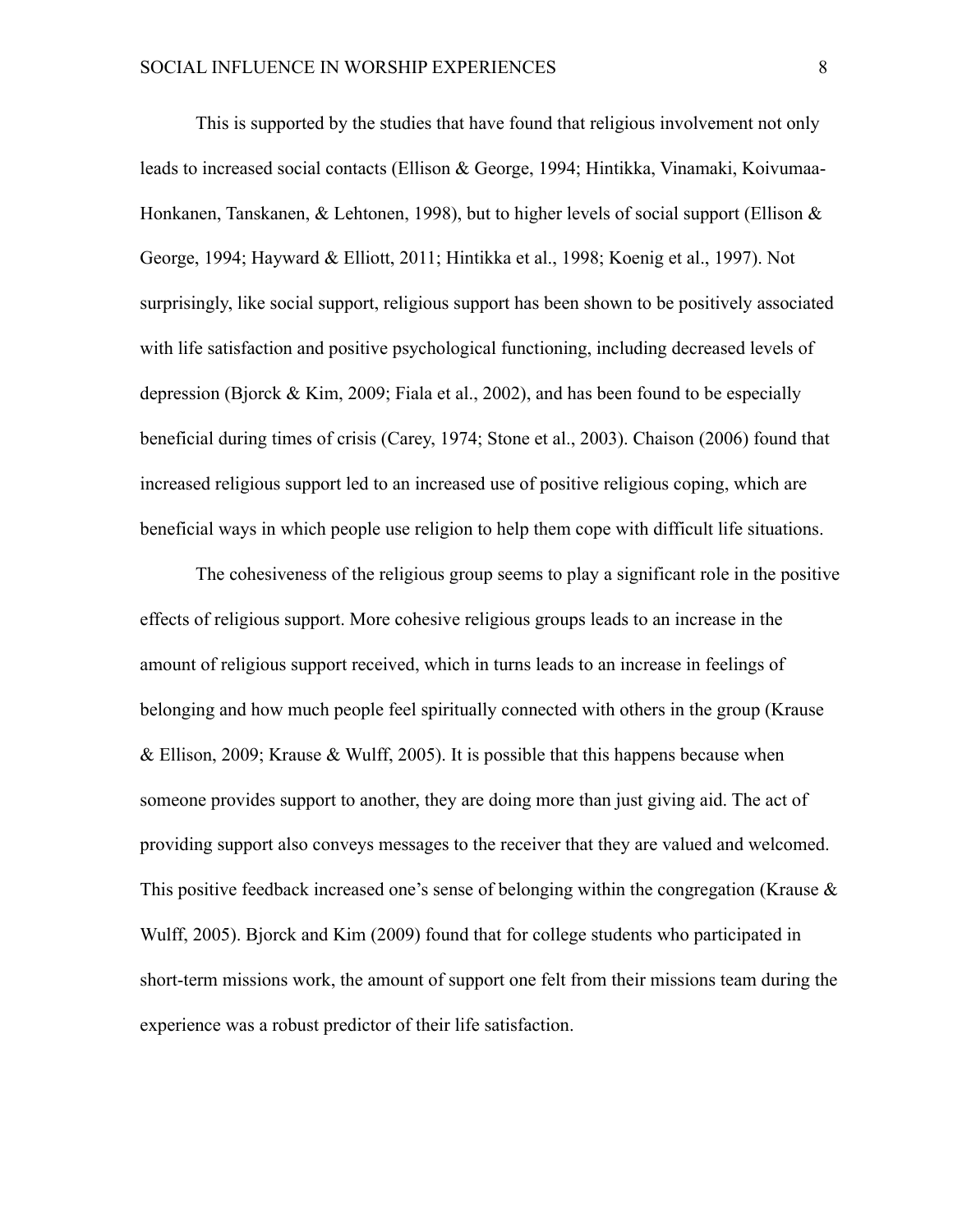Studies have explored why religious involvement and support seem to be able to provide unique resources for those involved in religious groups, above and beyond what is provided by typical social support (Fiala et al., 2002). The use of religious rituals may play an important role in the enhanced perceptions of social support in congregations by building collective trust and feelings of mutuality among members (Ellison  $\&$  George, 1994). It is also possible that because most congregations meet regularly in the same building, people might develop feelings of attachment towards the building itself, which could lead to an increased sense of belonging (Krause & Wulff, 2005). Stone et al. (2003) discusses how the Christian church also has a historical significance of being a place of sanctuary and hospitality for those in crisis. It is a place that has always offered many facets of support, from emotional and spiritual counseling to providing for tangible needs (Stone et al., 2003). It is possible that this cultural knowledge subconsciously primes people to not only go to the church for support, but to feel as if they are receiving more meaningful support from the church than from other areas.

 Both social and religious support has been found to be beneficial to one's psychological and emotional health in times of calm and crisis. Religious groups seem to be especially good at facilitating this support because of the bonds they foster between members and the stability they maintain. The cohesiveness of the religious group plays a role in this processes, in that more cohesiveness leads to increased religious support and increased feelings of belonging in the group.

#### *Psychological study of religion*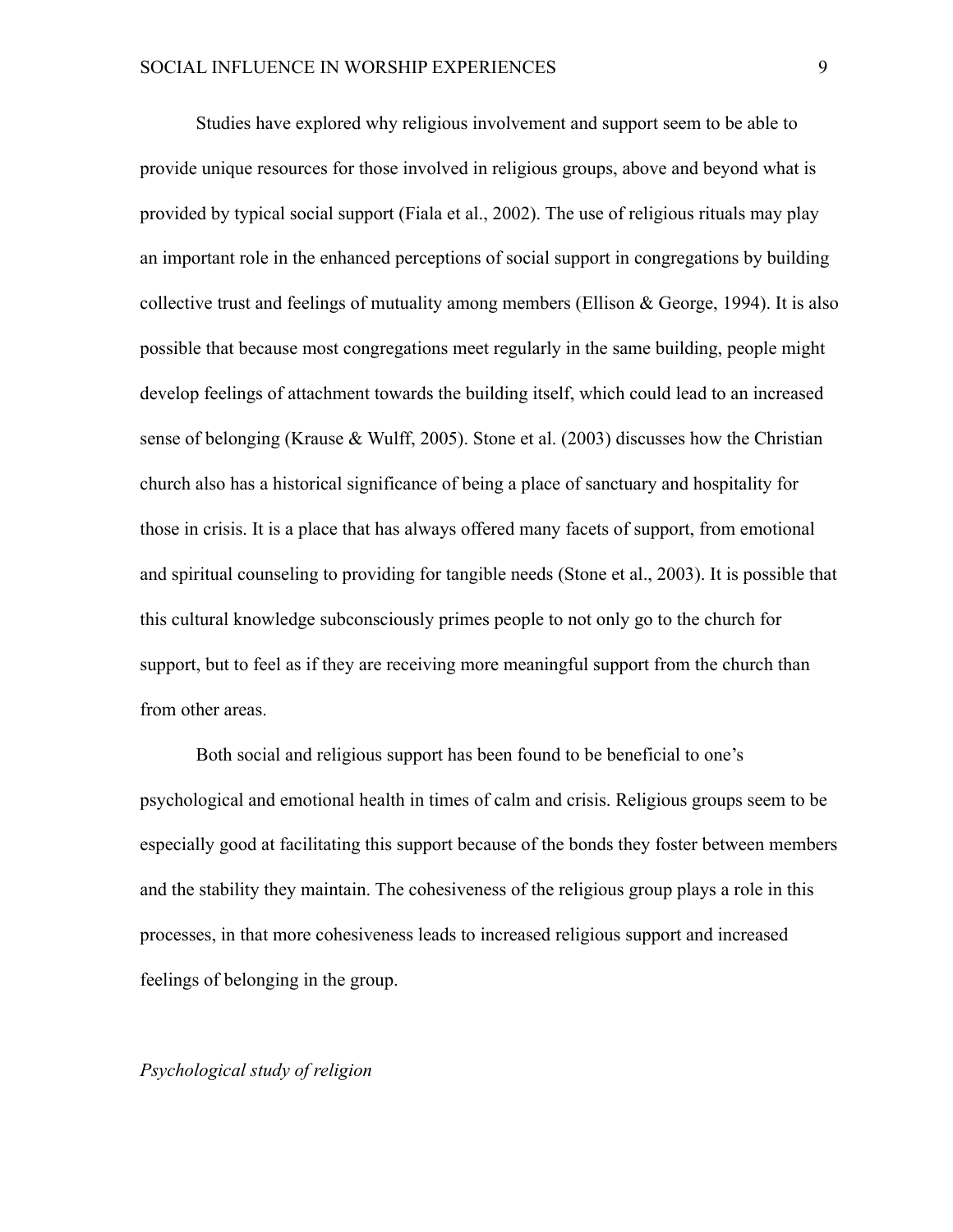Feeling as if one is being supported by others in a religious community is positively related to health, self-esteem, and positive affect (Chaison, 2006; Oler, 1998; Stone et al., 2003). Social support seems to act as a buffer between stressors and poor health and other negative reactions in times of crises (Munro, 1989). There are many reasons why this phenomenon may occur. Chaison (2006) found that social and spiritual support from church members contributed to a higher use of positive religious coping styles. Participants explained that other members in the church encouraged them to rely on God and their faith during times of crisis and held them accountable to following through with these principles, in addition to providing basic moral and emotional support. These effects are probably heightened by the fact that churches are generally known as places where one can go to receive emotional, relational, and tangible support during times of crises (Stone et al., 2003).

 Optimism has also been found to play a mediating role in the connection between religiosity and life satisfaction. Higher levels of religiosity lead to higher levels of optimism and feelings of social support, which in turn leads to higher levels of life satisfaction (Salsman, Brown, Brechting, & Carlson, 2005).

 Religious involvement has been shown to have a powerful influence on how people deal with stress and times of crisis (Bjorck, 2007; Chaison, 2006; Janzen, 2005; Munro, 1989; Oler, 1998; Pargament, Tarakeshwar, Ellison, & Wulff, 2001; Stone, Cross, Purvis, & Young, 2003). It has been shown that there is a significant negative correlation between one's anxiety and depression levels and Christian spiritual practices, and a significant positive correlation between all three of the factors of spiritual well-being, self esteem levels and Christian spiritual practices (Janzen, 2005; Oler, 1998). Spiritual well-being is the assessment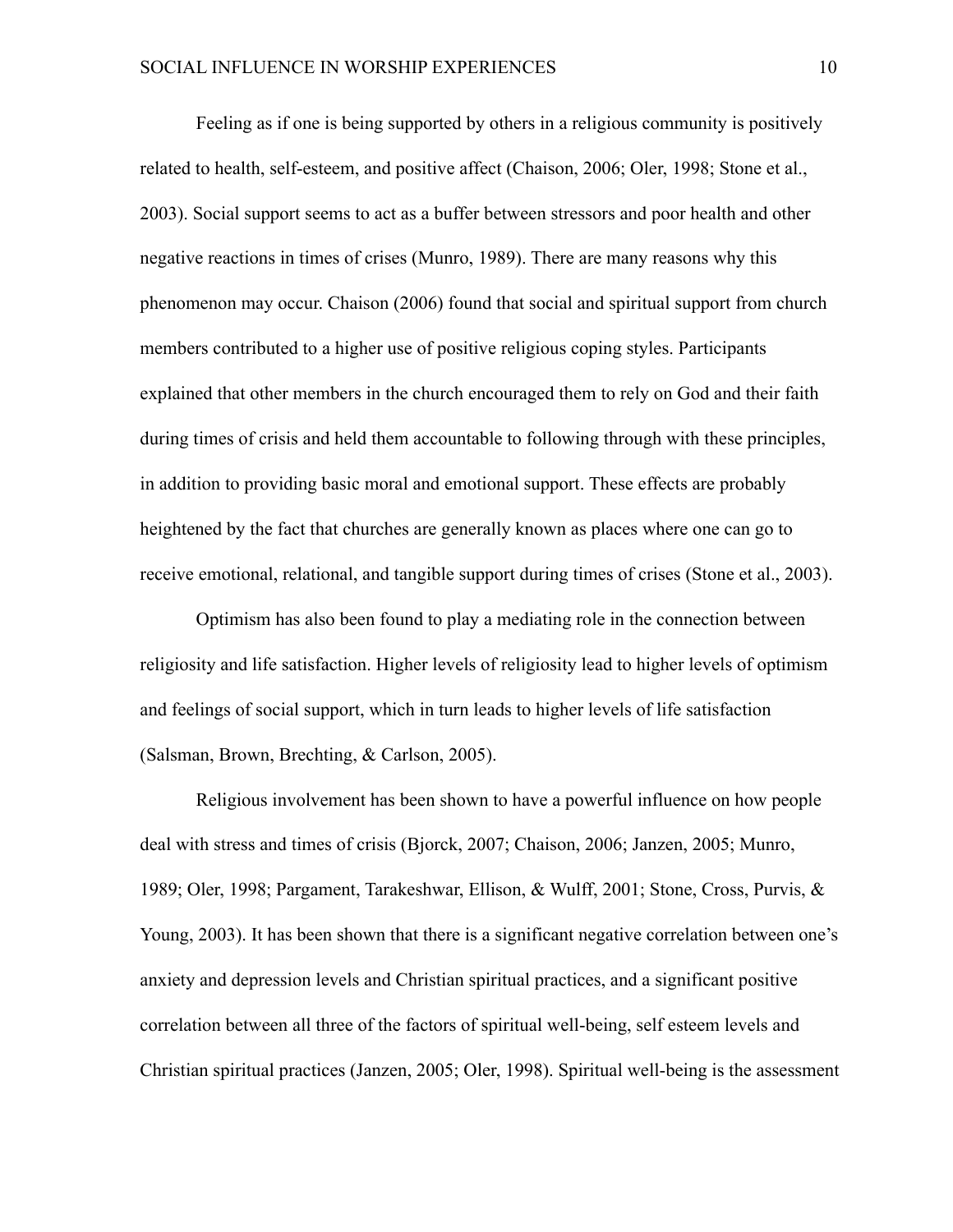of one's relationship with God and others, including one's sense of satisfaction and life purpose (Janzen, 2005).

 Various research has been done exploring the many different religious coping styles that people have developed, both positive and negative (Bjorck, 2007; Chaison, 2006; Pargament et al., 2001). Positive coping often includes cognitive strategies such as feeling that one has a strong connection with God, seeking God's guidance and help, looking for ways in which God can use the situation for good, or belief in a greater meaning in life. Negative religious coping can consist of feeling as if one has a insecure relationship with God, an ominous world-view, questioning of God's power and love, being angry at God, or seeing events as punishment for one's sins (Bjorck, 2007; Chaison, 2006; Pargament et al., 2001). Research has found that most religious coping is positive (Bjorck, 2007), which presumably explains why the use of religious coping generally is associated with higher positive affect (Pargament et al., 2001).

 There are a few theories on why religious communities have such a strong power as places of social support. Johnson and Mullins (1990) hypothesized that religious communities create such strong bonds because they function as "moral communities," which are social networks that foster and support relationships built around common attitudes, values, and practices. They also found that religious communities were found to be more likely than any other type of social group to create feelings of moral community. Feeling like one is a part of a moral community was found to be significantly related to increased selfesteem and feelings of meaning and purpose in life and decreased feelings of alienation and disengagement (Johnson & Mullins, 1990). Graham and Haidt (2010) expanded upon this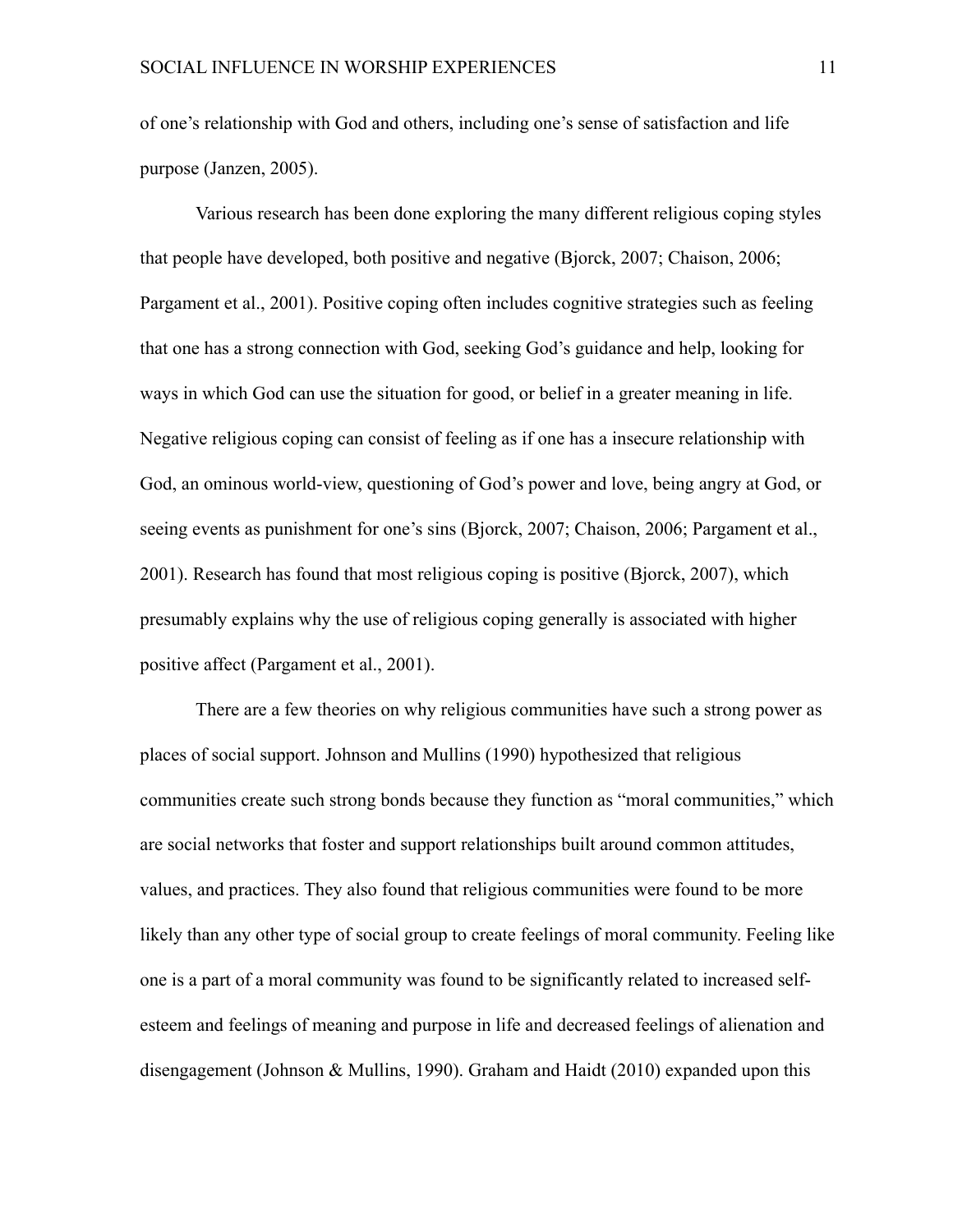idea and said that moral communities are groups built around the five moral foundations of ingroup/loyalty, authority/respect, purity/sanctity, harm/care, and fairness/reciprocity, and that these communities are especially effective at creating an atmosphere of ingroup cooperation and commitment.

 In summary, the existing literature clearly shows that religion affects people's mental well-being, and the trend is that religious involvement and belief is generally beneficial to one's mental health and life satisfaction. The support received by others within the religious community seems to pay a large part in this relationship. Religious involvement provides increased and qualitatively different support that other organizations, which leads to increased levels of well-being and positive coping strategies. Optimism and the affects of religious groups as moral communities also seem to play a role in the discussed effects.

#### *Styles of Christian Worship*

 Adams (1983) defines Christian worship as "the corporate act of offering response to God, empowered by the Holy Spirit in participation with Jesus Christ, both priest and victim, in his body, the Church; an activity descriptive of the whole assembly of Christian people, acted out together with and through representatives" (p 9). In other words, it is the way in which Christians respond to God as a group and on behalf of the whole group (because some forms of worship are not carried out by everyone within the group).

 Corporate worship (worship that is done in groups, usually at church) can be broken into two broad categories -- ceremonial and enthusiastic. Ceremonial worship is best represented by traditional worship styles that are characterized by rituals aimed at uniting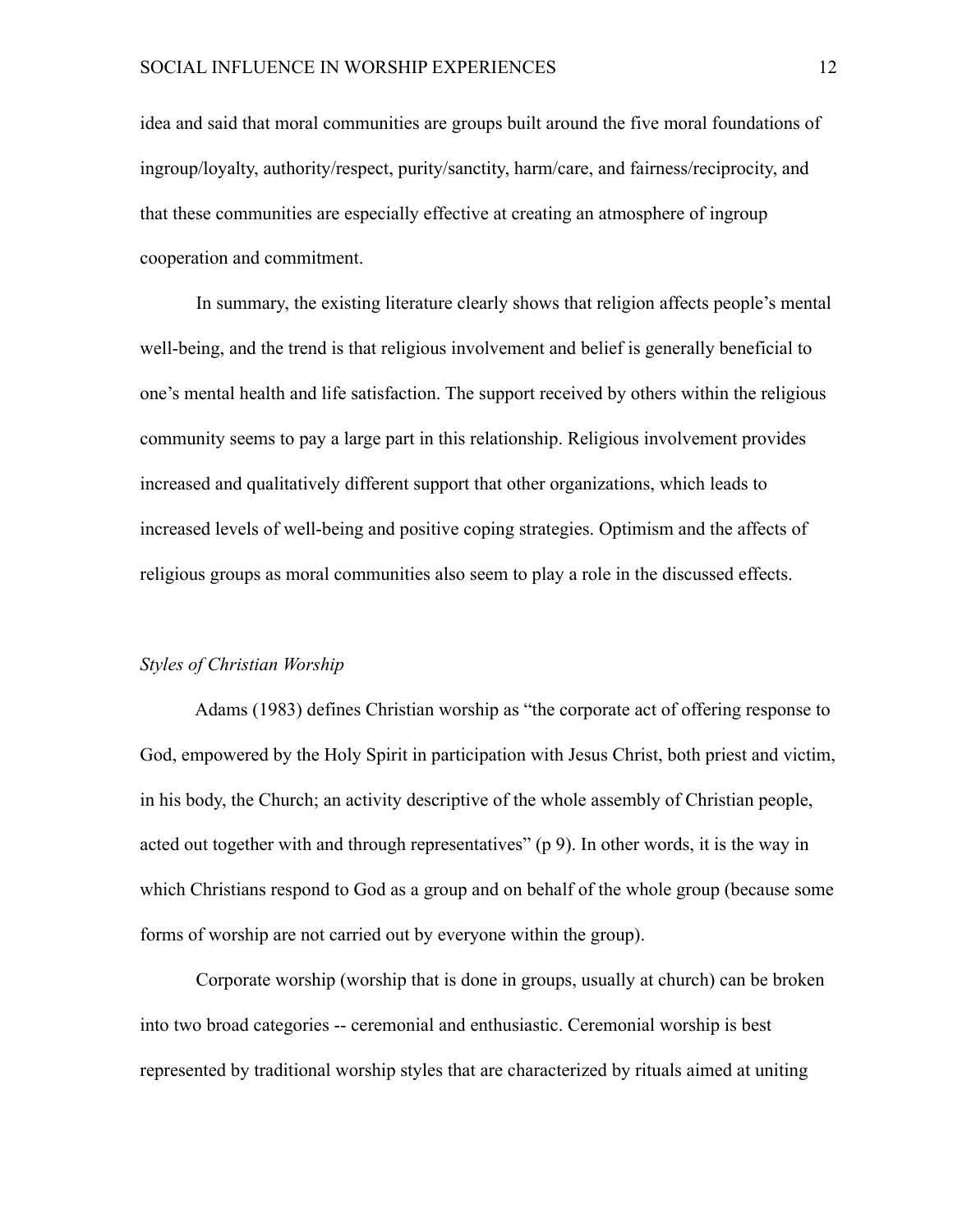those present in a shared experience (Cohen & Hill, 2007; Dawn, 1997; Longhurst, 1993). Enthusiastic worship is often closely related with the charismatic movement (Chou, 2008), eschewing ritualistic actions and adopting modern musical styles and a more informal style (Chaves & Anderson, 2008; Goh, 2008). Unsurprisingly, many people have chosen sides and have strong opinions on which worship style is better. Critics of the more traditional, ceremonial style accuse it of being rigid, droning, and stale, while praising the contemporary, enthusiastic style as ushering in the Holy Spirit (Boonstra, 1998). By contrast, critics of the enthusiastic style claim that it is non-intellectual, too repetitive, and shallow (Boonstra, 1998).

 The denominations in which ceremonial style worship is most popular are Roman Catholic, Lutheran, Episcopalian, and Eastern Orthodox (Chaves, 2004). This worship style is highly structured, makes use of formalized roles, and originated in ceremonies performed in the temples in the Old Testament (Longhurst, 1993). Ceremonial rituals emphasize the social aspects of worship -- putting the focus on the communal experience, group identity, and social cohesion (Adams, 1983; Baker, 2010; Cohen & Hill, 2007; Dawn, 1997; Turner, 1971). A traditional Catholic mass is a good example of ritualized worship -- the entire service is highly structured and the pattern remains largely consistent over the course of many services. Everyone, including the congregation members, have clear roles, such as when to speak, what to say, and what movements to make at certain points (such as forming the sign of the cross across the chest or standing). There are also many ritualistic elements to the service, such as the Eucharist and certain prayers, that hold a greater symbolic meaning that is not evident unless one is familiar with the religion and service.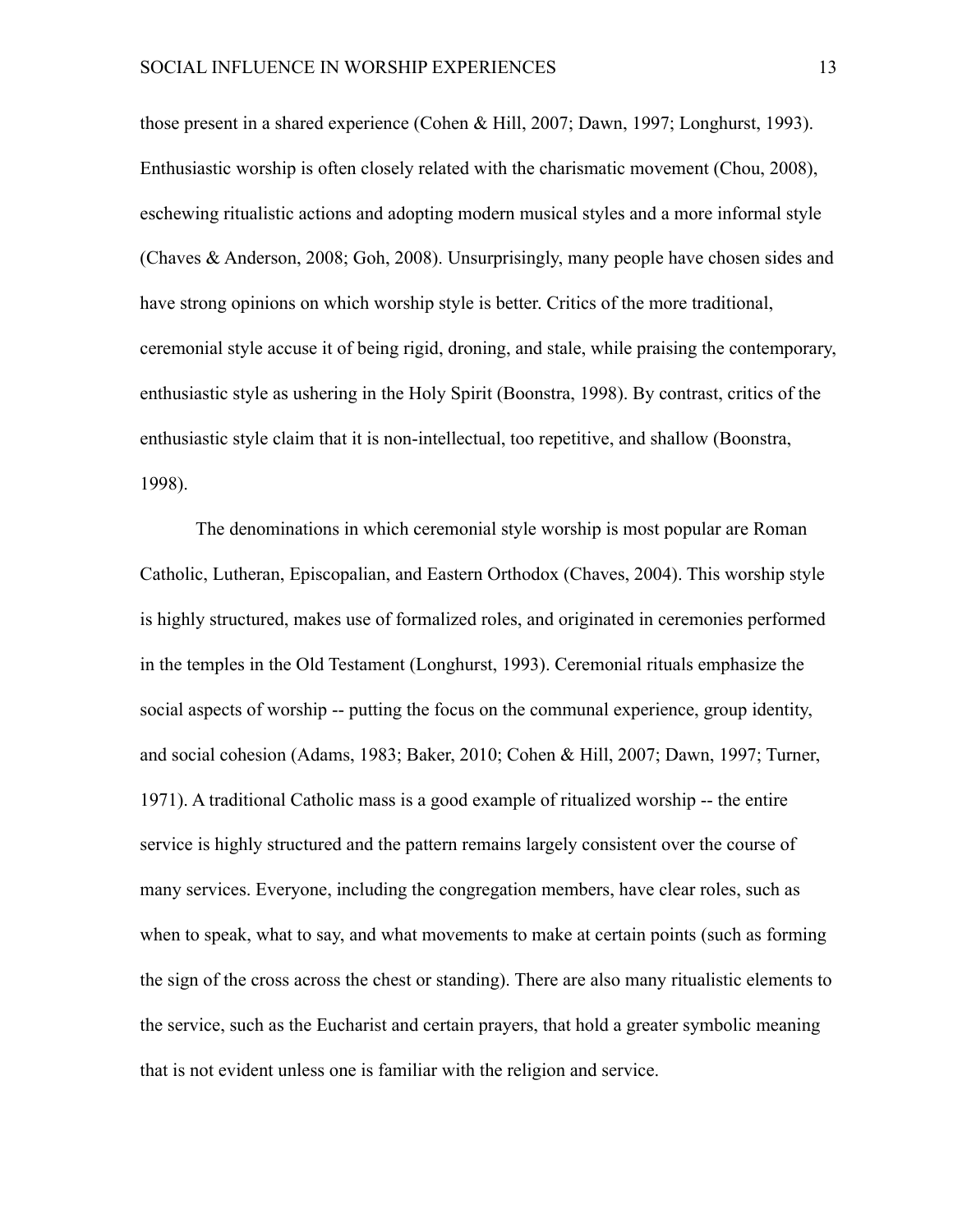It is advantageous for churches to encourage the performance of religious rituals. As Baker (2010) discussed, the performance of rituals creates a stronger sense of attachment to a social group, which in turn leads to members who are more committed to the group. These committed members are more likely to create a stronger positive emotional energy within the group, which is advantageous for all the members. The performance of synchronized actions also leads to increased liking, trust, self-sacrifice, and cooperation within a group (Ellison  $\&$ George, 1994; Wiltermuth & Heath, 2009, as cited in Graham & Haidt, 2010). Many rituals create a shared sense of empathy within a group, calling upon "what if" scenarios or remembering times of hardship that have been overcome, such as the Jewish celebration of Passover or the Christian Eucharist (Adams, 1983; Seligman, 2009). Religious rituals can also act as a way of keeping alive a group's history by reliving events of the past (Adams, 1983).

Religious rituals act as a form of social cohesion not just because of these positive emotional effects. Turner (1971) found that rituals often act as norms for behavior within a group. Those who deviate from these religious norms may be socially ostracized by being seen as immoral, blasphemous, dangerous, or indecent (Turner, 1971). In this sense, religious rituals use both positive reinforcers and punishment to encourage group commitment and conformity -- increased positive emotion when more members are committed and the threat of social consequences for the lack of ritual compliance.

The enthusiastic worship style is a more modern approach to worship that has gained substantial popularity within the past two decades (Chaves  $\&$  Anderson, 2008), primarily among Protestant denominations (Chaves, 2004; Chaves & Anderson, 2008; Cohen & Hill,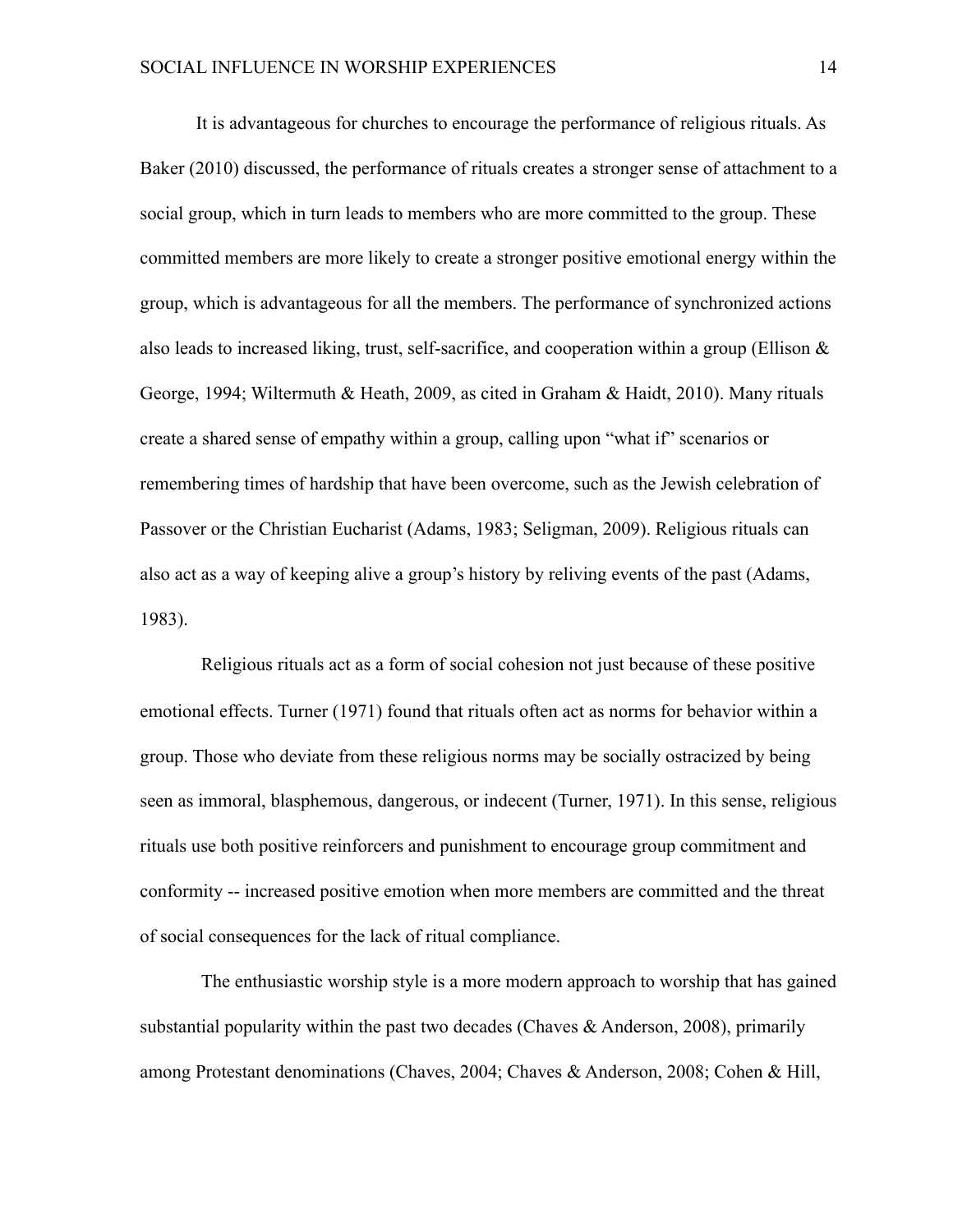2007). This more informal style of worship is more common among churches with younger congregation members (Baker, 2010; Goh, 2008; "Survey: Religion more diverse, worship more contemporary," 2001). Musically, the enthusiastic worship style is characterized by an increased use of modern musical styles and instruments. This commonly includes the use of drums and other percussion instruments and electric instruments such as keyboards and electric guitars (Chaves & Anderson, 2008; Goh, 2008; "Survey: Religion more diverse, worship more contemporary," 2001). This is often also accompanied by an increased use of media and visual projection equipment (Chaves & Anderson 2008; Goh, 2008).

In contrast to the rituals and community focus of the ceremonial style, the enthusiastic style focuses on the individual's personal experience with God (Cohen & Hill, 2007; Dawn, 1997; Goh, 2008; Longhurst, 1993), but is still done in a congregational group setting. The focus of these services are on each individual's own personal growth and relationship with God (Cohen & Hill, 2007; Dawn, 1997), and ritual is thought to get in the way of having an authentic relationship and is thus marginalized (Goh, 2008). This change in worship style reflects a change that many churches have made in how they view God. The focus has shifted from God as being a judgmental deity and has been superseded by the more intimate idea of the personhood of Jesus ("Survey: Religion more diverse, worship more contemporary," 2001). Enthusiastic worship allows and expects the worshipers to act spontaneously and passionately, moving however they feel led to move by God. These actions commonly take the forms of people raising their hands, dancing, or shouting during worship (Chaves & Anderson, 2008). Instead of it being a time of communal expression, enthusiastic worship expects each individual to view worship as a time of personal testimony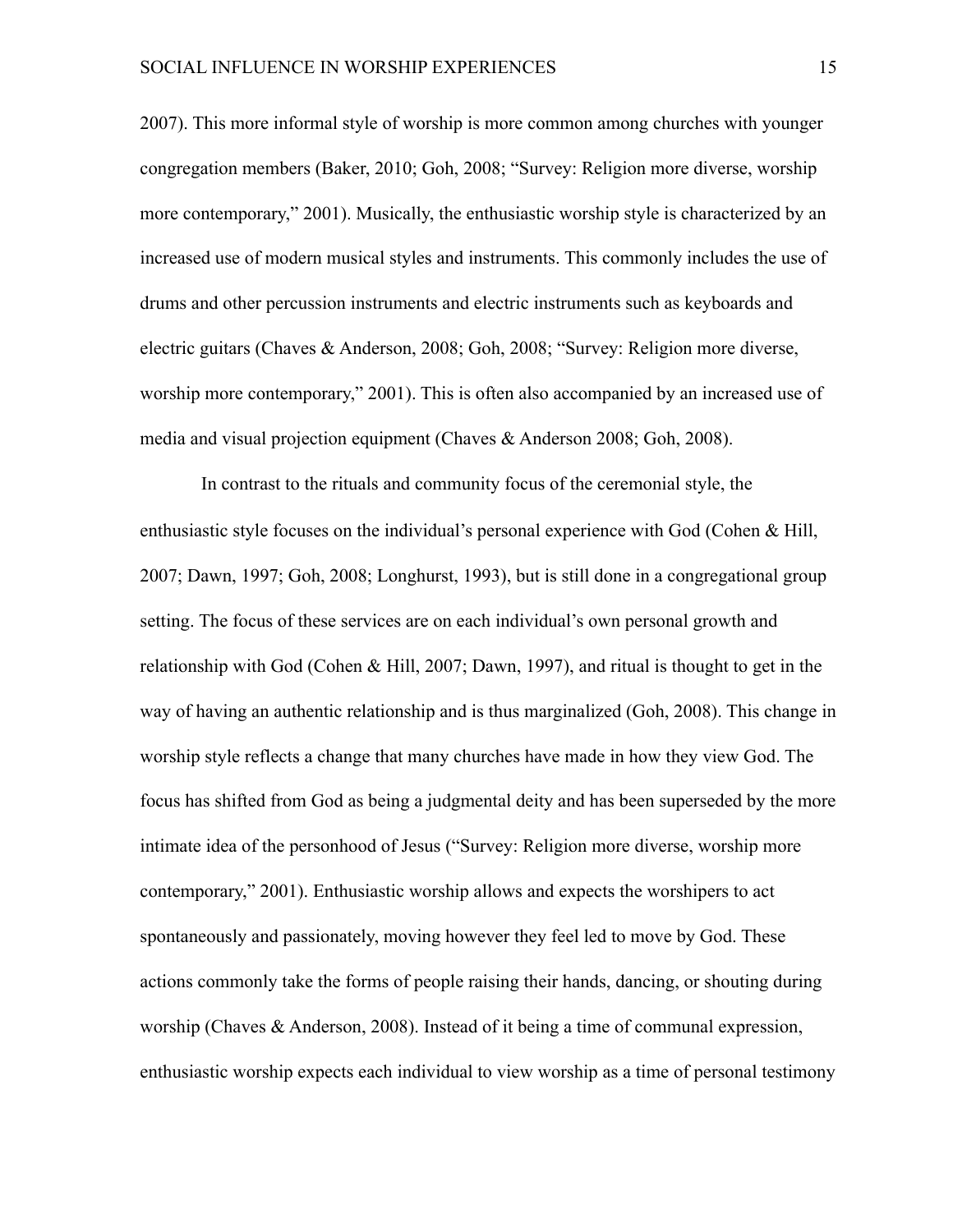to express the work of God in their lives, despite the fact that it is still done in a group setting (Longhurst, 1993). Ritual, which acts as a binding force in communal worship, is replaced by an emphasis on sincerity. Worshipers are expected to act not because of social conventions and norms, but because internal conviction genuinely moves them to action (Seligman, 2009).

 All in all, the primary theoretical concept that distinguishes ceremonial from enthusiastic worship is the differing view towards the group vs. the individual in worship. Proponents of the enthusiastic style believe that corporate worship exists as a way for individuals to connect with God on a personal level. In contrast, the ceremonial worship style, with its abundant use of rituals, focused on using worship as a way to unite the congregation through a shared spiritual experience.

#### *Emotion and Transformation*

 Transformational worship experiences are defined as times during a worship service that cause meaningful and long-lasting changes in one's views and/or personality (Cohen, Gruber, & Keltner, 2010). There has been little psychological research done exploring times of transformational religious experiences (excluding conversion, which is not investigated in the current study), but what has been done has defined transformational experiences in terms of episodes in which one feels strong emotions relating to a religious or spiritual topic (Azari & Birnbacher, 2004; Cohen et al., 2010; Emmons, 2005; Guevara, 2008).

Psychology has yet to adequately understand emotion and its components, and there are many theories concerning what emotion is and how it functions. There are two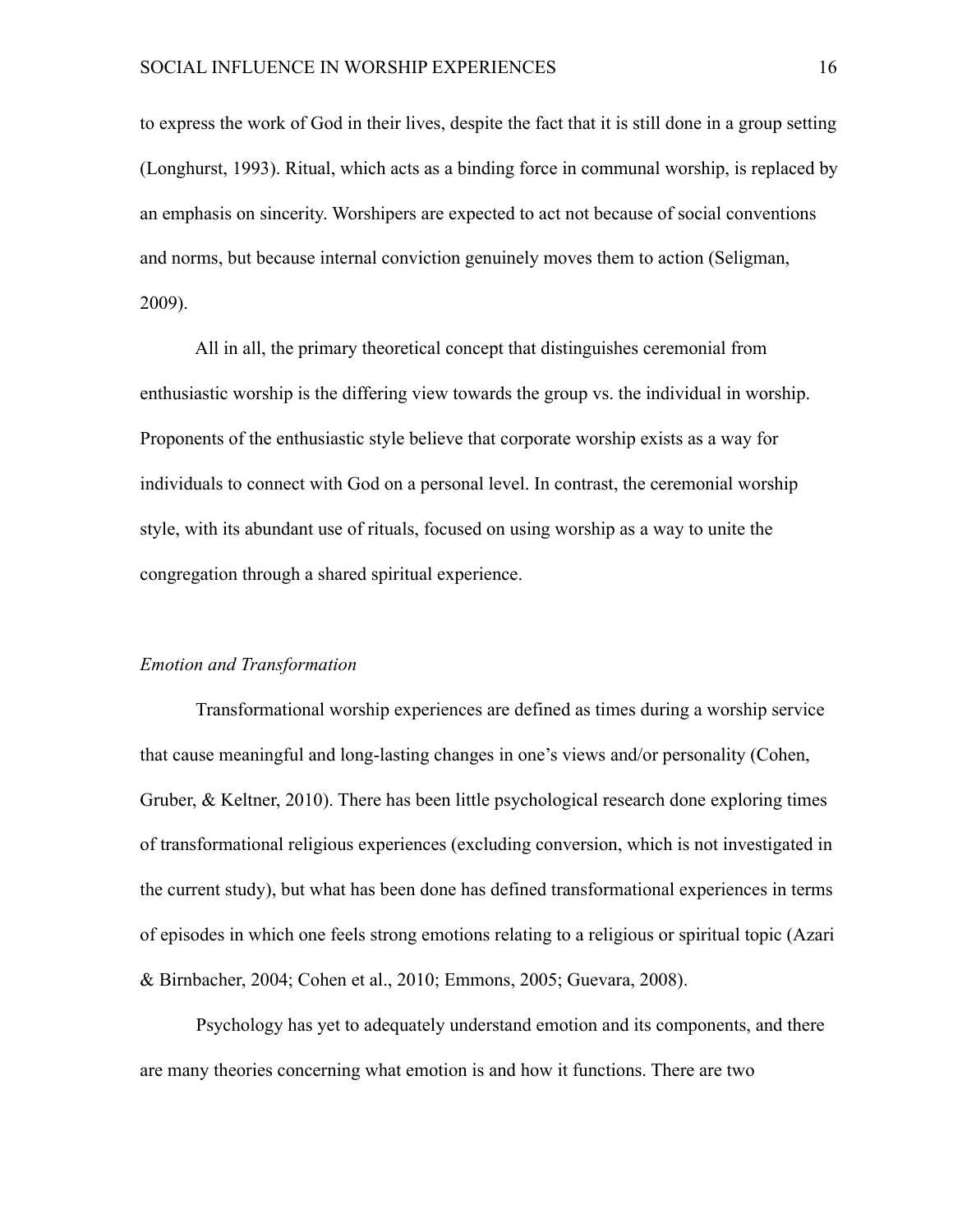contrasting views of emotions -- feeling/somatic vs. cognitive (Azari & Birnbacher, 2004). The feeling/somatic view holds that emotions have a purely noncognitive core made up of automatic responses to arousal, and that cognitive elements are secondary. In contrast, the cognitive theories state that the important parts of emotions are the elements of cognitive processing that evaluate the situation. One theory that falls under the cognitive viewpoint is attribution theory. According to Azari's and Birnbacher's (2004) theory, emotions are caused by an initial arousal response followed closely by the cognitive creation of a belief about what caused the arousal. So while arousal is necessary, the emotion itself is specified by the cognitive element.

 This is supported by earlier work by Schachter and Singer (1962), who developed a very similar theory. In their study participants were injected with a drug that caused arousal such as one would feel naturally in an emotional situation. Some participants were told about the effects of the drug, while others were given either no information about the effects or wrong information. They were then placed in what they were told was a waiting room with a confederate who acted in either a euphoric or angry. Participants who had not been correctly informed of the effects of the drug were much more likely to mimic the confederates mood in behavioral and self-report measures than those who knew that their arousal was caused by the injection. This supports the theory that when one is aroused, they try to find an explanation for their arousal, which may sometimes lead to misattribution. Those who were correctly informed of the drug's effects correctly used that as an explanation for their arousal, while those who were misinformed/not informed assumed that their arousal was being caused by an emotional response to the confederate (Schachter & Singer, 1962).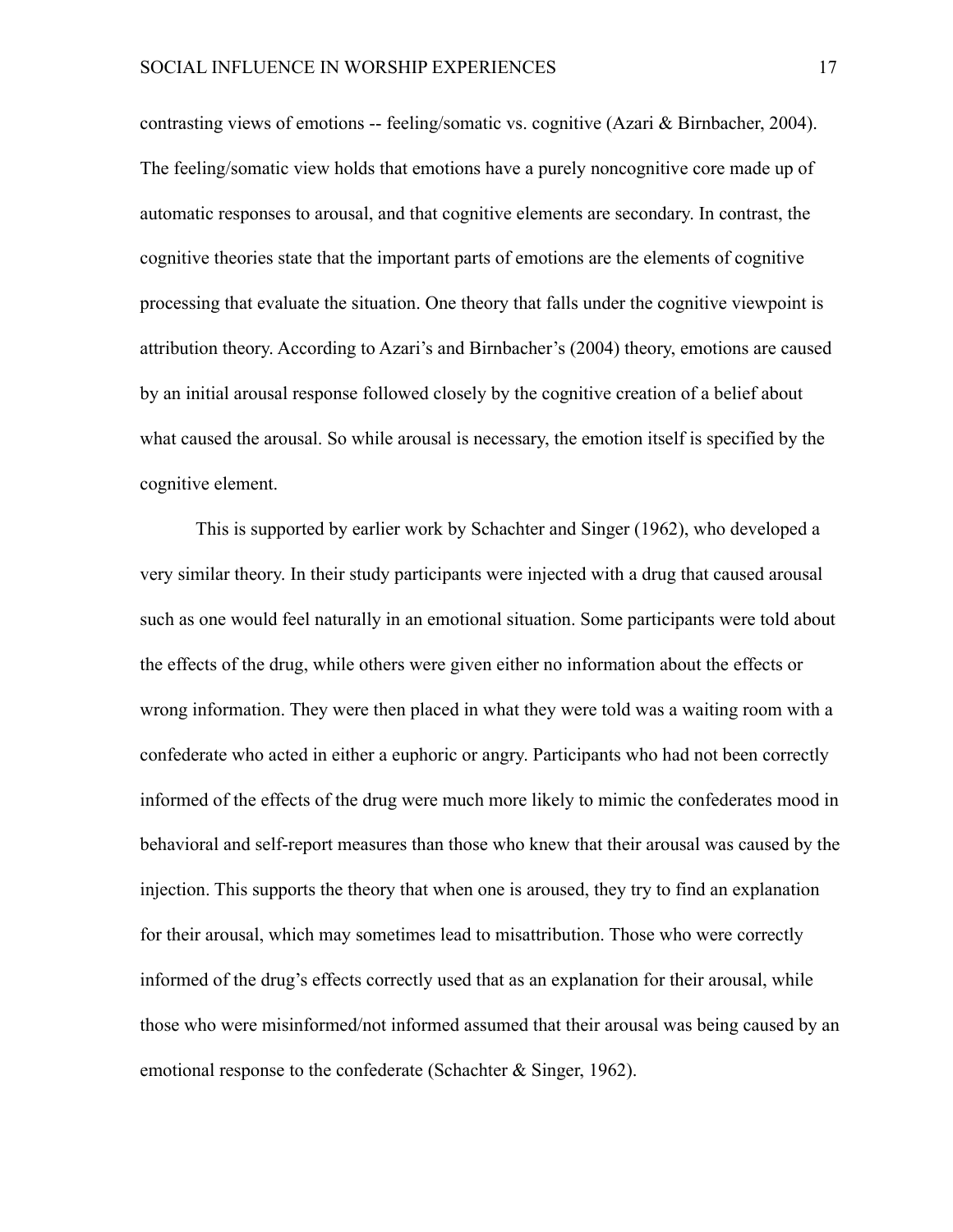Psychologists often discuss religion and religious experiences in terms of the emotions produced (Argyle, 2002; Azari & Birnbacher, 2004; Emmons, 2005). Religion often encourages the experience of certain emotions through prescribed behaviors and beliefs (Emmons, 2005; Kim-Prieto & Diener, 2009). Christianity places a high value on strong positive emotions such as happiness, love and gratitude (Kim-Prieto & Diener, 2009), a precedent which was set in the very early stages of the religion. In the Hebrew Bible there are many examples of emotional power, and there seems to be an association between early Israelite prophecy and deliberately stimulated strong emotional responses which were mostly positive (Watts, 1996). Religion also influences emotions by affecting the meaningfulness of events. If people perceive a divine influence, these events will become more meaningful and therefore create stronger emotions (Emmons, 2005).

Research has shown that emotional responses, especially positive ones, can have a lasting impact on a person's emotional well-being and outlook on life (Emmons, 2005; Fredrickson, 2001; Fredrickson & Branigan, 2005; Hill & Hood, 1999). One of the most prominent theories in this area is the broaden-and-build theory, which states that while positive emotions may be short-lived, they provide long-term benefits by broadening people's though-action repertoires -- increasing creative and integrative capacity and strengthening personal and social resources such as resilience, optimism, and social support (Emmons, 2005; Fredrickson, 2001; Fredrickson & Branigan, 2005). While negative emotions do narrow people's momentary though-action repertoires, this effect does seem to be negated by any following positive emotions (Fredrickson, 2001; Fredrickson & Branigan, 2005). This may help explain why involvement in Christian groups has been seen to cause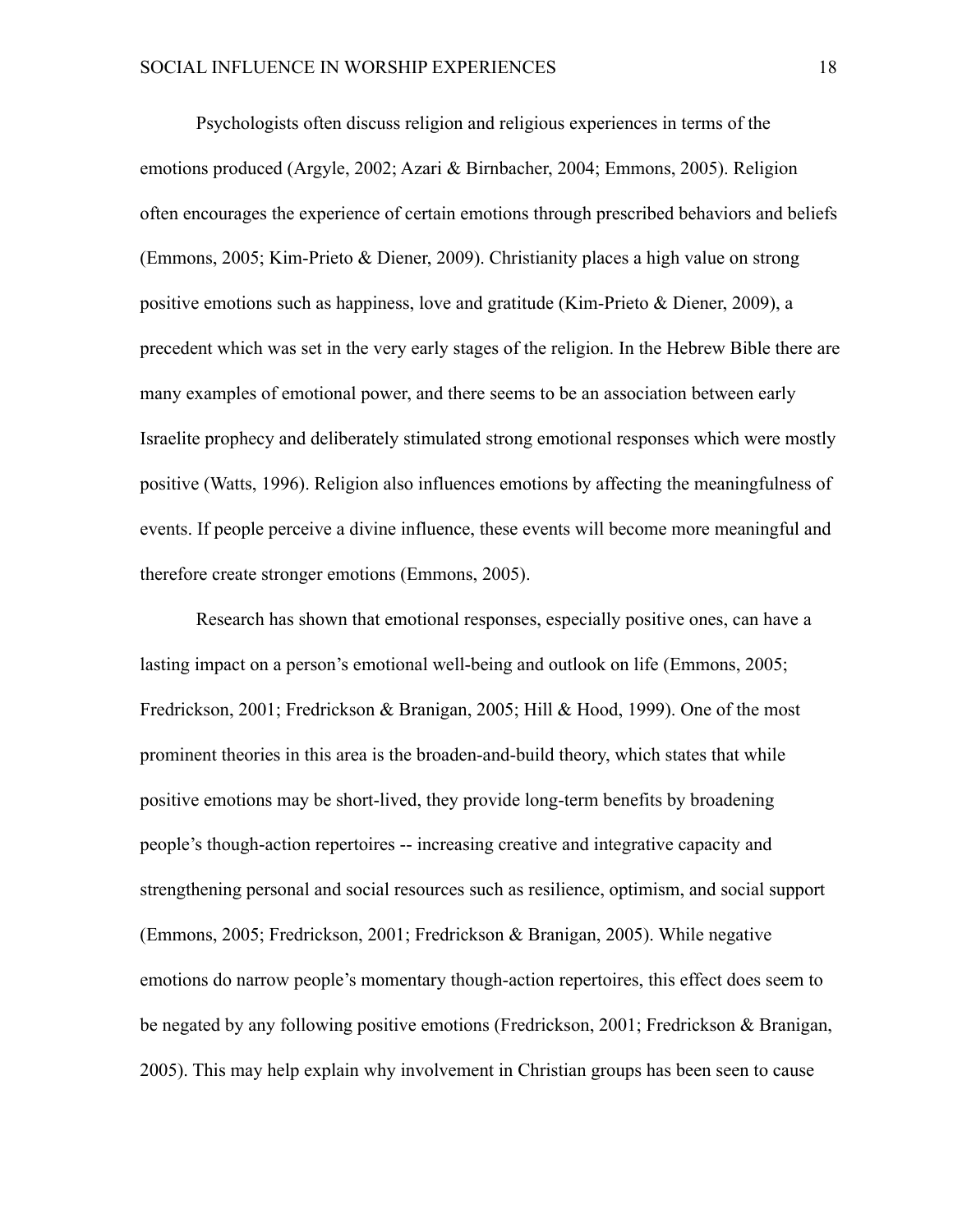lasting positive psychological effects, more so than involvement in secular groups. Christianity emphasizes positive emotions, which, according to the broaden-and-build theory, leads to a broadening of thought-action repertoires and increased social support and optimism, both of which have been shown to be connected with increased psychological well-being and life-satisfaction (Chou, 2008; Cutler, 1976; Ellison & George, 1994; Fife, Adegoke, McCoy, & Brewer, 2011; Salsman, Brown, Brechting, & Carlson, 2005).

In Christian beliefs and culture, negative emotions are often indirectly seen in a positive light. They are seen as having a functional value, such as righteous anger, suffering for God's kingdom, or disgust at immoral actions (Watts, 1996). In this way, Christian context often takes negative emotions and masks them or transforms them into positive emotions, thus allowing people to gain the thought-actions repertoire benefits of positive emotions. For example, while anger is generally thought to be a negative emotion, in Christian contexts it is often purposely manipulated into a positive -- it can lead to increased self-knowledge (why something made you angry) and restored relationships (reconciliation of issues that caused anger) (Watts, 1996). According to the broaden-and-build theory, this morphing of negative emotions into positive ones negates the temporary negative effects caused by the negative emotional state and replaces them with the benefits caused by positive emotions such as optimism and resilience. Supporting this idea, Cohen, Gruber, and Keltner (2010) explored spiritual transformations and found that while these transformations often involved negative emotions, they very rarely led to lasting negative emotional consequences. Spiritual transformations did produce long-lasting changes, but it was almost entirely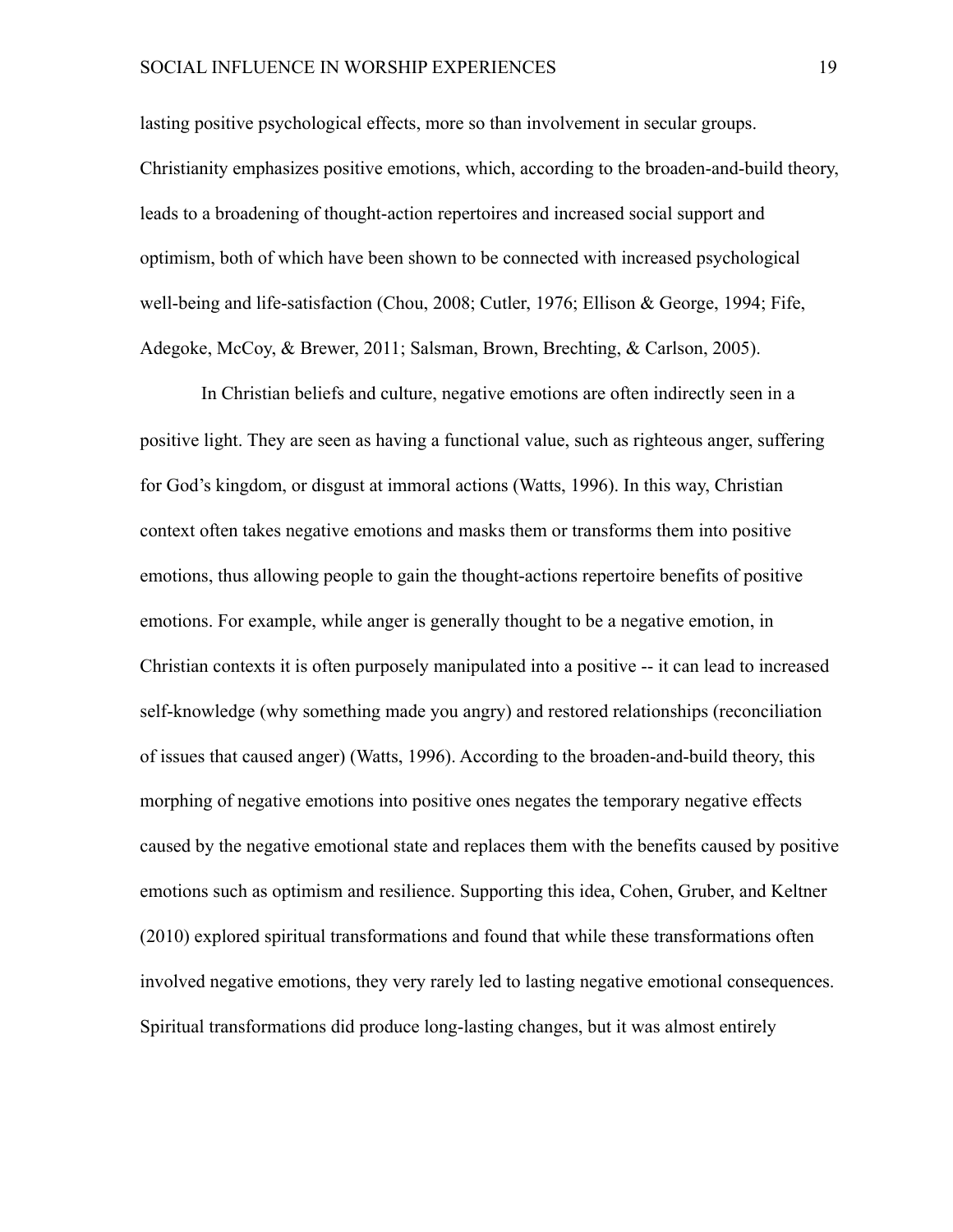positive, such as religious strengthening, increased connection to God, changed sense of purpose, and increased positive feelings about religion.

 It is clear from the existing literature that emotions play a large role in how people perceive and give meaning to religious experiences. Emotion seems to be one of the key elements that makes a worship experience transformational because it gives the event meaning and, according to the broaden-and-build theory, is what leads to the lasting changes in outlook and personality.

#### *Group Influence on Identity and Actions*

 It is common knowledge in psychology that being in the presence of others can affect a persons' behaviors and beliefs. Many early studies in social influence confirmed this, including Allport's (1920) experiments. Allport found that the large majority of particpants came up with more words on a word free-association test when there were other people around them working on the same task. Participants in the group condition also came up with proportionately more words related to things in their surroundings, compared to words with personal connotations. Words that had no obvious connection to the stimulus word were also more frequent in the group condition. Allport found similar results on a test that had participants think of as many points to disprove a given argument as they could -- those in the group condition came up with more ideas than those who were alone. There seems to be something about just being in the presence of others performing the same actions as oneself that increases cognitive capacities.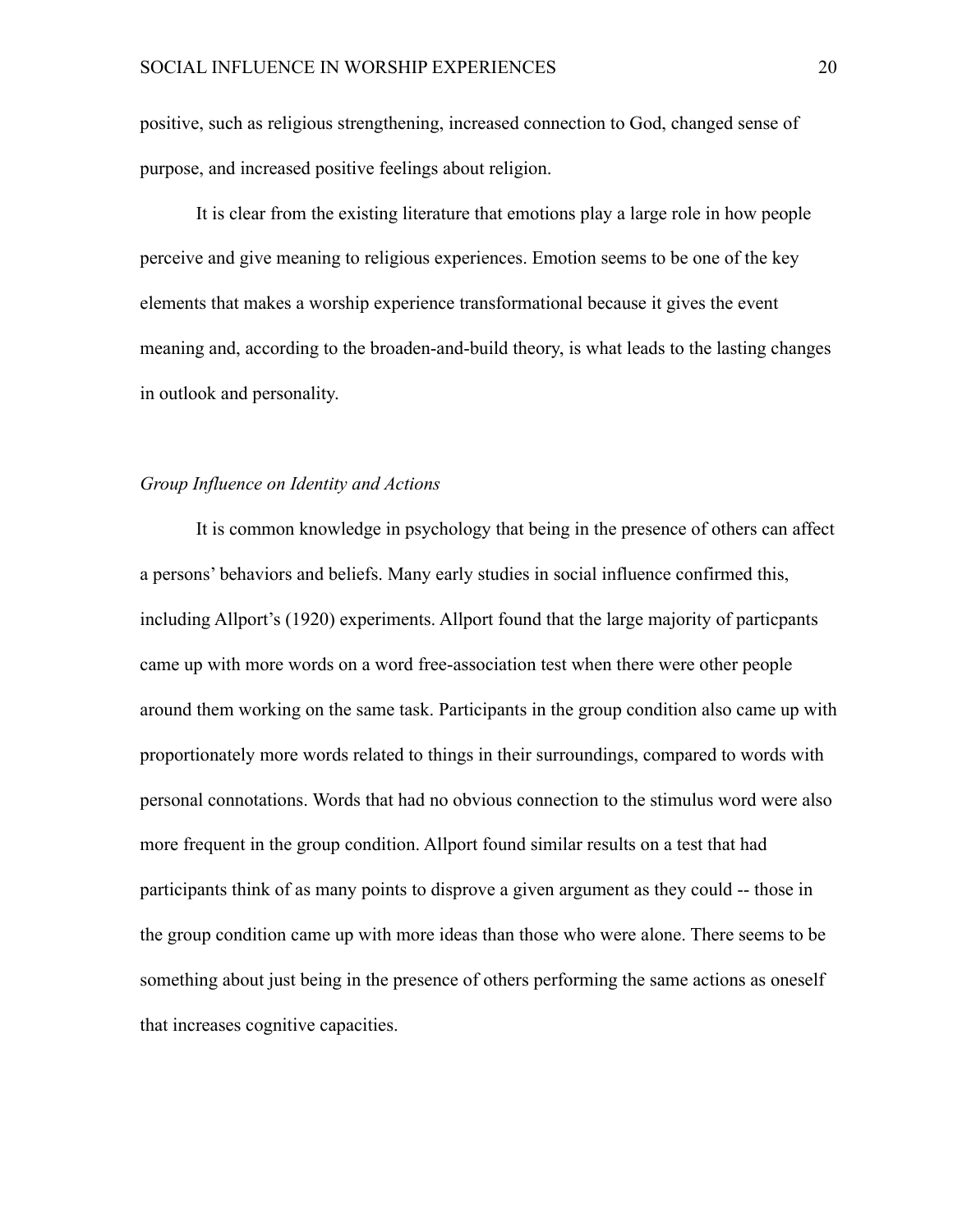Being a part of a social group can also have a large influence on how a person constructs their identity (Berger & Heath, 2008; Blanton & Christie, 2003; Postmes, Spears, Lee, & Novak, 2005). Postmes, Spears, Lee, and Novak (2005) discussed two primary ways in which identities are formed within groups. In deductive groups, identity is formed around common ideas around which the group operates. Inductive groups emphasize interpersonal relationships, and thus identities are formed around each person's contributions and roles in the group. These differences in group characteristics have an effect on how social influence works within a group, such as the power of norms and relational pressures (Postmes et al., 2005). As discussed earlier, moral communities, such as most religious communities, are groups built around common values and ideals (Graham & Haidt, 2010; Johnson & Mullins, 1990), which would put them in the category of deductive groups.

 People also use group norms to identify themselves in terms of who they aren't. If people wish to socially separate themselves from the group identity of a group that they are not a part of, they often purposefully diverge from actions that are associated with that group. This can include actions as seemingly mundane as wearing a colored wristband or getting a flu shot (Berger & Heath, 2008; Blanton & Christie, 2003). This avoidance is not indicative of a dislike of members of the other group. Berger and Heath (2008) showed that students who avoided wearing the colored wristbands that had come to be identified by a different group on campus reported no dislike of the students of this group, but the students of a different group were rated as being dissimilar from the participant and those in the participant's own group. The hypothesis that these avoidances are fueled by a desire to create a certain social identity is supported by research that shows that people are much more likely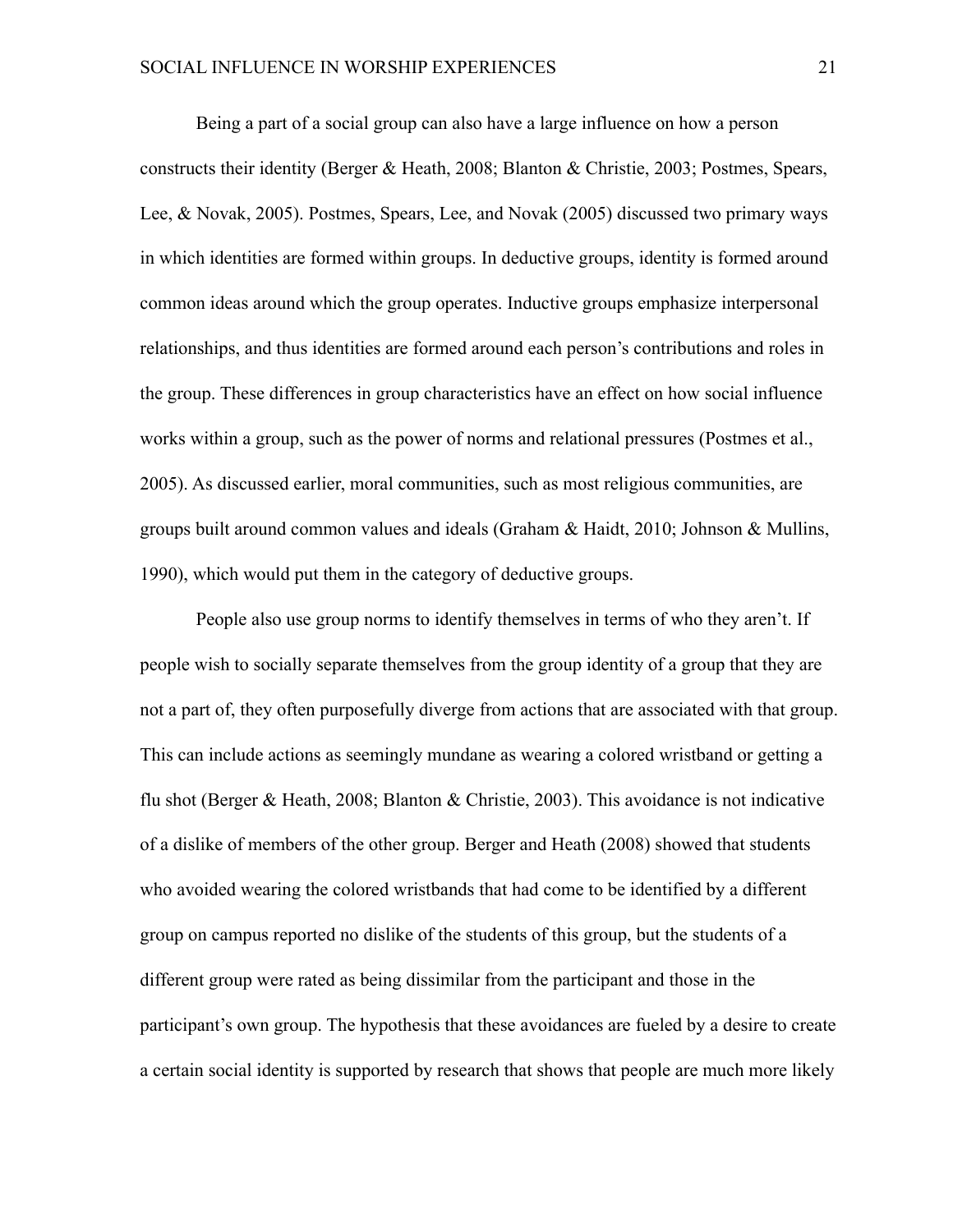to display divergent actions when in public situations. When in private, no, or very little, divergence was seen (Berger & Heath, 2008).

 Being in the presence of others brings with it multiple levels of psychological effects. Not only has it been shown to subconsciously affect cognition in areas such as speed and creativity (Allport, 1920), but it plays a role in areas as important as how we construct our identities (Berger & Heath, 2008; Blanton & Christie, 2003; Postmes, Spears, Lee, & Novak, 2005). Because the choice of which groups we identify with has so much power over our social and personal identities, people will make efforts to use group norms to either identify themselves with or distance themselves from specific social groups. This effect can be seen in religious communities, which are very often created around a shared set of values and ideals used to define and set apart the group and its members.

#### *Influence of Group Size, Deindividuation, and Relevance Theory*

Much research has shown that the size of a group has effects on issues of social influence for those in the group. The larger the group, the more likely people are to conform to group norns and feel less self-aware and self-conscious (Bond, 2005; Diener, Lusk, DeFour, & Flax,1980; Jorgenson & Dukes, 1976; Levine, Cassidy, & Jentzsch, 2010; Mullen, 1984; Nordhom, 1975). While some observational data have been collected looking at these effects in large crowds (Diener et al., 1980), there is an extreme shortage of experimental data looking at social influence in large groups. Very few experimental studies use groups larger than six people, and the average seems to be closer to four or five (Bond, 2005; Diener et al., 1980; Jorgenson & Dukes, 1976; Nordholm, 1975).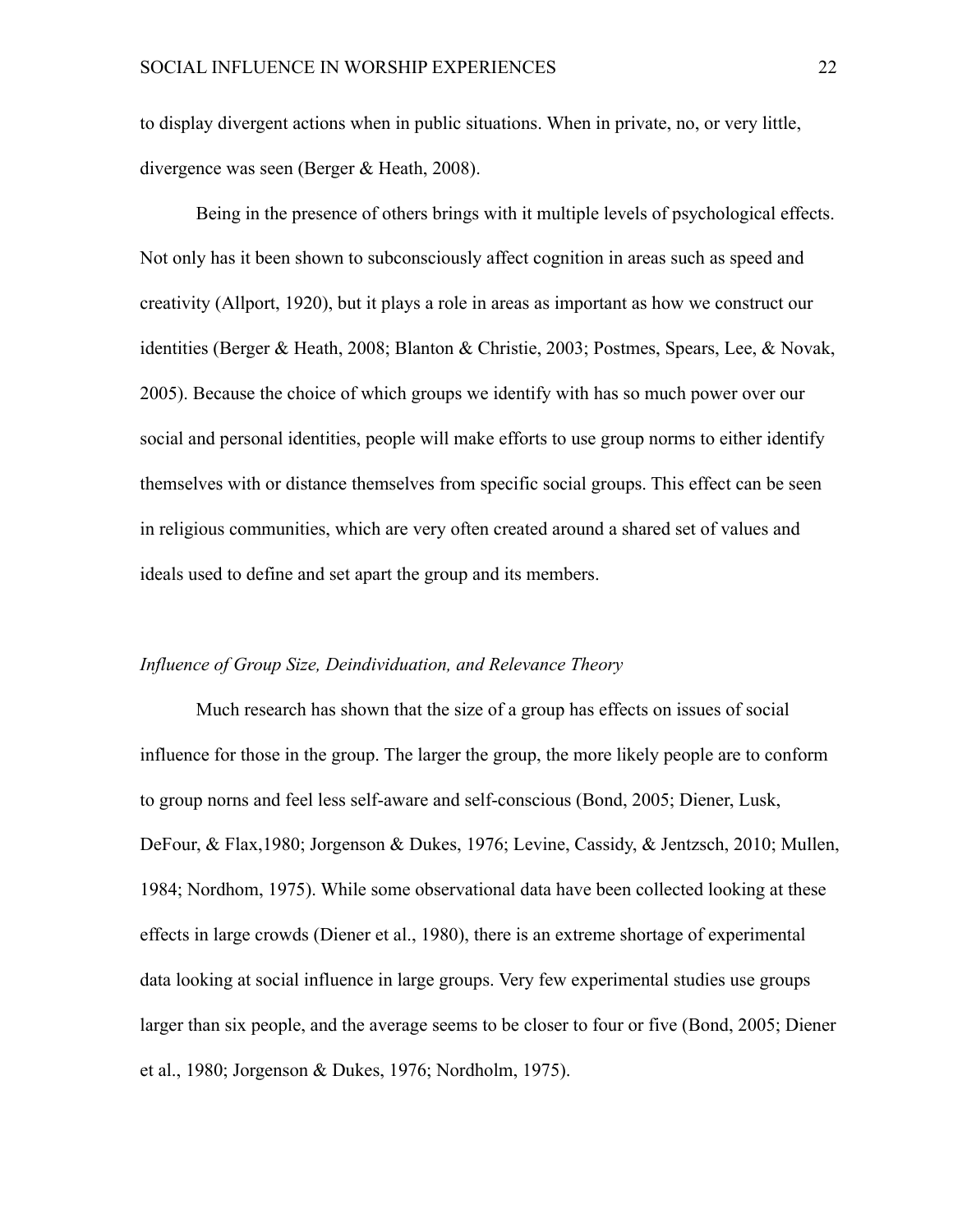While there is nothing wrong with exploring small-group dynamics, it is potentially less relevant in terms of this study, which will be exploring social influences in much larger groups. The median Christian congregation in the United States has 75 regular attendees, but the average person is in a congregation of 400 (Chaves, 2004). This difference reflects the fact that in recent years megachurches, with congregations of over 2000 weekly attendees, have become increasingly popular (Goh, 2008). Obviously, the sizes of the groups dealt with in this study are drastically larger than what is typically studied in terms of social influence.

The process by which group immersion causes a person's attention to be drawn away from oneself and towards the group as a whole is known as deindividuation. This typically leads to a greater conformity to group norms and group identity, less consideration of longterm consequences, and more reactivity to short-term emotions, motives, and stimuli (Diener et al., 1980; Levine et al., 2010). This effect, whether labeled as deindividuation or not, is seen in many studies exploring effects of the group on individual actions. In Allport's (1920) word free-association test discussed earlier, the fact that participants wrote down proportionately more words relating to the surrounding than words with personal associations in the group condition versus the alone condition points to the idea that there is something about being in a group, even one that isn't interacting with one another, that causes people to shift their focus away from themselves and towards their surroundings.

Deindividuation theory also suggests that only certain group characteristics will create this effect of drawing members' attention away from themselves and toward the group, creating the lack of self-awareness (Diener et al., 1980). In Postmes's (2005) study, members in deductive groups, who create group identity through the use of norms and common ideas,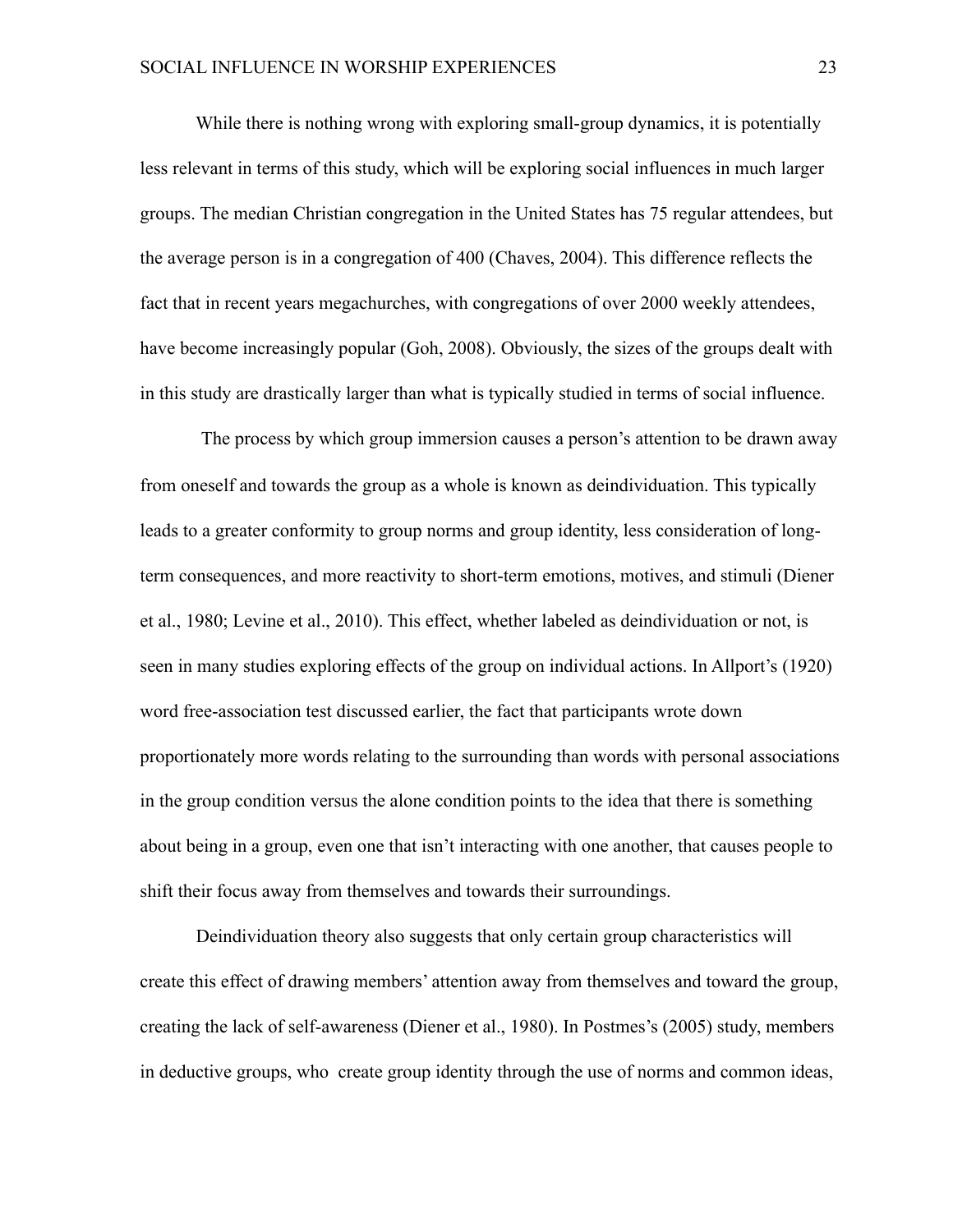are much more likely to become deindividuated and to conform to social pressures when in this depersonalized state. For those in inductive groups, where group identity is formed through each member's contribution to the group, they are more likely to conform to pressures of social influence when their individuality was highlighted than when they were depersonalized.

 Because, as discussed earlier, most religious groups are deductive, this would imply that social influence would be most effective in these groups when the members feel depersonalized and are less self-attentive. These effects of deindividuation can be seen in church members' levels of participation in the group in relation to the size of the congregation. As the size of the congregation increases, church members become less likely to participate in the group above and beyond attending services (Mullen, 1984). Examples of additional participation would including serving in the nursery, being a part of a prayer team, or volunteering to cook for a event. It is inferred that this is due to the fact that as the congregation gets larger, people become more deindividuated and less self-attentive (Mullen, 1984). Because they are focused less on the self, they are less likely to feel self-conscious and to feel individualized pressure to take responsibility, and more likely to blend in to the group as a whole. It is likely that this effect would be less pronounced in churches that feature a highly enthusiastic worship style because enthusiastic worship features an increased focus on the self and is more individualistic.

 Blending this idea of outward focus in group settings and the religious rituals discussed earlier, relevance theory sheds light on the way in which social signals hold implied meanings beyond there immediate implications. As Wilson and Sperber (2008)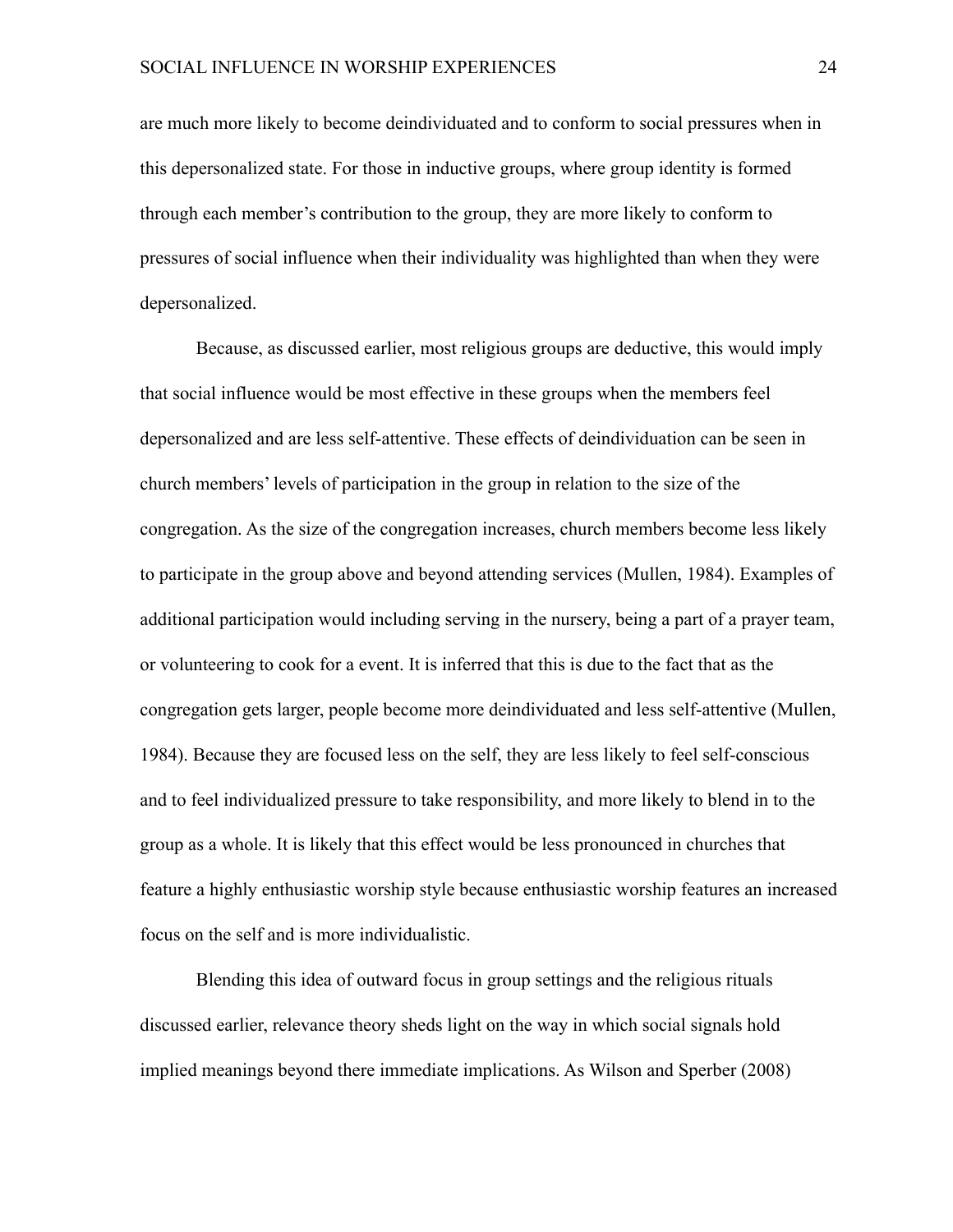discuss, many utterances or actions mean more to us than what is literally communicated - these action have acquired meanings and implications that would be imperceptible to those who had not learned these social cues. Religious rituals are examples of actions that hold meanings that go far beyond their literal, superficial message. A seemingly insignificant action can hold implications of multiple levels of spiritual connections and intentions that are widely known by those within that religion, but completely hidden to those who hadn't been previously exposed to the ritual. Because of the implications developed in these rituals, it is possible for them to impart meanings and cognitions to the congregation members independently of the influence of those leading the service.

 Their deductive group nature, use of rituals, and large size seem to make religious congregations an ideal place for deindividuation to develop. In the context of Christian congregations, the effects of deindividuation are often seen in member participation and conformity to group norms and ritual-based cues.

#### *Deindividuation and Religious and Social Support*

 As discussed previously, the more someone feels supported within their religious congregation, the more likely they are to feel a sense of belonging and integration with the group (Krause & Ellison, 2009; Krause & Wulff, 2005). Similar results have been found in studies looking at secular groups -- there seems to be a significant relationship between receiving social support and feeling more integrated with the group, perceiving more group benefits, and being more satisfied with the group (Kennedy, 1989; Maton, 1988).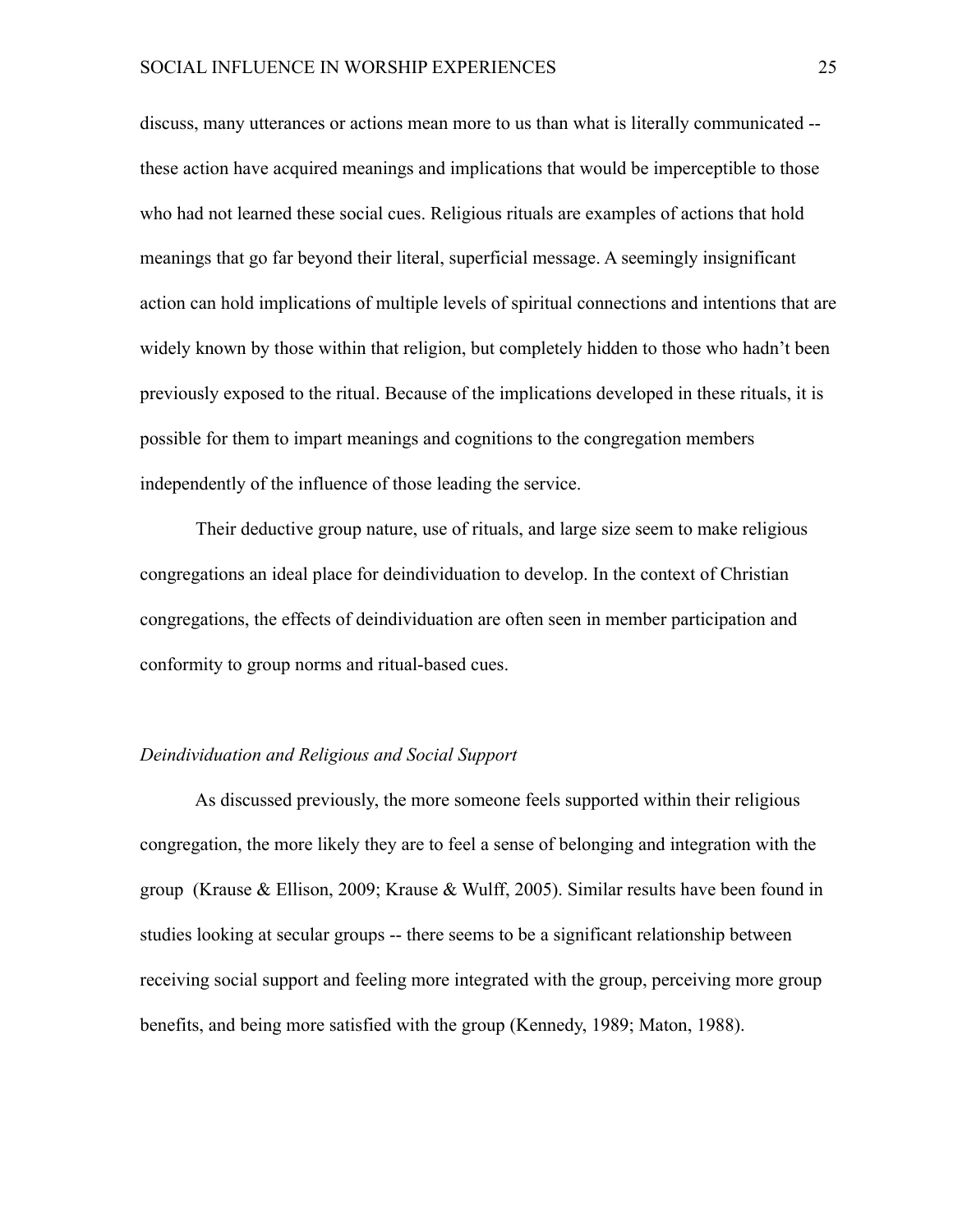Based on the research presented above exploring religious and social support and deindividuation, the current researcher proposes that increased social and religious support leads to an heightened sense of integration within a particular group, in this case a Christian congregation, and that increased integration would lead to a decreased focus on the self during communal worship experiences and an increased awareness of the group as a whole, otherwise known as deindividuation. Therefore, increasing the religious and social support received by an individual within the group will lead to an increased sense of deindividuation. As discussed earlier, deindividuation seems to be positively related to group size and would have an impact on the degree which individuals would focus on specific others during transformational worship experiences. Because deindividuation was the main effect of group size that the current researcher sought to explore, and because social and religious support have also been linked to deindividuation, social and religious support can be justifiably used as an alternative predictor of deindividuation instead of group size.

#### *Current Study*

 The current study explores the way in which deindividuation and group-cohesion affect the degree to which people focus on individual others during a transformational Christian worship experiences. Questionnaires and interviews were administered in order to collect information of religious and social support, style of worship service that the participant attends, and the amount that the participants focused of specific others during a transformational worship experience. While deindividuation has previously been studied as how much one focuses on the self, the inference can be made that, when in the context of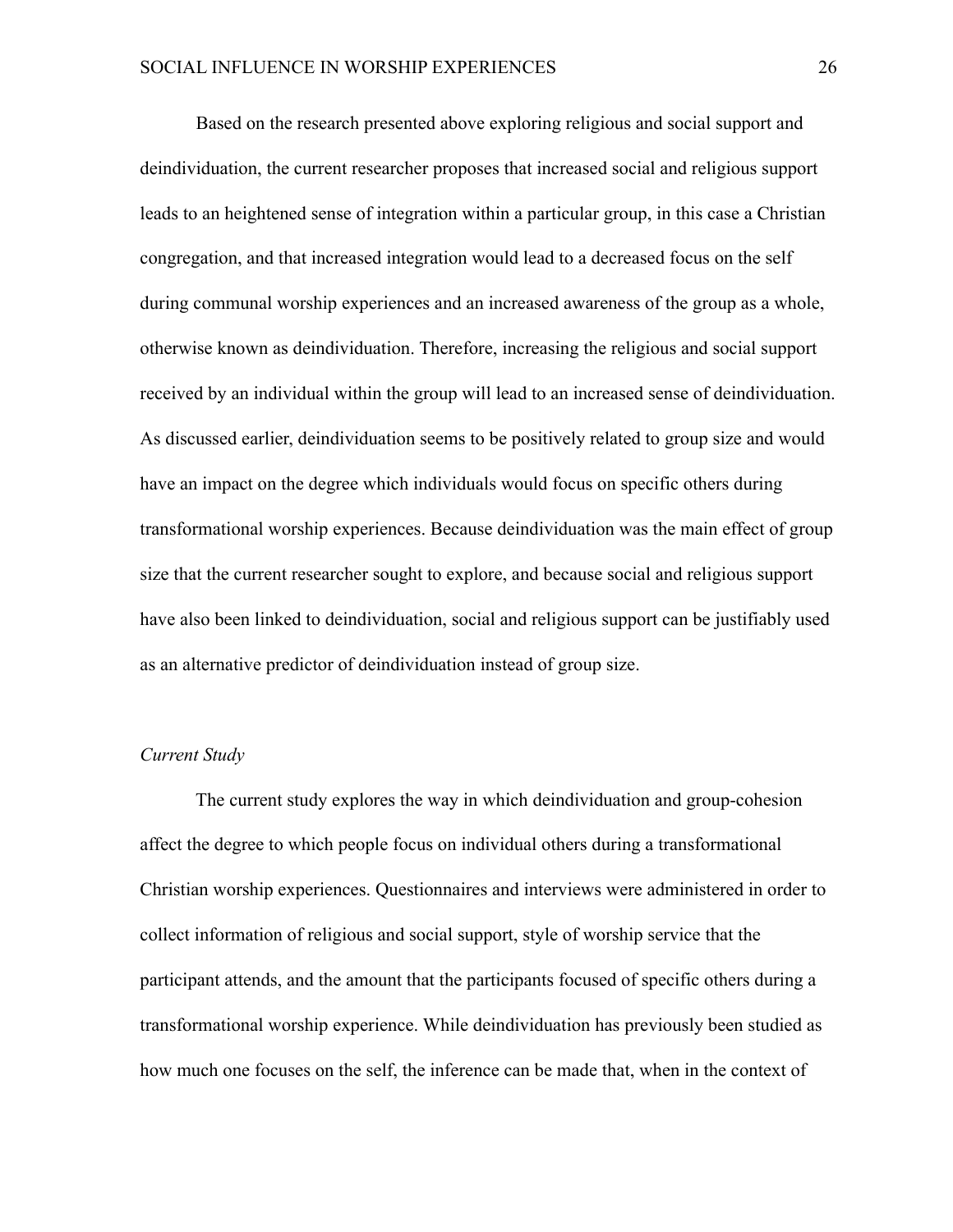cohesive groups such as religious congregations, deindividuation will also lead to a decreased focus on specific individuals within the group. Instead, the focus will be more prominently on the energy and feeling of the group as a whole.

 The current study has multiple hypotheses that cover a wide range of interactions between ceremonial worship style, religious and social support, and focus on others during a transformation worship experience. First, it is proposed that because ceremonial worship includes a greater usage of rituals that promote group unity and community experience, a more ceremonial worship style will be associated with less specific focus on others. Secondly, due to the connection between social and religious support and deindividuation, higher scores on religious and social support will be associated with less focus on specific individuals. Also, because the ceremonial style causes a increased sense of group unity, which has been shown to lead to receiving more support (Krause  $&$  Ellison, 2009), a more ceremonial worship style will be associated with more religious and social support. Finally, it is proposed that, depending on the level of religious and social support, the relationship between ceremonial style and focus on other will vary.

#### **Method**

 For this project the current researcher will be using data that have already been collected by Dr. Abernethy and her team at the Fuller Graduate School of Psychology in Pasadena, California. The research explored participants' experiences in real worship situations, including a time of struggle, a time of feeling close to God, and a time of transformation. Participants were asked to explain these experiences, and physiological data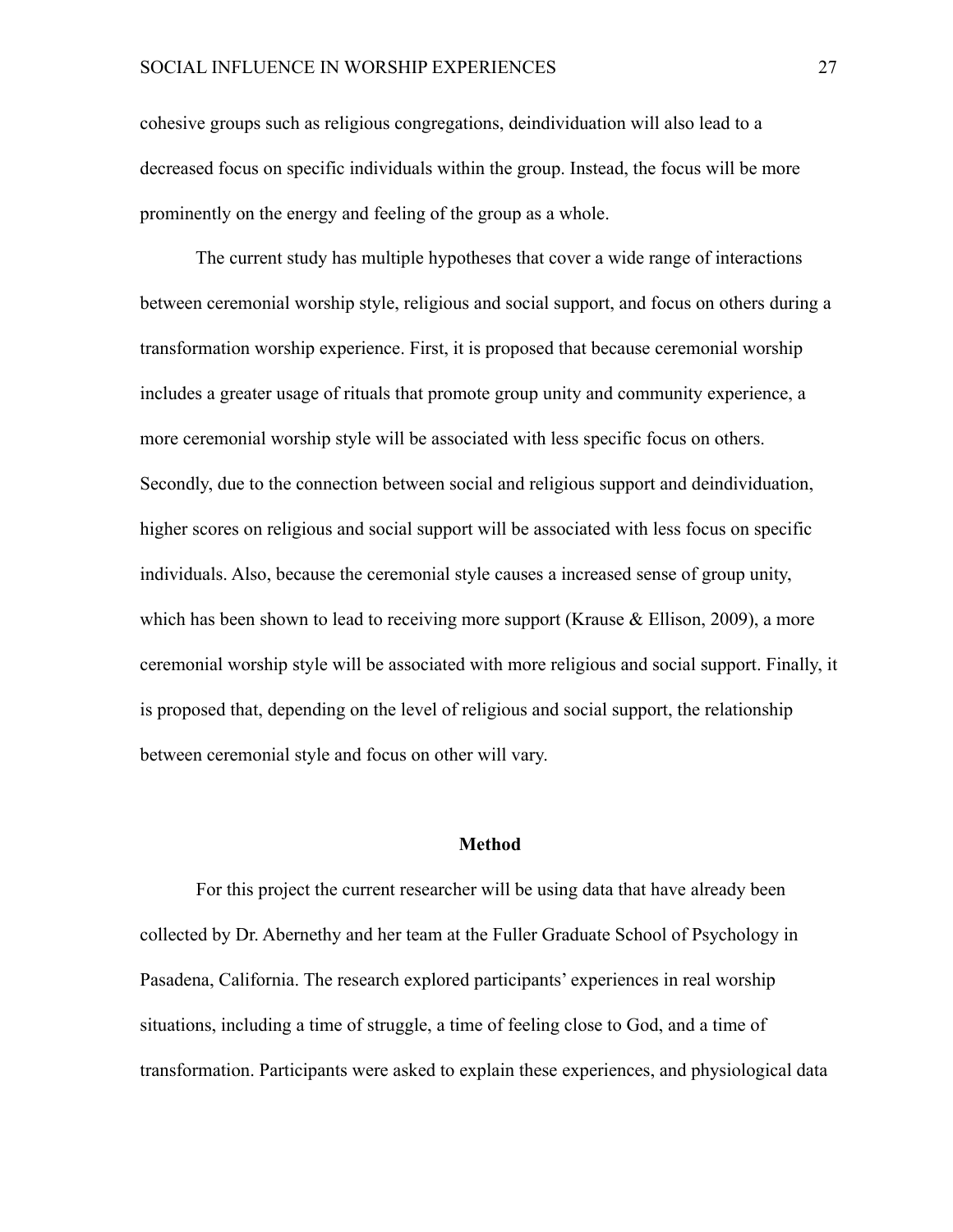was collected. The research also included questionnaires on religious and social support, style of worship, religious strain, faith maturity, and other topics. The resulting data set from this research have been used in many different studies (e.g., Guevara, 2008), including the current one.

#### **Sample**

 The 74 adult participants examined in the current study were African American (*N*=17, 22.37%), Caucasian (*N*=18, 23.68%), Latino (*N*=15, 19.74%), and Korean (*N*=24, 31.58%) parishioners from 20 Southern California Pentecostal and Presbyterian churches (Guevara, 2008). The churches that the participants attended were predominantly African American, Caucasian, Latino, or Korean, respectively. This means that participants attended churches that consisted primarily of others from their same racial background. Participants were told that they would be given \$100 to share about their worship experiences in a twohour interview. Fliers and church announcements were used to recruit participants. Participants were given \$100 upon completion, and those who had to end the interview early were given \$50 (Guevara, 2008).

The participants ranged in age from 35-55, with a mean age of 45 years  $(SD = 6.04)$ . The sample was 77% employed, 66% married, and 70% women. Thirty-five percent had some college education, and 31% had a bachelor's degree (Guevara, 2008).

#### **Measures**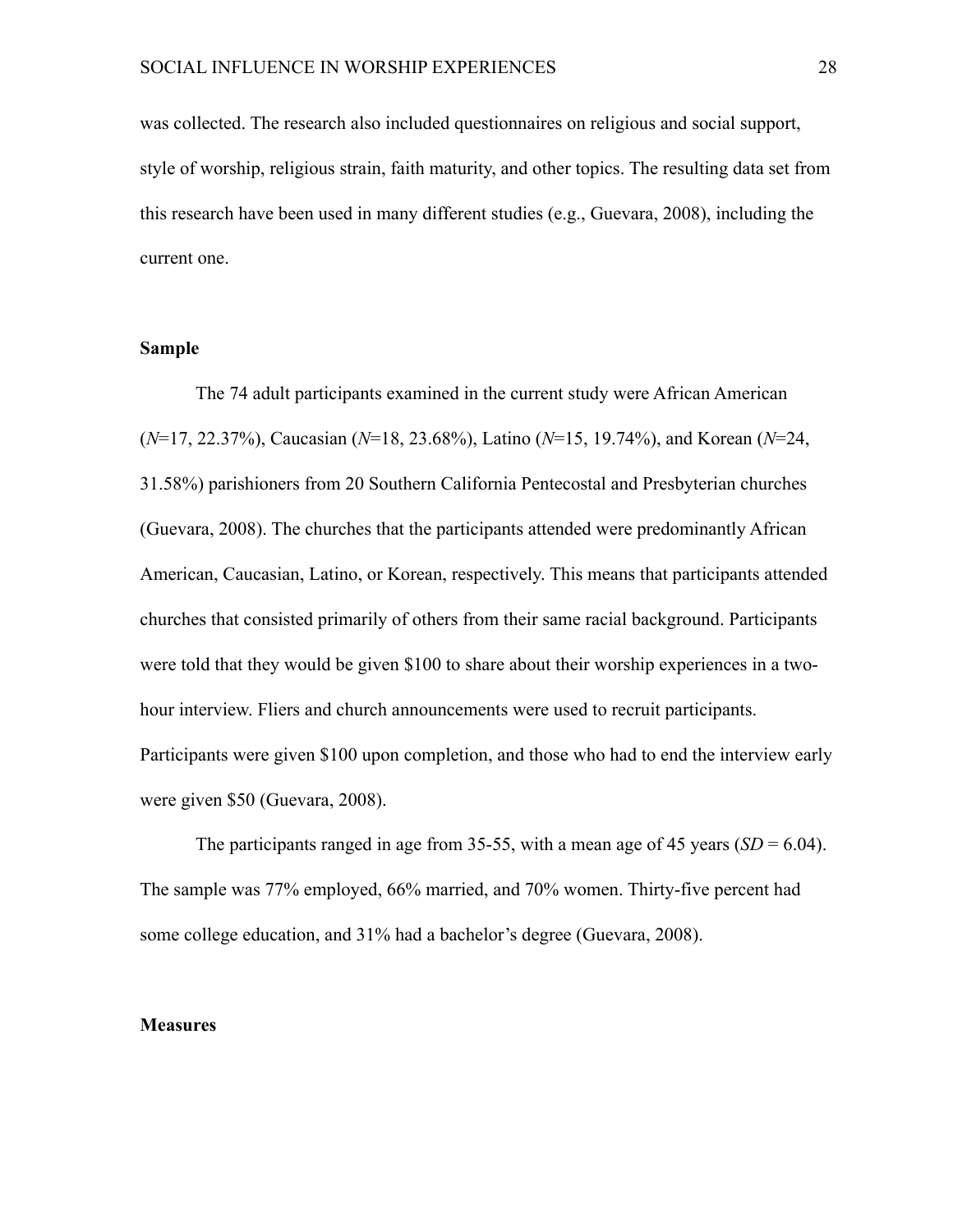Because changes in meaning caused by linguistic differences and translation issues could confound the data, all measures were translated from English into Spanish and Korean and then back into English to ensure consistency across languages and internal validity. A wide range of information was collected through questionnaires, including information on demographic variables, religious and social support, religious strain, and the worship services that they usually attend. Physiological data was also collected. Much of these data have been analyzed for other studies (e.g., Guevara, 2008) and other work in progress, but was not used in the current research.

 The only information that was used from the collected data listed above were questionnaires about the worship elements present in the participant's attended church service, levels of social support received, and levels of religious support received. The worship-styles scale included elements such as printed order of service, clapping, communion, guitar, use of images/video, and reading of scripture. For this scale, participants ranked each of the 39 elements presented in terms of how often they occurred, with the options being *never*, *occasionally*, or *frequently*. This questionnaire was used to determine the style of worship in the participant's church, as each of the elements had been previously determined by the Dr. Abernethy and her team to be representative of either the enthusiastic or ceremonial style. There was one element, bowing/kneeling down, that was not used because it wasn't categorized as being part of either style. There were 21 ceremony elements and 17 enthusiastic elements. Each question on the worship style questionnaire was answered on a 0-2 scale, where 0 means that the given element was never used, 1 means that is was sometimes used, and 2 means that it was used frequently. All scores from the questions that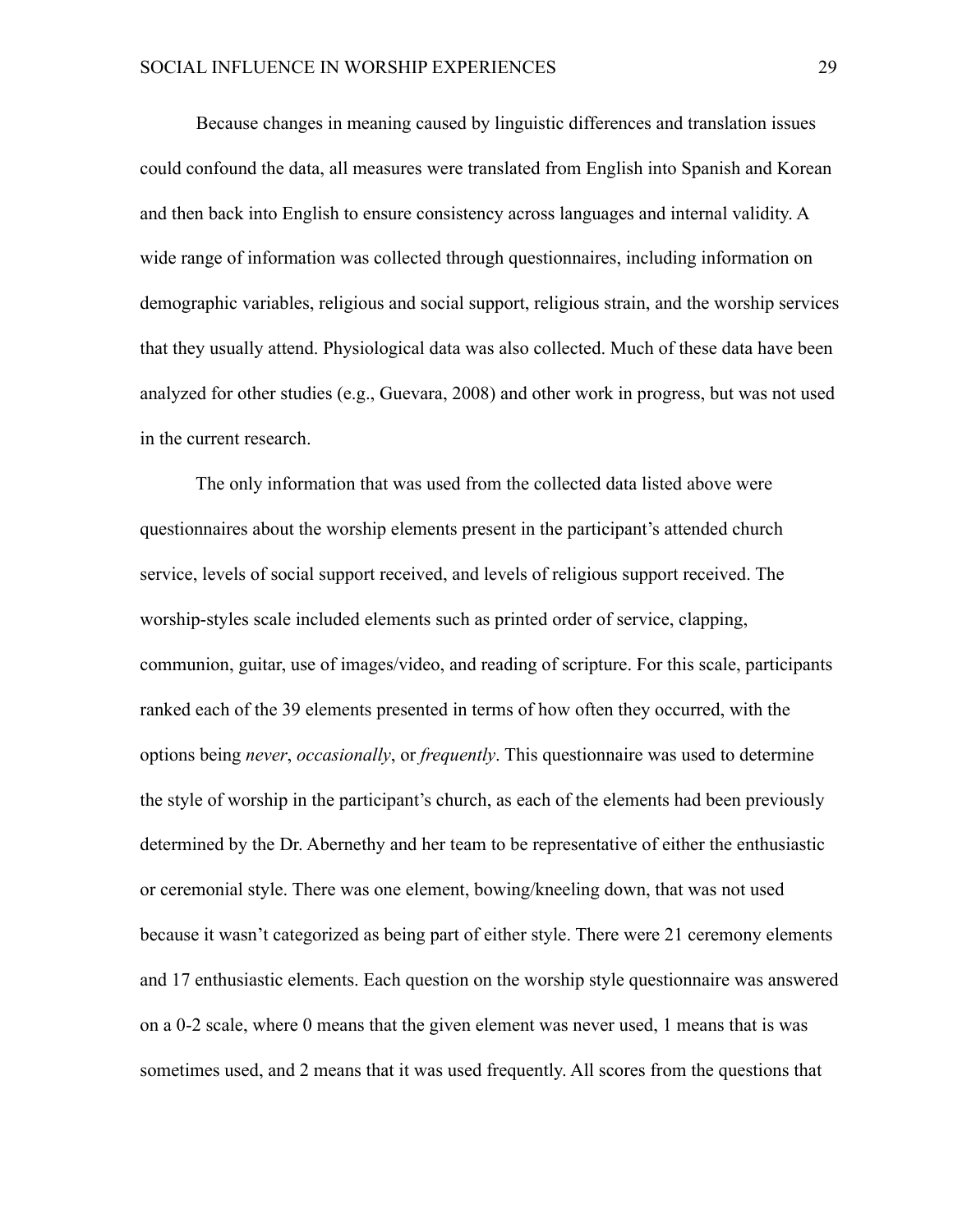were previously coded as being representative of the ceremonial worship style were added together to form a scale of how ceremonial the participant's attended worship service was.

 Both social and religious support were measures in this study. Social support was measured using seven items that quantified support satisfaction from the Duke Social Support Inventory (Landerman, George, Campbell, & Blazer, 1989). For each of the questions (e.g., When you are talking to your close family and friends, do you feel listened to?), participants had to choose from the options *hardly ever*, *some of the time*, *most of the time*, or *not applicable*. For the purposes of this study, answers of *not applicable* were recoded as missing data. Religious support was measured by 14 questions that inquired about participants' perceptions of the support that they received from church leaders and other members of their church (e.g., If something went wrong, others in my congregation would give me assistance.). These questions were taken from the Congregational Support and Church Leader Support subscales of the Religious Support Scale (Fiala, Bjorck, & Gorsuch, 2002) and were answered on a 5-point scale ranging from *strongly disagree* to *strongly agree*.

 Oral interviews, which were recorded on tape and then transcribed, were also conducted in which participants were asked questions about four types of previous worship experiences: sustaining, close to God, struggle, and transformation. For the sustaining experience, participants were to reflect on how their worship experiences have affected their daily lives. The struggle question asked participants to reflect on a worship experience during which they felt that they were wrestling or struggling while worshipping. In the close to God section, participants were supposed to reflect on a time when they felt close to God while worshipping. The final question was about a transformational experience and asked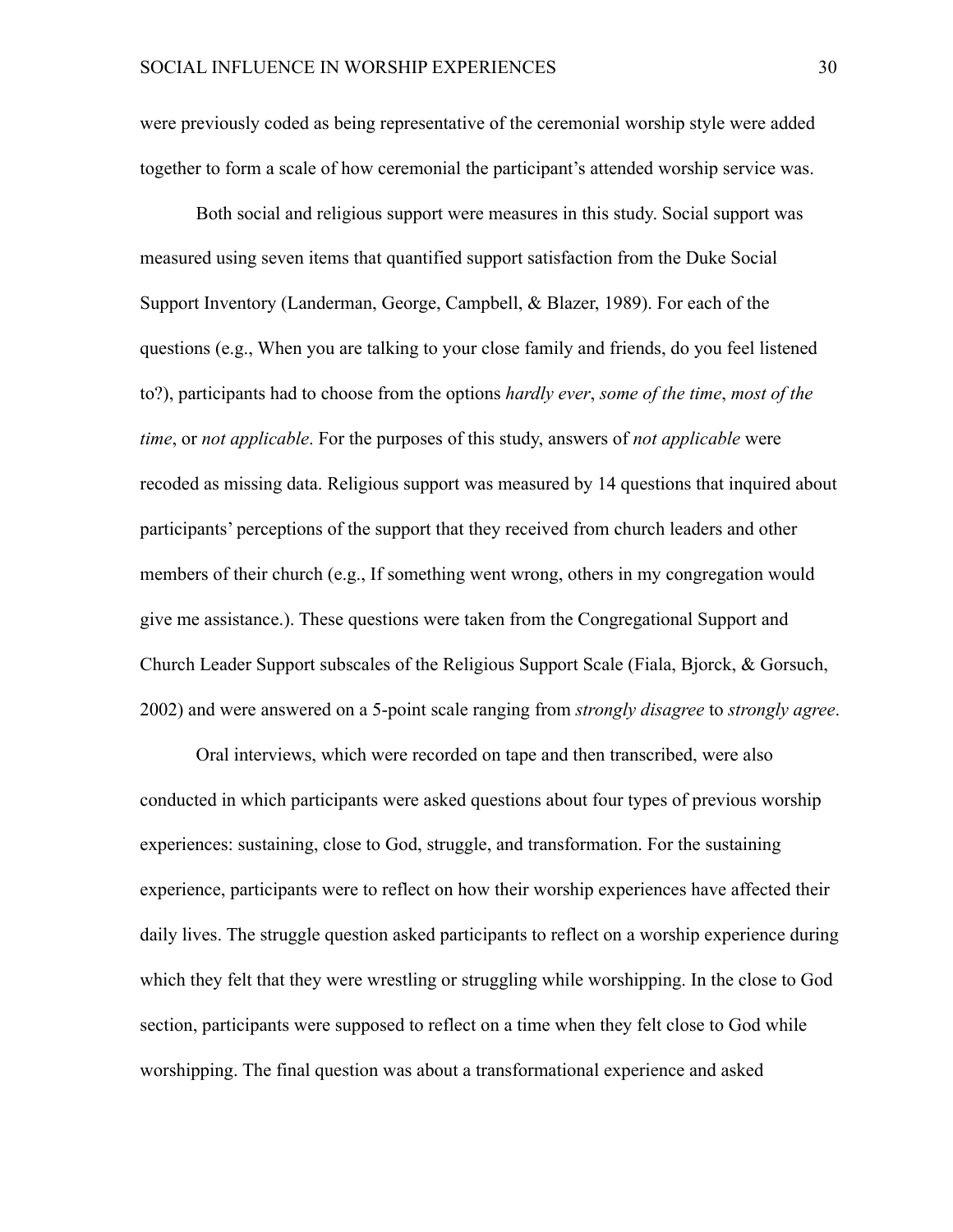participants to reflect on a time in worship that changed them and made a difference in their life. For each question the participant were instructed to think of a worship experience that happened in a church service and that was not a conversion experience.

The primary questions were:

"Apart from a conversion experience, I would like you to reflect on [a worship experience that changed you and made a difference in your life] while worshipping at a church service. [Please choose an experience that deeply affected you as we will be asking a number of questions about it.] Remember this moment when you [experienced this transformation] as if it was actually happening right now. Let me know when you are ready to begin reflecting on this experience….We will be silent for 1 minute as you actively imagine the thoughts, feelings, and physical responses you had during this experience."

The part within the brackets was changed for each of the four types of experiences. For each one the participants filled out a short questionnaire about how they felt during the experience, including how happy they were, how in control they felt, and how they felt towards God. There were eight of these questions, and each was answered on a 5-point Likert scale. For the transformation experience section a number of additional questions were asked of the participant about what has going on in the service, what they experienced, and what happened after the experience. The answers to the initial and additional transformation questions were used for this study.

#### **Procedure**

 Fliers and church announcements were used to recruit participants. The interviewer was of the same ethnicity of the participant and followed a 20-page protocol that ensured standardization and accuracy by outlining every step of the procedure. Interviewers went through at least 20 hours of training to prepare for administering the study.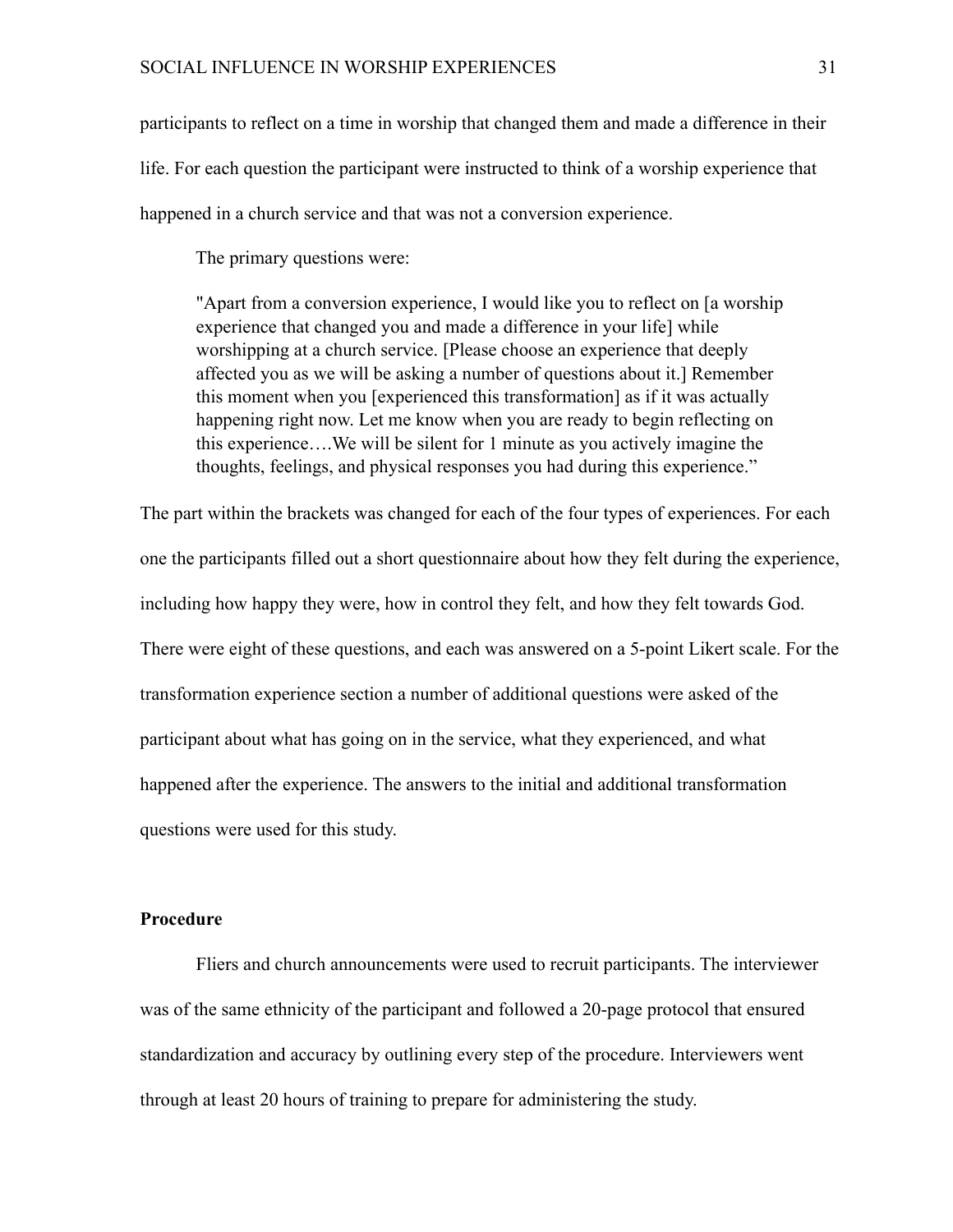When the participants arrived at the interview site, they first completed an informed consent form, after which they were given the demographic and other questionnaires. After they had completed these questionnaires, the interviewer attached the physiological equipment and started the audio recording, which ran for the duration of the interview. For the interview the participant was asked to think about each of four specific times during a church service. Every participant discussed and completed questionnaires about each of the four worship experiences in the same order. Participants were asked to share their experiences and valence and arousal ratings were administered. Physiological measures were conducted throughout the interview.

 After the interview was complete, there was a debriefing period and participants were given access to referrals for psychological assistance and compensated (Guevara, 2008).

#### **Linguistic Analyses**

 Qualitative analyses of the participant's responses regarding their transformational experience was done using Linguistic Inquiry Word Count (LIWC). This computer program counts words and then places them into predetermined categories, thereby giving a standardized, quantitative way of describing a narrative by its content. The current researcher used the previously coded categories of *art-leaders*, *preach-art-leaders*, *artist*, *church leader*, *other rel*, and *family rel* to measure the frequency of words referring directly to another person. The frequency of third-person pronoun usage was also desired, but because that specific category was not available, *Othref* was used, which measured the first-person plural, second-person, and third person pronouns. All of these LIWC categories were combined into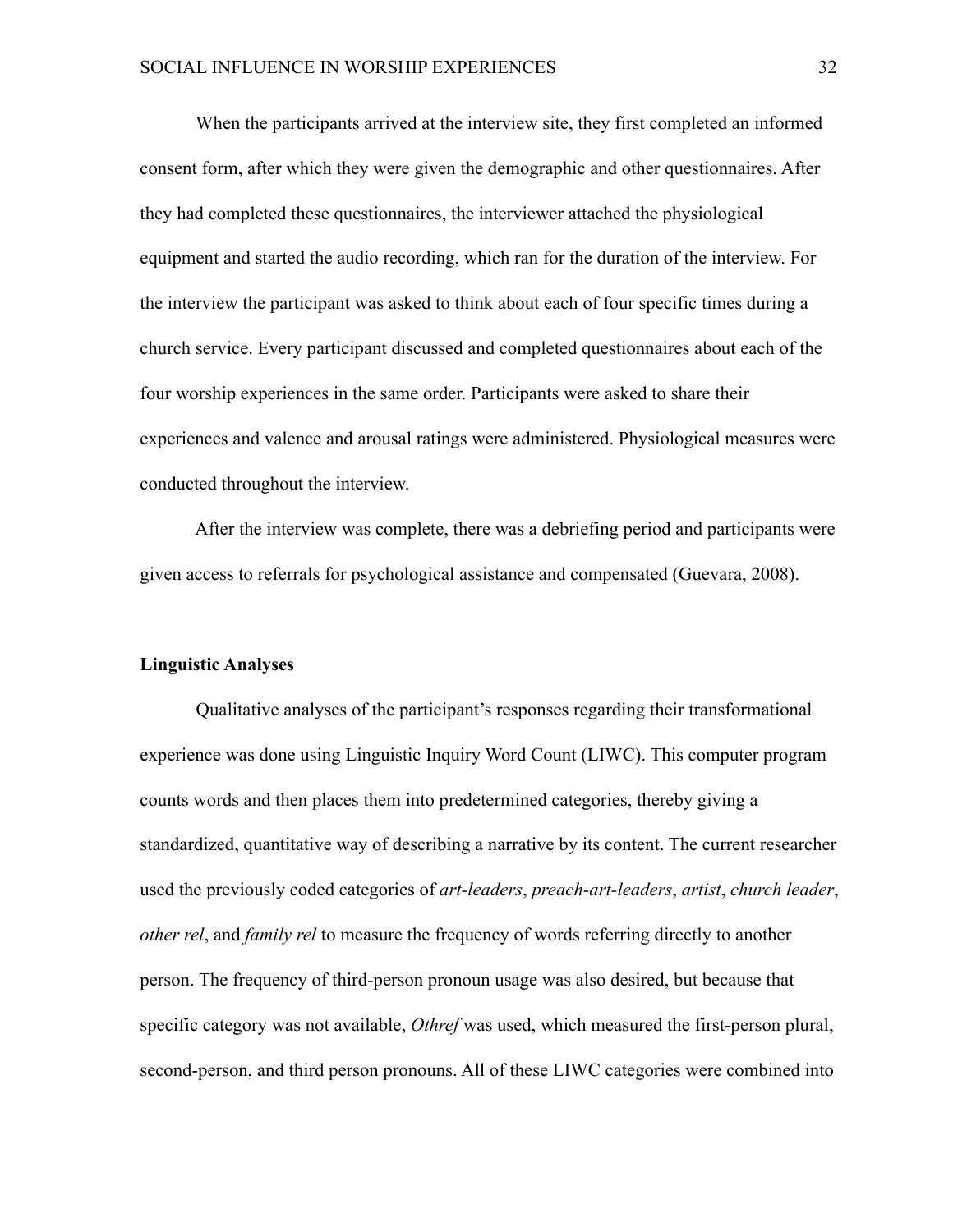a single score by simply adding them all together. This combined score was used to measure how much participants focused on specific others during their transformational experience.

#### **Results**

 The descriptive statistics for the variables of age, race, gender, marital status, education level, denomination, religious support, social support, ceremonial worship style, and focus on others are given in Table 1 and 2. Participants were generally high on religious support  $(M=56.43)$  and social support  $(M=19.09)$ , and more moderate on ceremonial worship style (*M*=29.82) and focus on others (*M*=15.29).

 A series of univariate analyses of variance (ANOVAs) were conducted to test whether demographic variables significantly predicted religious support, social support, and focus on others. There were no significant predictors for religious support. The univariate ANOVA for social support showed that marital status was a significant predictor  $(F(5, 53)=6.060, p=$ . 004). (The significance level for all tests in this study was set at  $\alpha$ =.05.) Post hoc tests could not be run because two of the groups in marital status had less than two cases, but a oneway ANOVA was run to further explore the effect. As expected, marital status was found to have a significant effect on social support (*F*(5, 53)=3.147, *p*=.015). Once again, post hocs could not be run, but by looking at the descriptives (see Table 3) it is evident that those who were widowed scored much higher on social support that those who were living together but not married. But the fact that there were only one participant in each of these groups makes it difficult to generalize the results.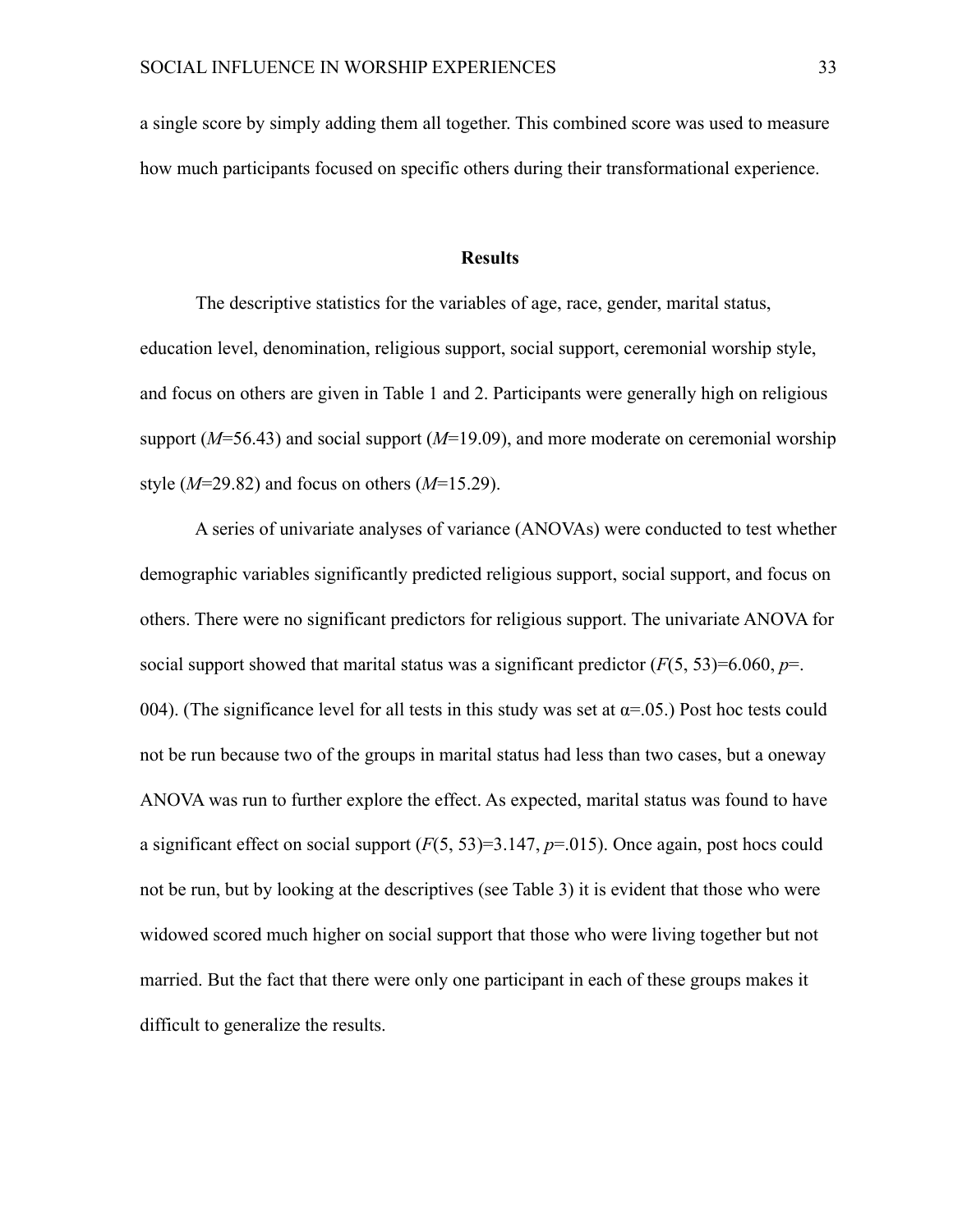Another univariate ANOVA was run for focus on other and education was found to be a significant predictor  $(F(5, 64)=5.252, p=.004)$ . A oneway ANOVA for focus on others and education level was run and found that there was a significant effect of education level on focus on others (*F*(5, 64)=3.776, *p*=.005). (See Table 4 for descriptives.) A Tukey HSD post hoc test showed a significant difference between *Less Than 9 Years* and *High School Graduate* (Δ*M*=19.373, *p*=.013). Three other group differences almost reached significance: *Less Than 9 Years* and *Bachelors Degree* (Δ*M*=15.096, *p*=.051), *Less Than 9 Years* and *Graduate Degree* (Δ*M*=15.648, *p*=.067), and *Some High School* and *High School Graduate*  $(\Delta M=14.763, p=.055)$ .

 Regressions were run to test the first two hypotheses and the second half of the third hypothesis. A regression exploring whether ceremonial worship style predicted focus on others was run to test hypothesis 1. The results of ceremonial worship style's effect on focus on others when education level was controlled came out to be insignificant  $(b=-.037, t(67)=-.$ 311, *p*=.757). But ceremonial worship style did explain an almost significant part of the variance of focus on others  $(R^2 = 0.083, F(2, 67) = 3.015, p = .056)$ . For hypothesis 2, two regressions were run, one for social support and one for religious support. Social support was not found to significantly predict focus on others when education level was controlled for  $(b=243, t(53)=1.830, p=.073)$ , but the trend showed the increased social support was associated with increased focus on others. Social support also did not explain a significant part of the variance  $(R^2=0.066, F(2, 53)=1.858, p=.166)$ . A significant result was found for the second half of hypothesis two, but in the opposite direction of what was predicted. When education level was controlled, increased religious support was associated with increased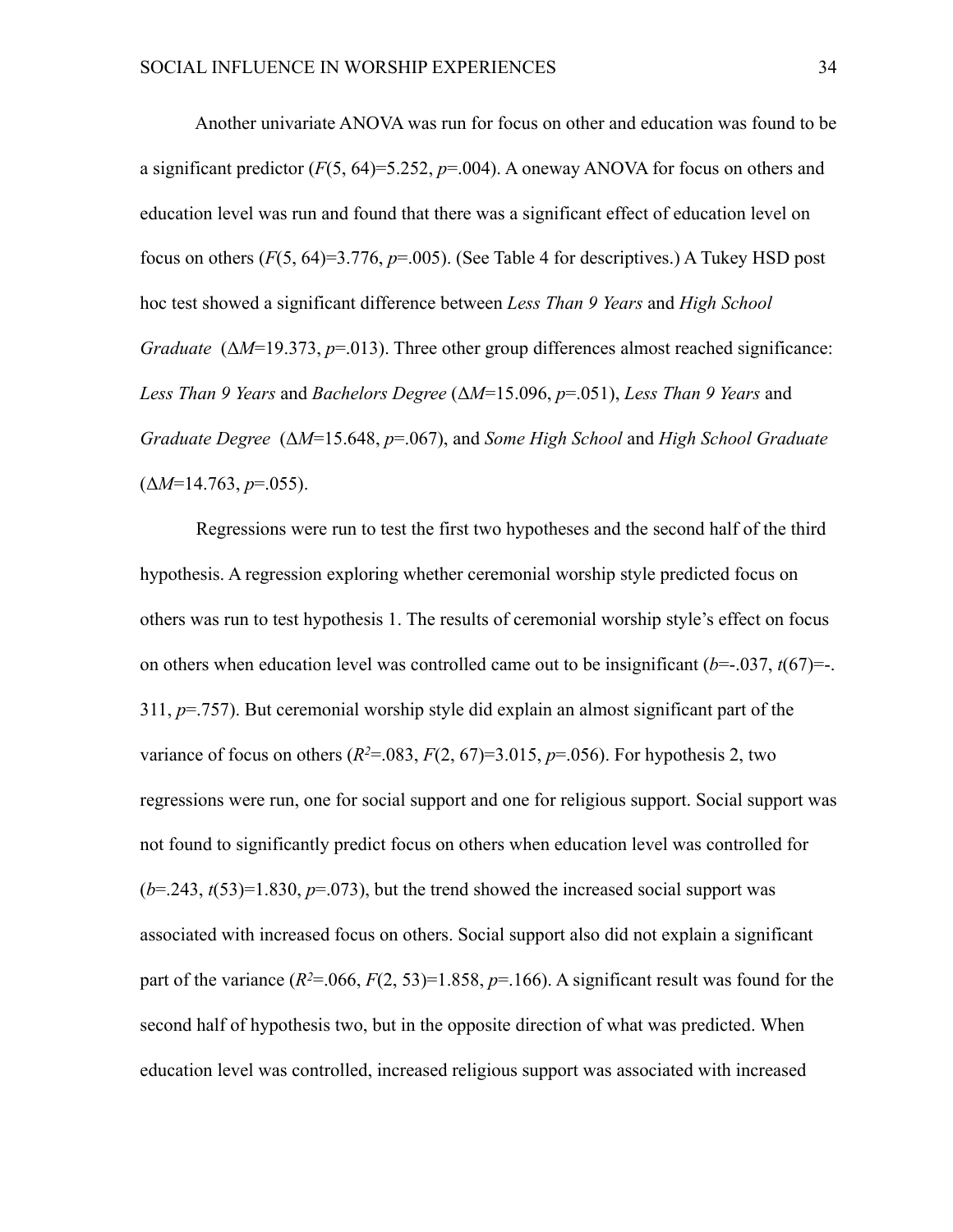focus on others (*b*=.236, *t*(67)=2.060, *p*=.043). Religious support also explained a significant part of the variance of focus on others  $(R^2=136, F(2, 67)=5.272, p=.007)$ .

 The first half of hypothesis three was tested using a simple Pearson correlation between ceremonial worship style and religious support, which came out to be significant  $(r(72)=281, p=015)$ . The second half was tested using a regression to see whether ceremonial worship style predicted social support when marital status was controlled. The results came out insignificant  $(b=135, t(56)=1.020, p=.312)$ . Ceremonial worship style also did not explain a significant part of the variance  $(R^2=0.047, F(2, 56)=1.393, p=.257)$ .

 Two multiple regression tests were run to test the final hypothesis, with ceremonial worship as the independent variable, religious (and then social) support as the moderator, and focus on others as the dependent variable. When education level was controlled, the interaction effect between ceremonial worship style and religious support did not significantly predict focus on others  $(F(2, 67)=9.167, p=.255)$ . Similar insignificant results were found for the second multiple regression -- the interaction effect between ceremonial worship style and social support did not significantly predict focus on others when education level was controlled for (*F*(2, 53)=.934, *p*=.552).

 Correlational analyses were run in order to discover other possible relationships between dependent variables and education level (Table 5; see Table 6 for significance levels). Education level was significantly negatively correlated with focus on others (*r*(68)=-. 285, *p*=.017), and religious support and social support were significantly positively correlated (*r*(57)=.374, *p*=.004). As fitting with the results reported above, religious support was significantly positively correlated with ceremonial worship style (*r*(72)=.281, *p*=.015) and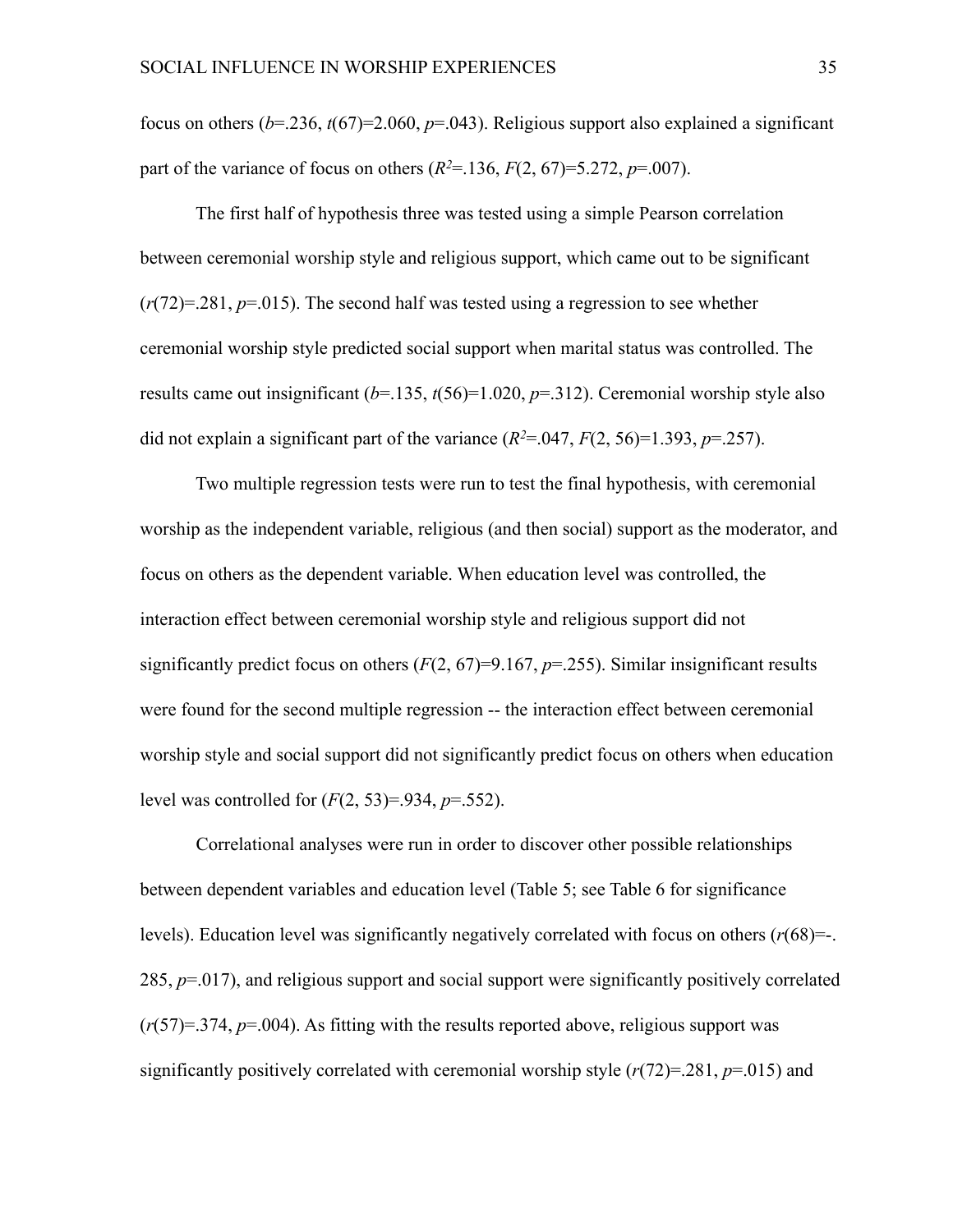focus on others  $(r(68)=0.268, p=.025)$ . Also, the positive correlation between social support and focus on others came close to significance  $(r(54)=0.240, p=0.075)$ .

 The researcher then computed the means and standard deviations of religious support, social support, and ceremonial worship style (due to an issue with the data, focus on others was not able to be used) for each of the possible answers for gender, race, marital status, education level, and denomination (Table 7). For religious support, the means stay fairly even across the different demographic groups for each factor except marital status and denomination. Within marital status, the participants who was living with their partner but not married had a much lower score than the participant who was widowed (Δ*M*=-25). But these happened to be the two groups within martial status that only had one participant per group, which makes it difficult to generalize this finding. *Baptist* and *Other* differed widely for denominational groups  $(\Delta M=13.5)$ , but, once again, there were very few participants in each group -- one for *Baptist* and two for *Other.*

 As was already predicted by the ANOVAs run for social support, marital status was the only factor for which social support different dramatically. Interestingly, it follows the same pattern as was found for religious support -- the widowed participant scored much higher than the participant who was cohabitating without being married (Δ*M*=7). For ceremonial worship style, all the scores across factors stayed fairly even except for, once again, the participant who answered *Living Together* for marital status, whose score was low. Because there is only one participant in the *Living Together* group and this participant seems to have unusually low scores for all the tested variables, it may be unwise to draw conclusions about the larger population based on the scores for this group.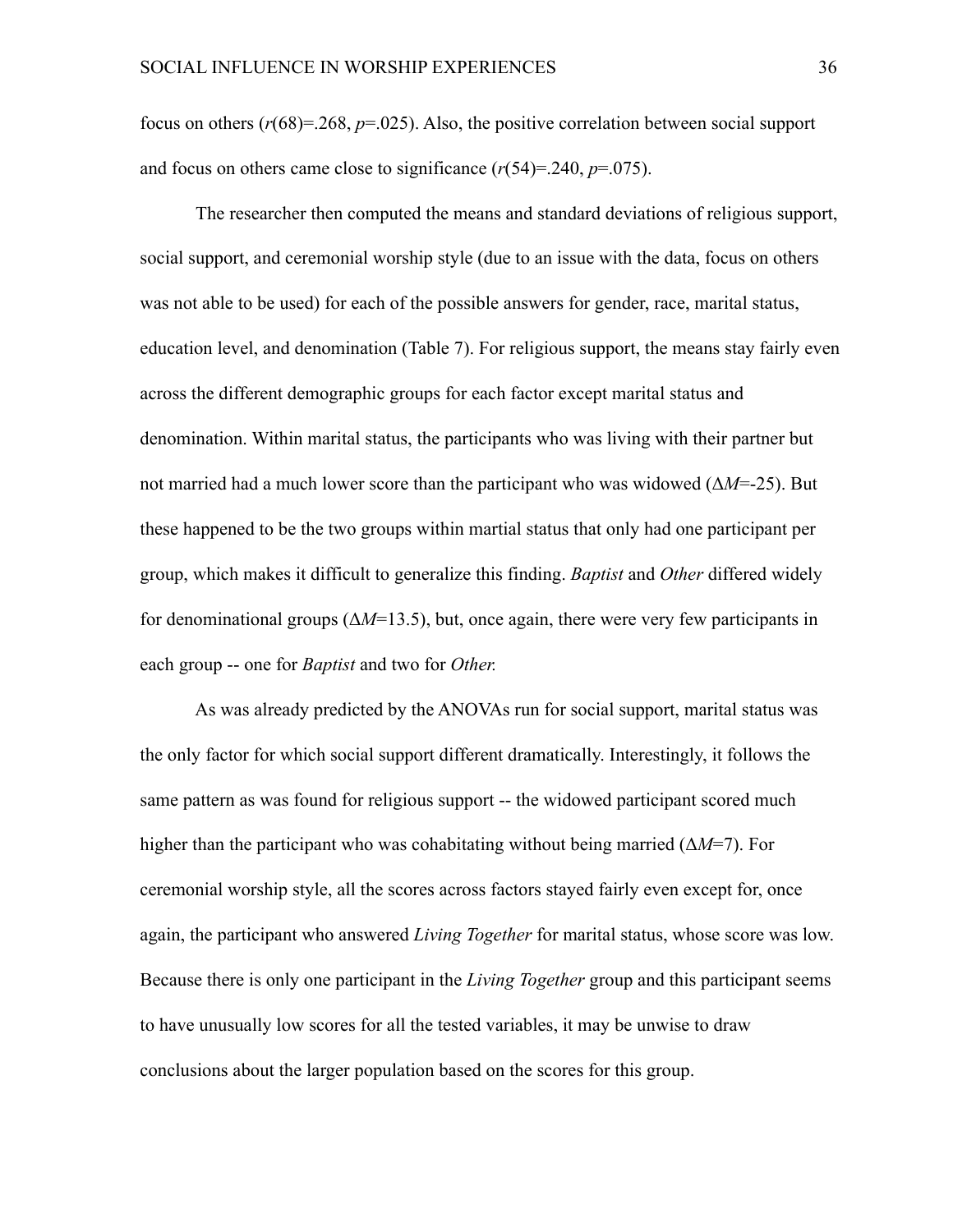#### **Discussion**

 Unfortunately, the hypotheses of this study were mostly unsupported by the results found. Hypothesis 1 was not supported -- ceremonial worship style did not predict focus on others when the effect of education level was controlled. This would imply that either a more strongly ceremonial worship style does not lead to increased deindividuation and group focus as predicted, or that the word-count analysis of participants' interviews was an inaccurate way to measure this effect.

 The effect of education level on focus on others, while highly significant, does not, at first glance, seem to follow a logical pattern. Focus on others starts out very high for those with less than nine years of education, is still high for those with some high school, then drops dramatically to the lowest score for high-school graduates, rises again for those with some college, and then drops for those with bachelor or graduate degrees. Considering that the scores for *Less Than 9 Years* and *Some High School* are considerably higher than the scores for any other category, it can be gathered that those with less than a high school degree are more likely to focus on the behavior of specific others in their religious environment and less likely to focus on more amorphous factors such as overall group emotions and ideas. Also, if the dramatically lower score for *High School Graduate* is disregarded, the scores follow an approximately linear pattern in that the higher the education level achieved, the less one focuses on specific others. This would imply that more educated someone is, the more they are able to integrate deeply into a group and focus on less concrete, more amorphous concepts. But the small sample size for many of the education level groups makes it hard to validly make this generalization.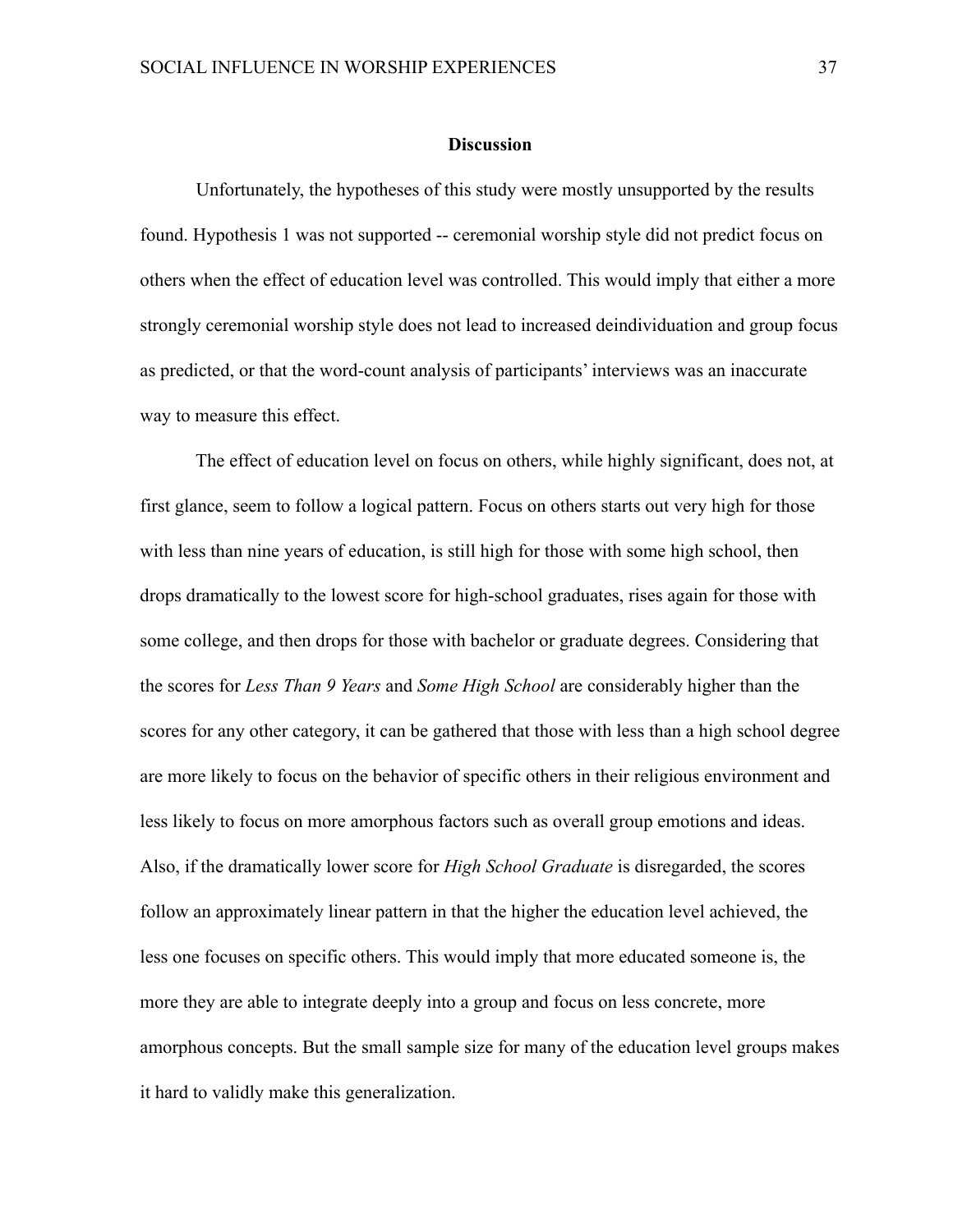Hypothesis 2 was disproved as the results were in the opposite direction as predicted. With education level controlled for, religious support did significantly predict focus on others, but it was found that increased religious support was associated with increased focus on others, which was the opposite of what was predicted. The test for social support came close to significance and mirrored the results of religious support -- increased social support predicted increased focus on others. These results go against what was predicted based on the existing literature. Previous studies have shown that higher levels of religious and social support are associated with increased feelings of integration and belonging within the group (Kennedy, 1989; Krause & Ellison, 2009; Krause & Wulff, 2005; Maton, 1988), but the current researcher's prediction that this would lead to increased deindividuation and group focus seems to be incorrect. It is possible that higher levels of integration and feelings of belonging leads to more focus not only on the group as a whole but also on others members of the group. This would fit with the literature that has shown that has shown that people are more influenced by the behaviors and views of in-group members than out-group members (Barnum & Markovsky, 2007; Loersch, Aarts, Payne, & Jefferis, 2008; Martin, 1992). Following the pattern set by such studies, it is unsurprising that those who identify more with their religious group would focus more on others in that group.

 The first half of hypothesis 3 was supported by the results -- ceremonial worship style and religious support were found to be significantly positively correlated, meaning that a more ceremonial worship style was associated with increased levels of religious support. Unfortunately, the second half of the hypothesis was not supported. When martial status was controlled for, ceremonial worship style did not predict social support. It seems logical that,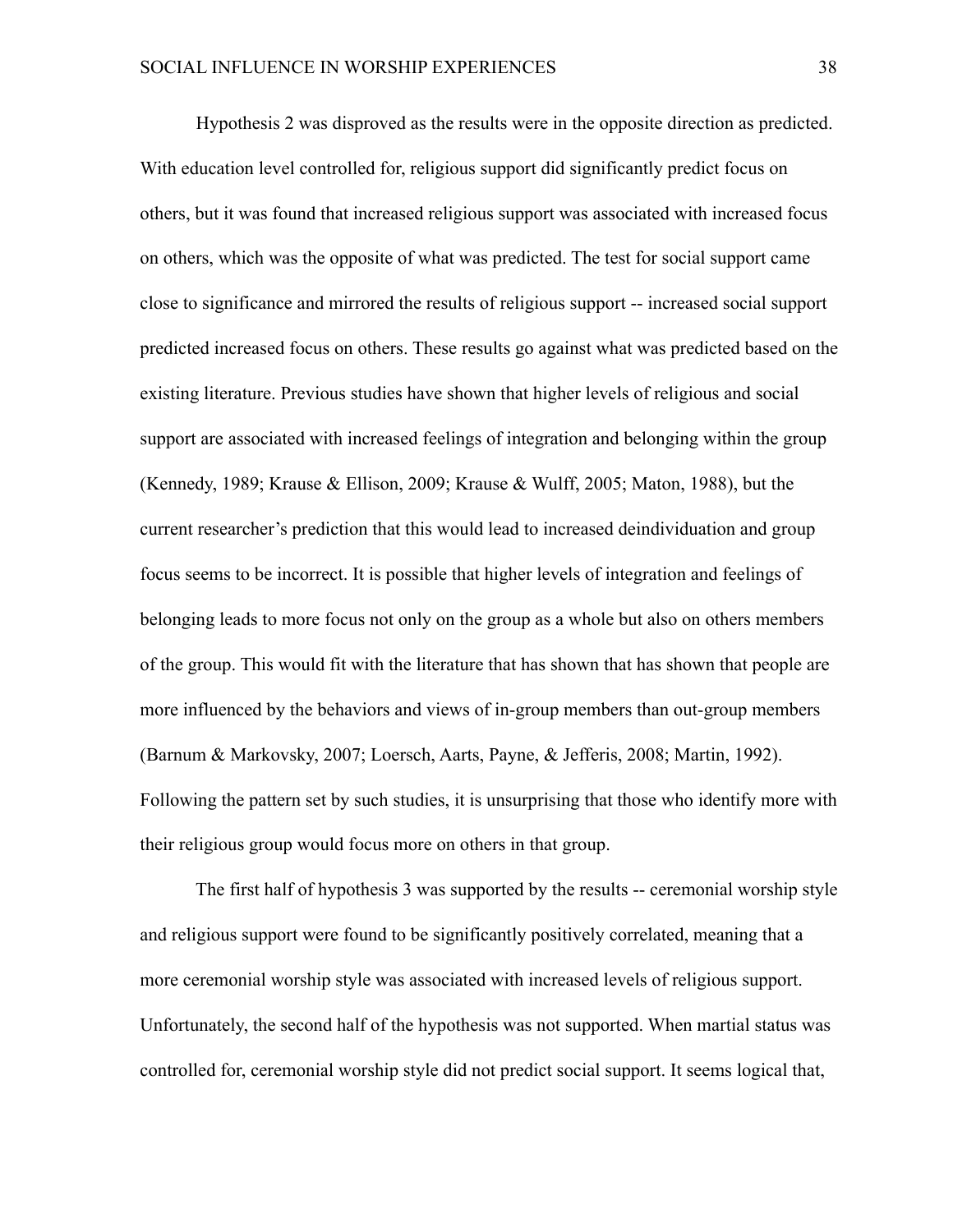out of the two, religious support would be the one more closely related with ceremonial worship style because those are the two factors directly related to religion. But because social support can be provided by one's religious congregation, has been shown to be associated with increased religious involvement (Ellison & George, 1994; Hayward & Elliott, 2011; Hintikka et al., 1998; Koenig et al., 1997), and seems to overlap a good deal with religious support, it is surprising that the results came out to be so insignificant. Especially as religious and social support were found to be significantly positively correlated with each other. But for both religious and social support there were high levels of support with relatively small standard deviations, so there was little variance to be explained. Religious support had the most variance out of the two, so it makes sense that the predictor was more successful at predicting the variance of that variable.

 It is possible that the predicting effect of martial status was so strong that it overshadowed any effect caused by ceremonial worship style. While post hoc tests were unable to produce results exploring this effect due to there only being one participant in two of the subgroups, by looking at the subgroup means a logical pattern can be determined. The most obvious is that those who are living together but not married have much lower scores on social support than those who are widowed. Considering that the sample is of churchattending Christians and that cohabitation before marriage is generally frowned upon within Christian communities (Scott, 1995), it is not surprising that these people would feel like they receive less support. Also, because Christian doctrine specifically teaches that people should care for the widowed in tangible ways (James 1:27, New International Version), it is logical that Christian widows would feel high levels of social support. Those who were single or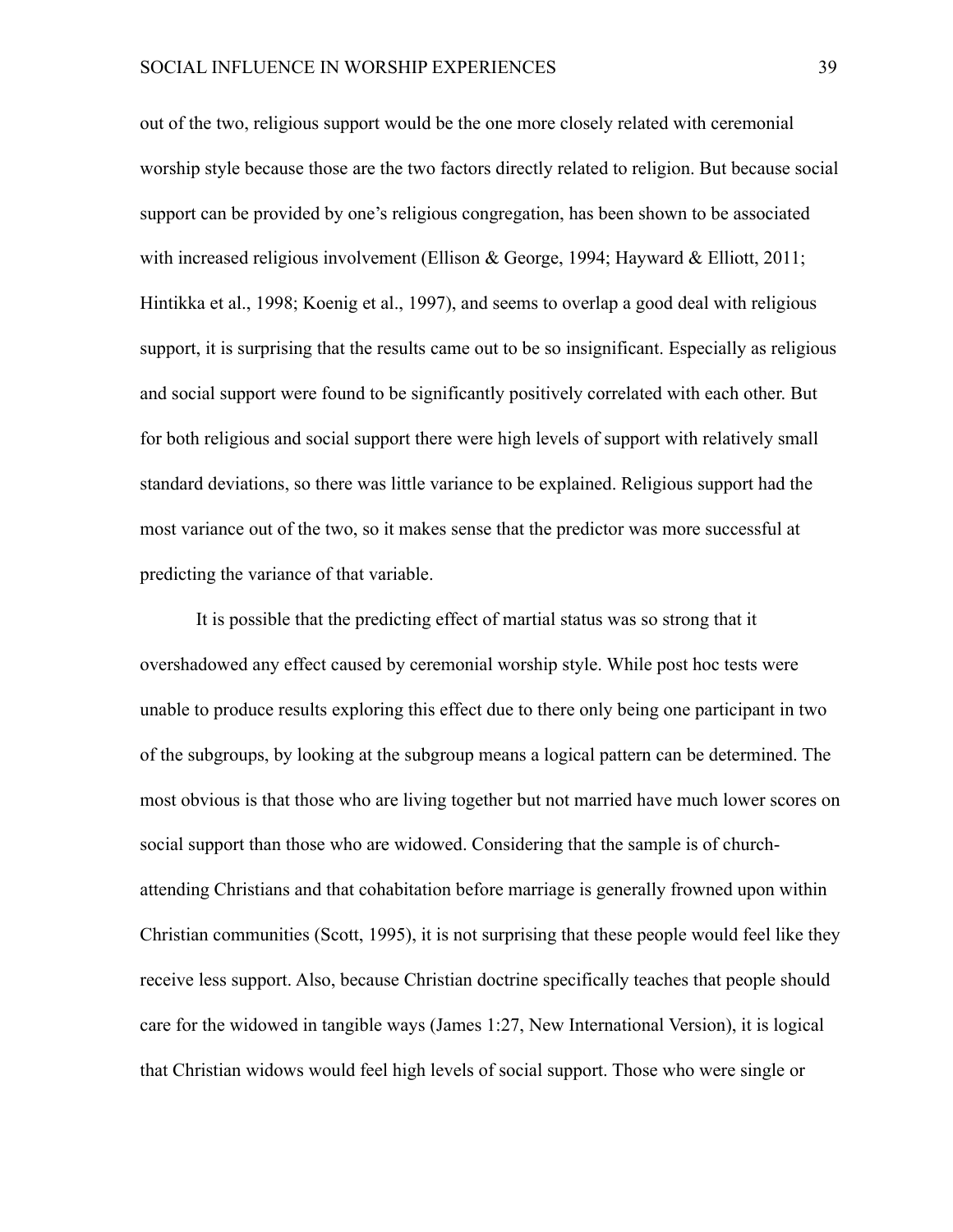married and living together also had high levels of social support, which makes sense because these are two states that are condoned by Christian doctrine (1 Corinthians 7:8, 7:34, Hebrews 13:4, New International Version; Merrill, 1997; Scott, 1995). Thus those who are in these states would be more likely to be supported by others within the Christian church. Interestingly, those who are divorced also feel high levels of social support, on the same level as those are married and living together. This is surprising because divorce is looked down upon in many Christian denominations and even considered a sin in some (Garland, 1995; Instone-Brewer & Becker, 2007; Olshewsky, 1979). Following this logic, one would suspect that those who are divorced would receive less social support, and this view is supported by previous literature (Jenkins, 2010). But this obviously was found to be untrue. Perhaps other church members feel pity or empathy towards those who have been through divorce and thus provide them with more social support. Or it is possible that divorcees are receiving social support from people and organizations unrelated to the church.

 As social and religious support were so closely correlated, it is interesting that marital status only significantly affected social support. Considering the reasoning used above to explain the connections between marital status and social support, one would expect a similar pattern to be found for religious support. This pattern was found, but it did not come close to significance. Perhaps this is a reflection of the measures used for religious and social support. The questions used for social support focus more on how satisfied one was with the social support they received, while the religious support questions covered a broader range of areas of support, such as tangible assistance, feeling of belonging, and feeling of closeness to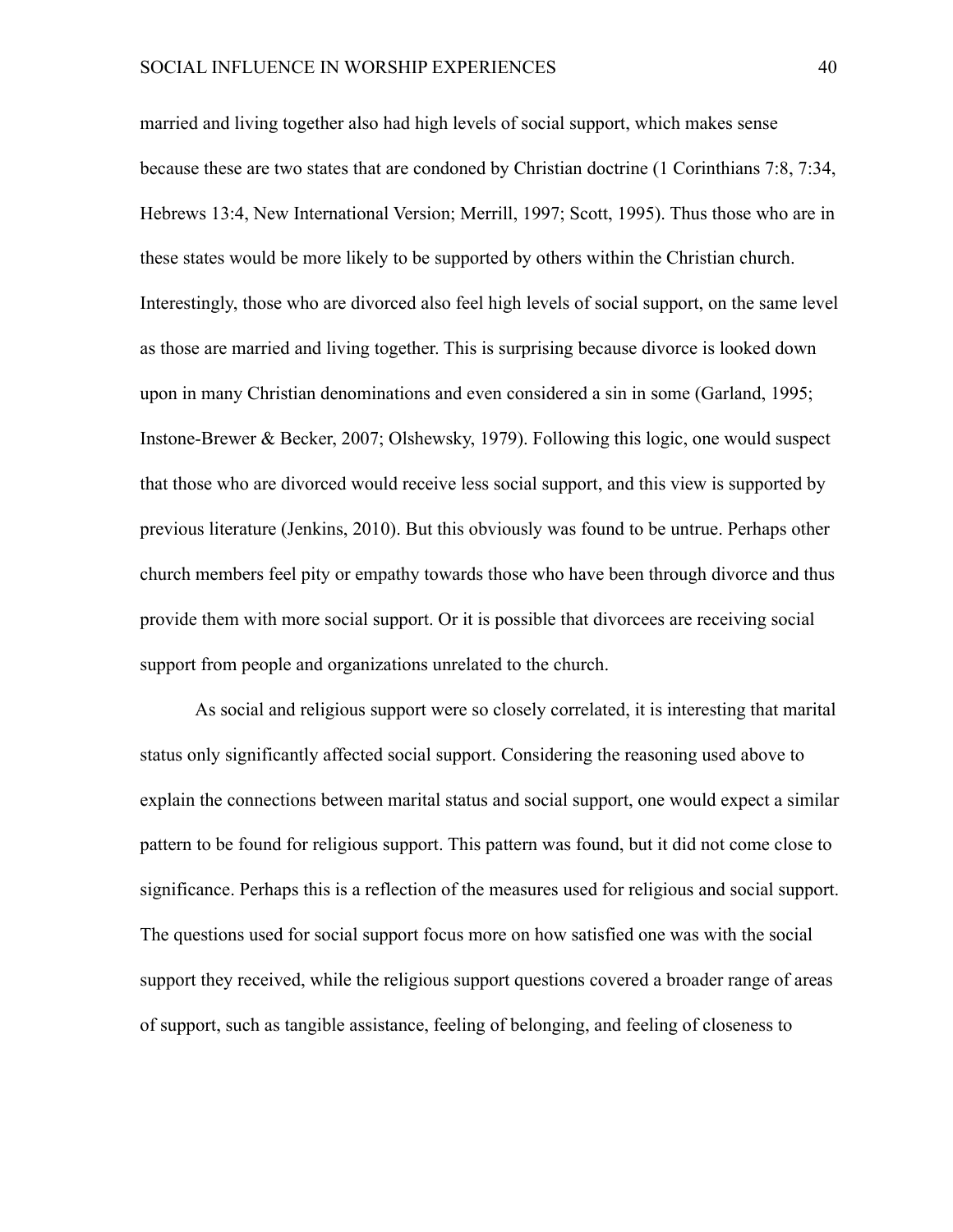leaders and congregation members. There may be something about the differences in these types of measures that caused the different results.

 The final hypothesis was not supported by the results. With education level controlled, neither religious nor social support showed a significant interaction with ceremonial worship style in terms of how much participants focused on others. So the current researcher's prediction that religious and social support would affect the relationship between ceremonial worship style and focus on others seems to be incorrect according to the present data. Considering the lack of significance found between social support and ceremonial worship style and focus on others, it isn't surprising that that half of the hypothesis was not supported. The relationships discovered thus far between religious support, ceremonial worship style, and focus on others are more complex. While religious support has been found to be significantly related to ceremonial style and focus on others, the last two variables were not significantly related to one another. So while it seems that a change in religious support would affect both the other factors, evidently the relationship is not strong enough to reach significance. Either that, or religious support does affect both but in different ways, and those differences prevent there being correlations between the two variables. It is also possible that significance was not found because the scores for religious support, social support, and ceremonial worship style were all high and had relatively little variation, making it more difficult for correlations to be detected. But even if it did reach significance, it would likely be in the opposite direction as what was predicted in the current study. Increased religious support was found to be correlated with increased ceremonial worship style as predicted, but, contrary to hypothesis, increased religious support was found to be associated with increased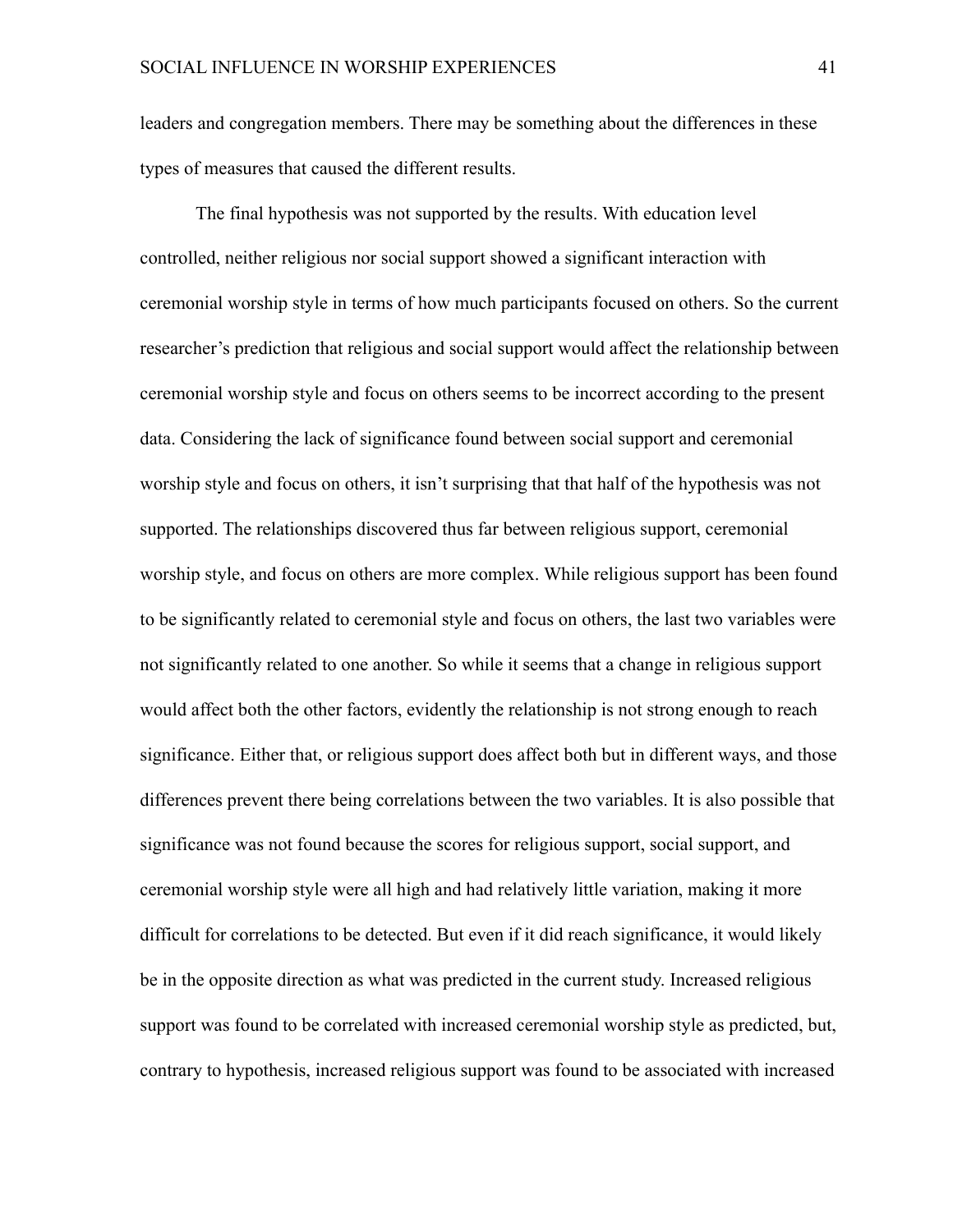focus on others. Thus, if the results had been significant, it would be likely that increased religious support would be associated with increased ceremonial worship style, which in turn would have been associated with increased focus on others, which is contrary to predictions.

 The use of archival data for the current study caused many limitations that could have affected the outcome of the results, as the current researcher was unable to design the experiment specifically for the purposes of the current study. The current researcher originally sought to study the effects of group size on deindividuation, but was forced to do differently due to the unavailability of information on congregation size. Future studies could easily remedy this problem by gathering data on congregation size as a part of the interview.

 The measures used for social and religious support had their own potential issues. The different foci of the two scales of religious and social support could have led to some of the difference found in the results. It is possible that the two scales were measuring aspects of social and religious support other than what was desired for the current research. If a replication was conducted, it would be advantageous to use two scales of religious and social support that measured similar aspects of support with equal focus to help ensure validity.

 It also may be advantageous to repeat the study with a more refined measure of ceremonial worship style. The measure used in the archival data covered a wide range of elements, including some factors that seem to be unconnected to one's experience during worship or to deindividuating effects, such as there being a sermon during the service or the presence of baptisms. These extraneous factors may have had a different pattern of answers and therefore skewed the results of the ceremonial worship scale. Using a more refined scale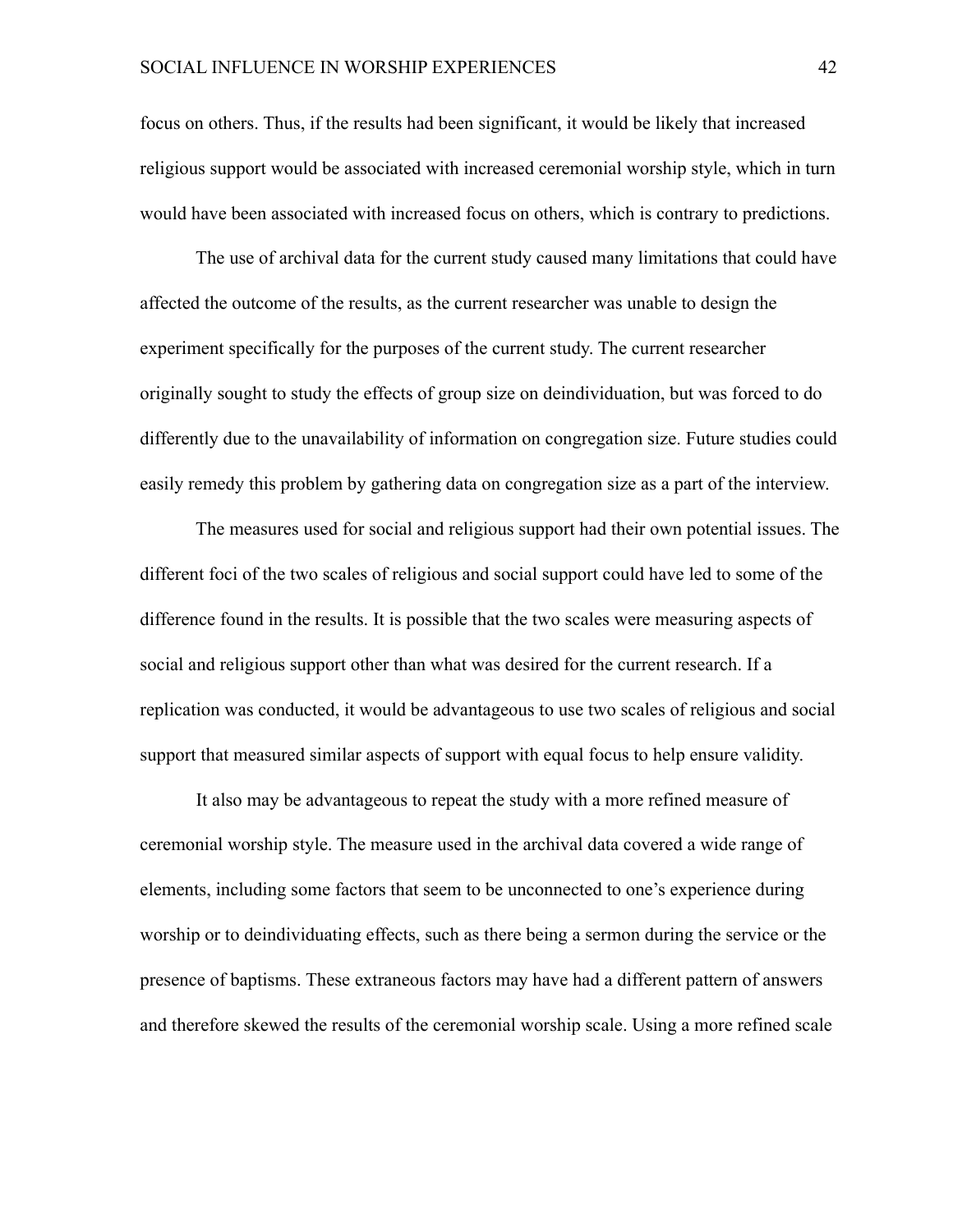that eliminated these unnecessary elements would lead to a more accurate measurement of ceremonial worship for the purpose of this research.

 The pre-existing coding of the linguistic data also could have had limiting effects. There was no category for only third-person pronouns, which was what was desired. The only category that contained these pronouns also included first-person plural and secondperson pronouns. This was somewhat problematic because first-person plural nouns could be used in ways that implied higher levels of collectivism and group integration, which was the opposite of what the researcher sought to measure. But the importance of measuring thirdperson pronouns was great enough that, because making a new category and recoding the linguistic data was not a feasible option, the researcher chose to include the category of firstperson plural, second-person, and third-person pronouns.

 In addition, focus on individuals in a group context was chosen as a measure of deindividuation with admittedly little research to back up the decision. But it was a decision made by necessity, due to the limitations of the existing data. In future studies more care should be used when choosing how to measure deindividuation, which admittedly is a fairly abstract concept that is difficult to operationalize. But previous studies have developed selfreport measures of deindividuation that could be modified for use in this research (Diener, 1979; Jorgenson & Dukes, 1976). It is possible that focus on others was not an internally valid way to measure deindividuation, thus skewing the entire study.

 Also, if the study were to be replicated it would be advantageous to use participants from a wider age-range. The archival data only had middle-aged participants between the ages of 34 and 55. In order to make the research representative of the general population,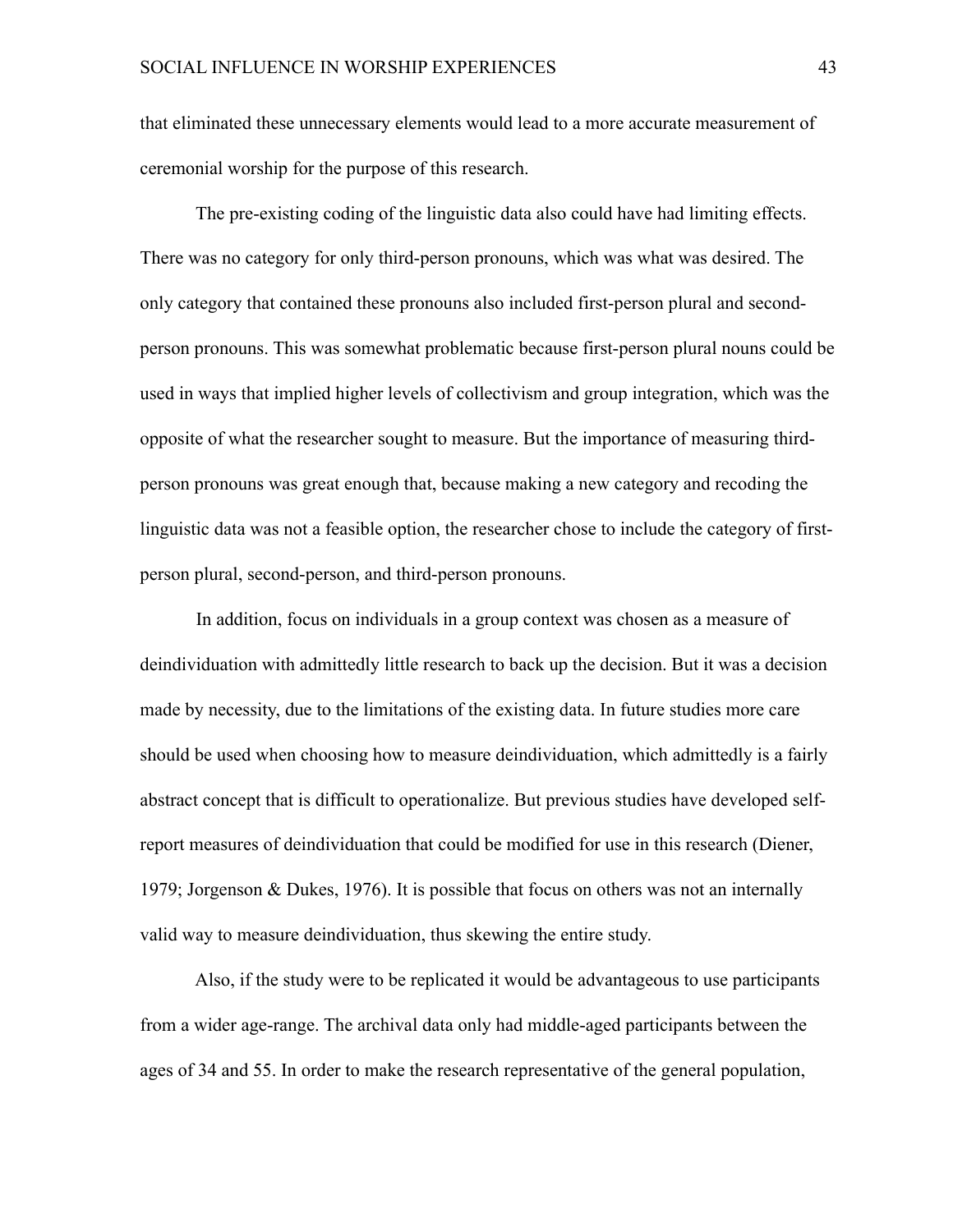younger and older adults should be included in the sample. It would also be interesting to explore age differences in the predicted effects. It is possible that the differences that come with age, such as length of time involved in a church and amount of life experience, could have effects on one's perceived amount of support and focus on others. The researcher would also want to find participants whose churches featured less ceremonial worship elements, since the scores for the current sample were all fairly high, and this lack of variance could have caused some of the lack of significance found in many of the tests.

 For future studies, it would be advantageous to implement the changes mentioned above in an effort for stronger internal validity. More work should also be done to explore the possible effects of various demographic variables such as denomination and race. While these variables were not found to have significant effects in the current study, it is possible that by increasing internal validity in future tests more nuanced effects will become evident. It is possible that cultural and doctrinal differences that come from these demographic factors would have an effect on support and deindividuation.

 While this study only looked at the effect of ceremonial worship elements, it would be important in future studies to explore enthusiastic worship elements as well. It is possible that the interaction between the two styles, which can coexist in a single service, could lead to a better, more nuanced understanding of the effects of worship style on one's experiences during corporate worship.

 The current study sought to look at many different associations between the four main variables of social support, religious support, ceremonial worship style, and focus on others. Because of the broad focus, the current researcher was unable to explore each of the many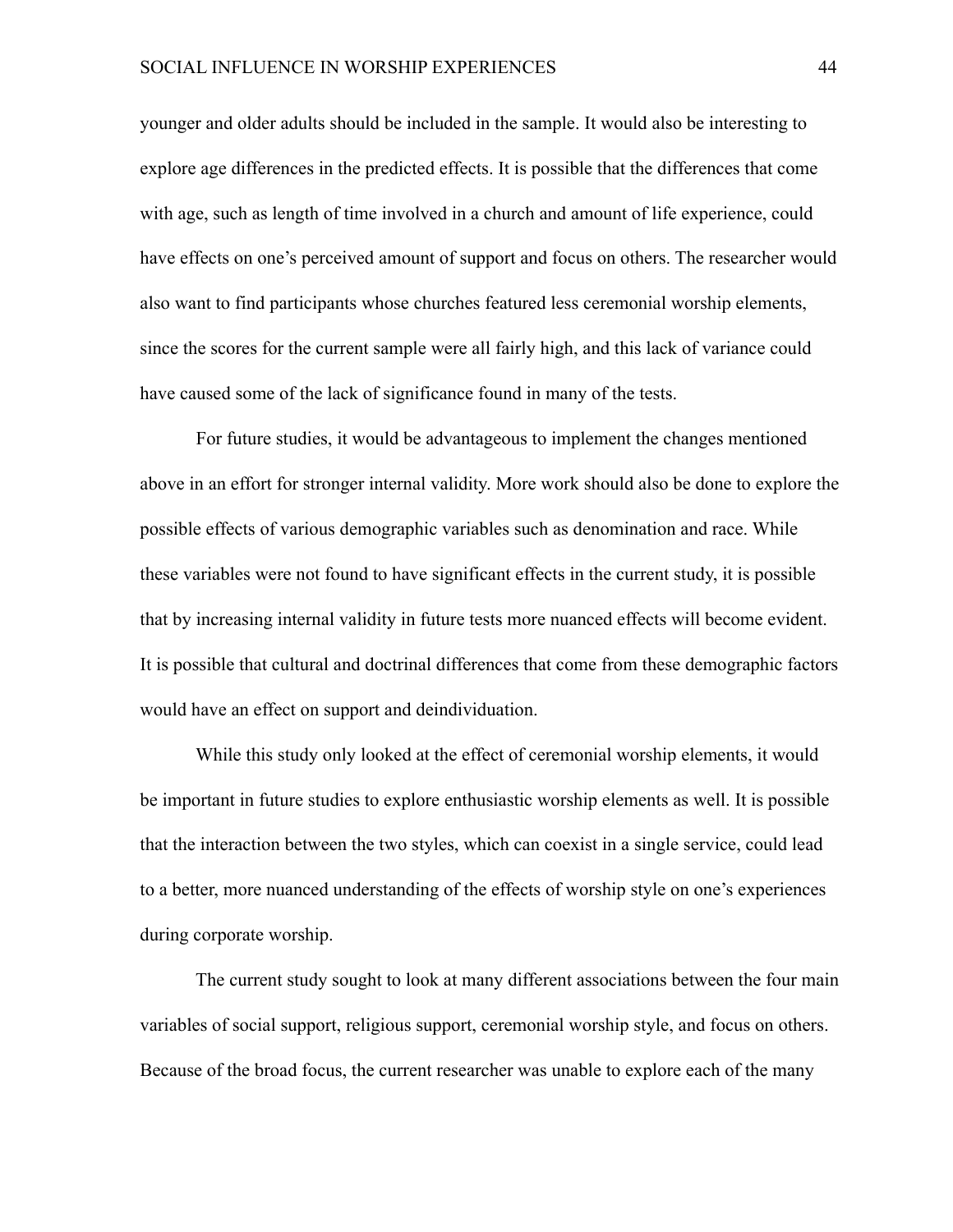different relationships in depth. For the sake of more complete knowledge, it would be advantageous to break apart the overall picture formed by this study in order to spend greater time and energy learning about the influences present in each of the individual relationships.

 Considering the importance that worship and worship experiences have in the lives of many Christians, it is a shame that this area has received so little attention in psychological literature. Because worship is often done in the context of an entire congregation, social influence of various kinds are bound to have an influence on these experiences. Future work should be done exploring the effects of social influence in an effort to better comprehend these experiences in worship that can have lasting effects on people's lives. Not only would this give us a better scientific understanding of how people perceive spiritual experiences in the context of a large religious group, but it would be valuable information for church and worship leaders as they guide their congregations through worship.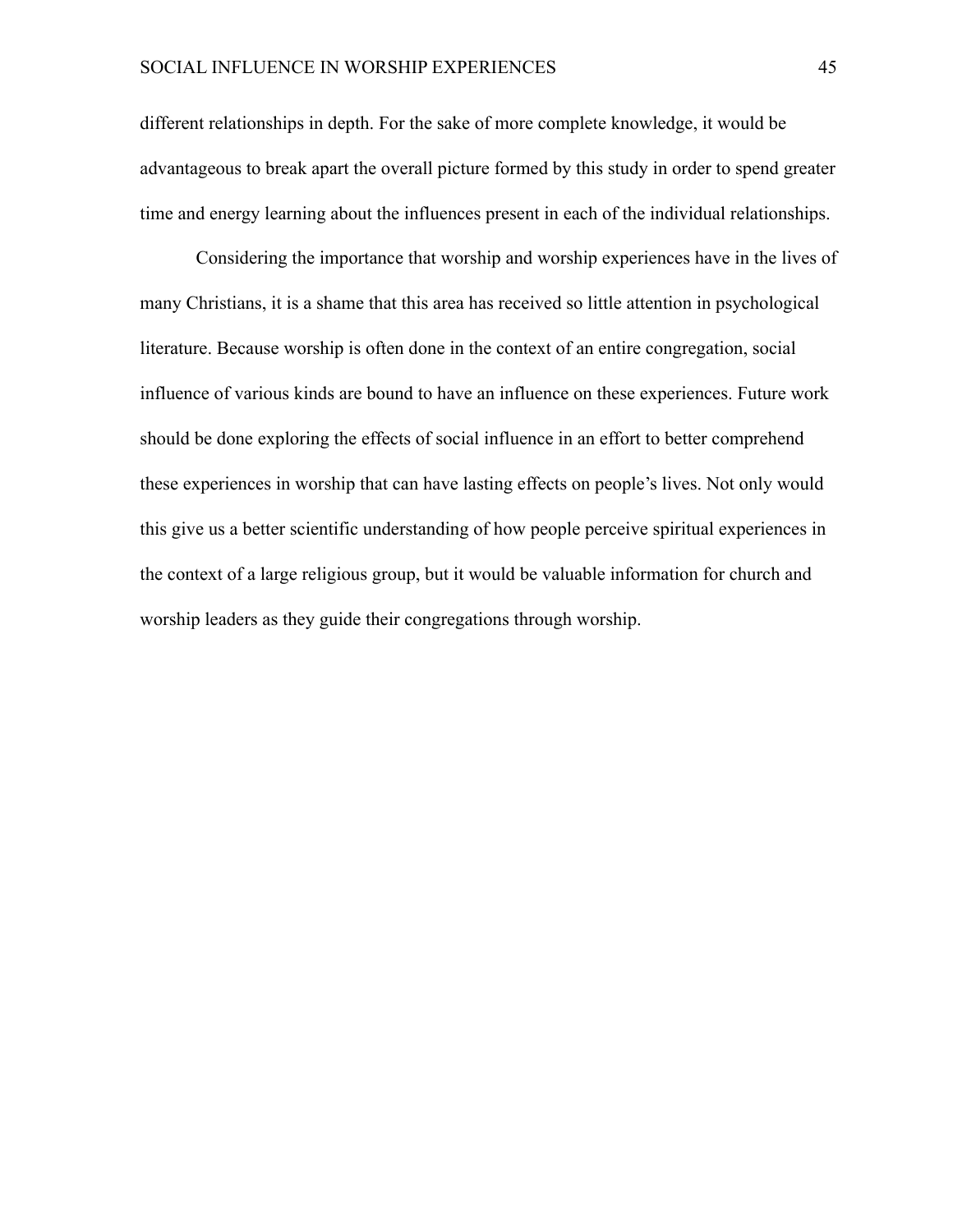#### **References**

Adams, W. S. (1983). A look at Christian worship. *Touchstone, 1*(2), 6-15.

Allport, F. H. (1920). The influence of the group upon association and thought. *Journal of Experimental Psychology, 3*(3), 159-182. doi:10.1037/h0067891

Argyle, M. (2002). State of the art: Religion. *The Psychologist, 15*(1), 22-26.

- Azari, N. P., & Birnbacher, D. (2004). The role of cognition and feeling in religious experience. *Zygon®, 39*(4), 901-918. doi:10.1111/j.1467-9744.2004.00627.x
- Baker, J. O. (2010). Social sources of the spirit: Connecting rational choice and interactive ritual theories in the study of religion. *Sociology of Religion, 71*(4), 432-456. doi: 10.1093/socrel/srq050
- Barnum, C., & Markovsky, B. (2007). Group membership and social influence. *Current Research in Social Psychology, 13*(3), 1-38.
- Barrera, M. (1986). Distinctions between social support concepts, measures, and models. *American Journal of Community Psychology, 14*(4), 413-445. doi:10.1007/ BF00922627
- Berger, J., & Heath, C. (2008). Who drives divergence? Identity signaling, outgroup dissimilarity, and the abandonment of cultural tastes. *Journal of Personality and Social Psychology, 95*(3), 593-607. doi:10.1037/0022-3514.95.3.593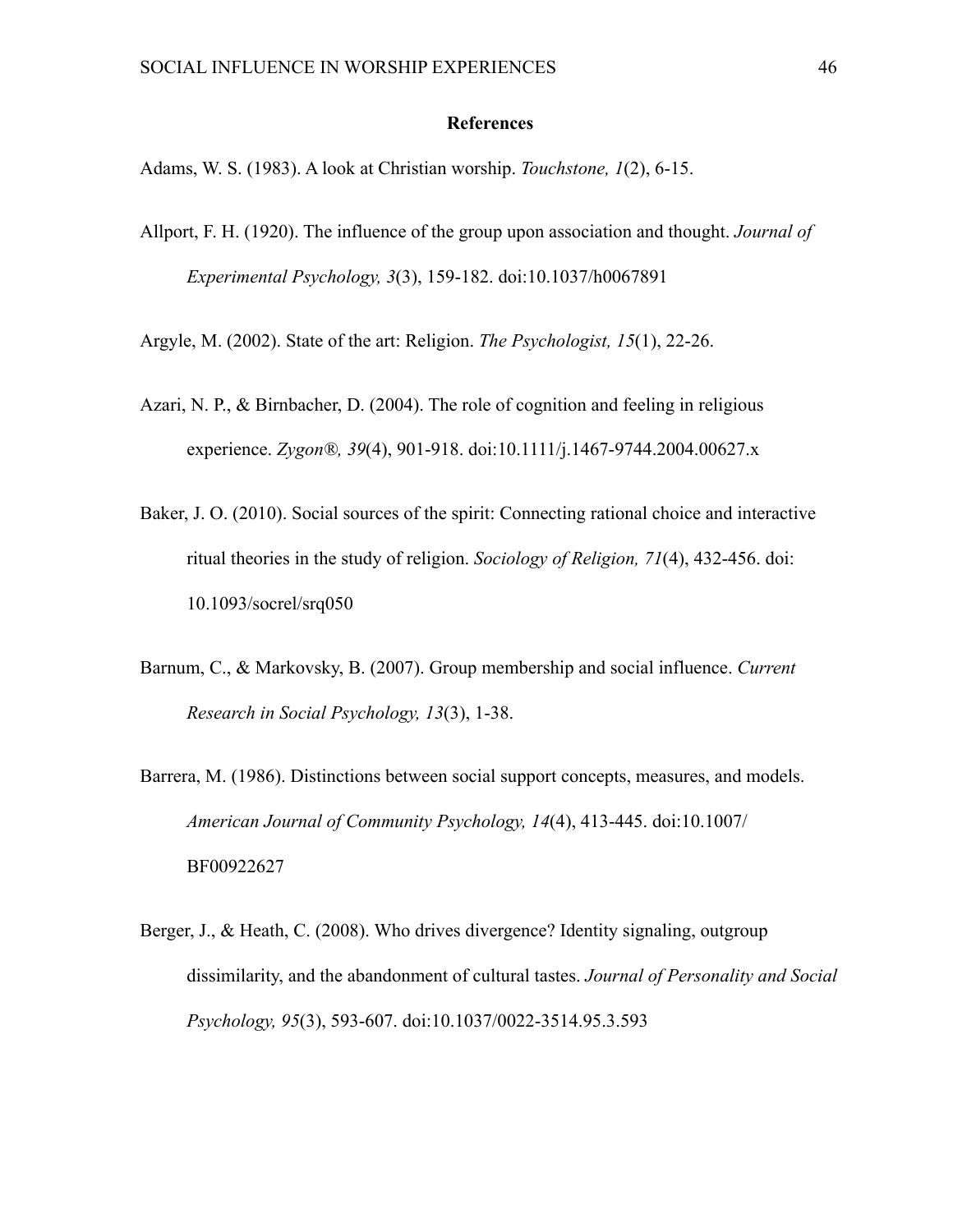- Bjorck, J. P. (2007). Faith, coping, and illusory control: Psychological constructs with theological ramifications. *Journal of Psychology and Christianity, 26*(3), 195-206.
- Bjorck, J. P., & Kim, J. (2009). Religious coping, religious support, and psychological functioning among short-term missionaries. *Mental Health, Religion & Culture, 12*(7), 611-626. doi:10.1080/13674670903014932
- Blanton, H., & Christie, C. (2003). Deviance regulation: A theory of action and identity. *Review of General Psychology, 7*(2), 115-149. doi:10.1037/1089-2680.7.2.115
- Bond, R. (2005). Group size and conformity. *Group Processes & Intergroup Relations, 8*(4), 331-354. doi:10.1177/1368430205056464
- Boonstra, H. (1998). The best of times? The worst of times? Snapshots of worship styles. *Reformed Worship,* 47, 16-17.
- Carey, R. G. (1974). Emotional adjustment in terminal patients: A quantitative approach. *Journal of Counseling Psychology, 21*(5), 433-439. doi:10.1037/h0037084
- Chaison, A. (2006). *Religious internalization, church-based social support, and religious coping in adult Christians.* (The University of Texas at Austin). *ProQuest Dissertations and Theses*. (MSTAR\_304978462)

Chaves, M. (2004). *Congregations in America*. Cambridge, MA: Harvard University Press.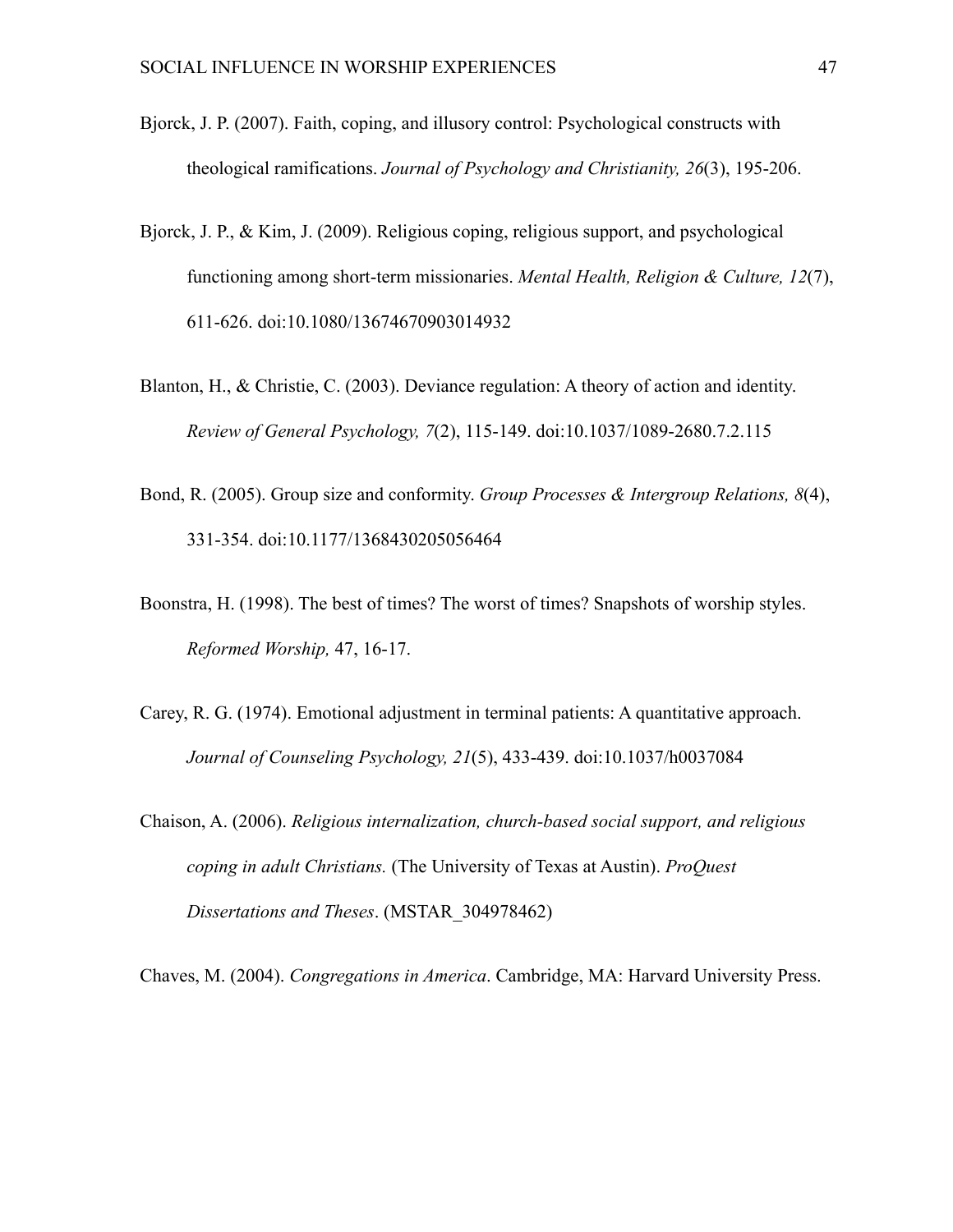- Chaves, M., & Anderson, S. L. (2008). Continuity and change in American congregations: Introducing the second wave of the national congregations study. *Sociology of Religion, 69*(4), 415-440.
- Chou, H. G. (2008). The religious life and happiness of Protestants involved with the charismatic movement. *Mental Health, Religion & Culture, 11*(4), 359-367. doi: 10.1080/13674670701391078
- Cohen, A. B., Gruber, J., & Keltner, D. (2010). Comparing spiritual transformations and experiences of profound beauty. *Psychology of Religion and Spirituality, 2*(3), 127-135. doi:10.1037/a0019126
- Cohen, A. B., & Hill, P. C. (2007). Religion as culture: Religious individualism and collectivism among American Catholics, Jews, and Protestants. *Journal of Personality, 75*(4), 709-742. doi:10.1111/j.1467-6494.2007.00454.x
- Cohen, S., & Wills, T. A. (1985). Stress, social support, and the buffering hypothesis. *Psychological Bulletin, 98*(2), 310-357. doi:10.1037/0033-2909.98.2.310
- Cutler, S. J. (1976). Membership in different types of voluntary associations and psychological well-being. *The Gerontologist, 16*(4), 335-339.
- Dawn, M. J. (1997). Beyond the worship wars: Judging style and substance. *Christian Century, 114*(18), 550-552.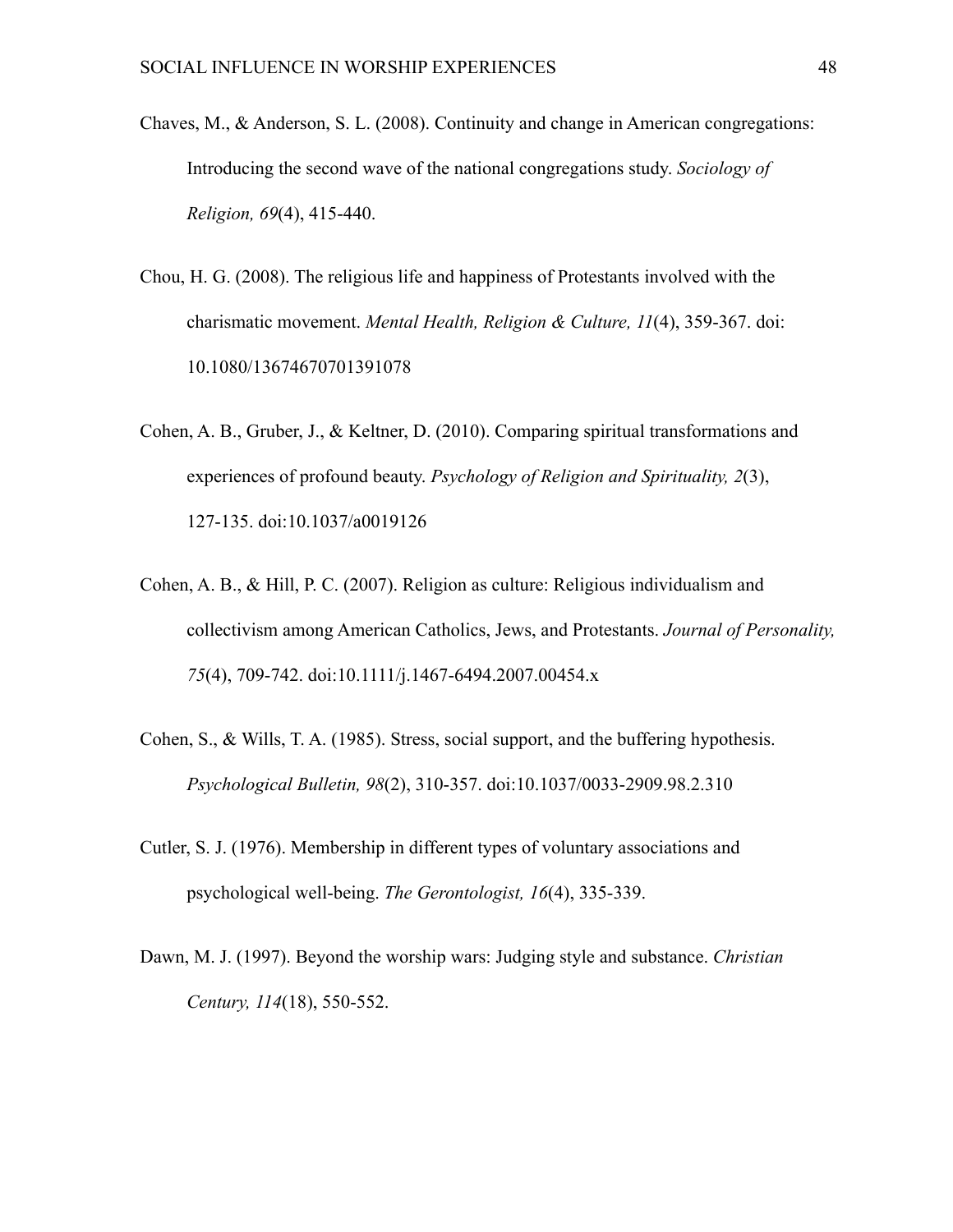- Diener, E. (1979). Deindividuation, self-awareness, and disinhibition. *Journal of Personality and Social Psychology, 37*(7), 1160-1171. doi:10.1037/0022-3514.37.7.1160
- Diener, E., Lusk, R., DeFour, D., & Flax, R. (1980). Deindividuation: Effects of group size, density, number of observers, and group member similarity on self-consciousness and disinhibited behavior. *Journal of Personality and Social Psychology, 39*(3), 449-459. doi:10.1037/0022-3514.39.3.449
- Ellison, C. G., & George, L. K. (1994). Religious involvement, social ties, and social support in a southeastern community. *Journal for the Scientific Study of Religion, 33*(1), 46-61. doi:10.2307/1386636
- Emmons, R. A. (2005). Emotion and religion. In R. F. Paloutzian & C. L. Park (Eds.), *Handbook of the psychology of religion and spirituality,* (pp. 235-252). New York, NY US: Guilford Press.
- Eriksson, C. B., Bjorck, J. P., Larson, L. C., Walling, S. M., Trice, G. A., Fawcett, J., . . . Foy, D. W. (2009). Social support, organizational support, and religious support in relation to burnout in expatriate humanitarian aid workers. *Mental Health, Religion & Culture, 12*(7), 671-686. doi:10.1080/13674670903029146
- Fiala, W. E., Bjorck, J. P., & Gorsuch, R. (2002). The religious support scale: Construction, validation and cross-validation. *American Journal of Community Psychology, 30*(6), 761-786. doi:10.1023/A:1020264718397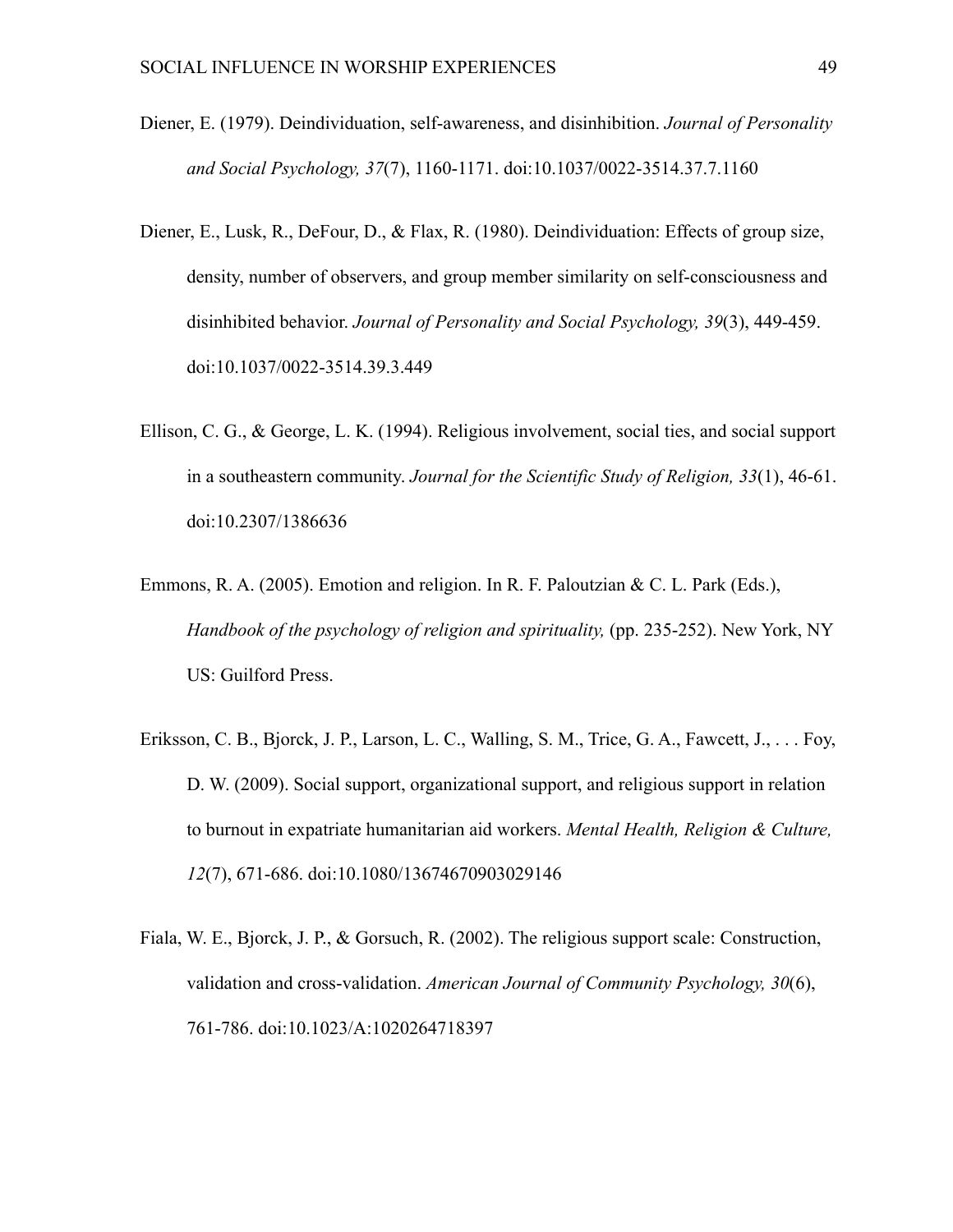- Fife, J., Adegoke, A., McCoy, J., & Brewer, T. (2011). Religious commitment, social support and life satisfaction among college students. *College Student Journal, 45*(2), 393-400.
- Fredrickson, B. L. (2001). The role of positive emotions in positive psychology: The broaden-and-build theory of positive emotions. *American Psychologist, 56*(3), 218-226. doi:10.1037/0003-066X.56.3.218
- Fredrickson, B. L., & Branigan, C. (2005). Positive emotions broaden the scope of attention and thought-action repertoires. *Cognition and Emotion, 19*(3), 313-332. doi: 10.1080/02699930441000238
- Garland, D. S. R. (1995). Divorce and the church. *Review & Expositor, 92*(4), 419-434.
- Goh, R. B. H. (2008). Hillsong and "megachurch" practice: Semiotics spatial logic and the embodiment of contemporary evangelical protestantism. *Material Religion, 4*(3), 284-304. doi:10.2752/175183408x376665
- Graham, J., & Haidt, J. (2010). Beyond beliefs: Religions bind individuals into moral communities. *Personality and Social Psychology Review, 14*(1), 140-150. doi: 10.1177/1088868309353415
- Guevara, C. (2008). *The effect of perceived leader support on emotions in worship.* (Fuller Theological Seminary, School of Psychology). *ProQuest Dissertations and Theses*. (MSTAR\_304436569)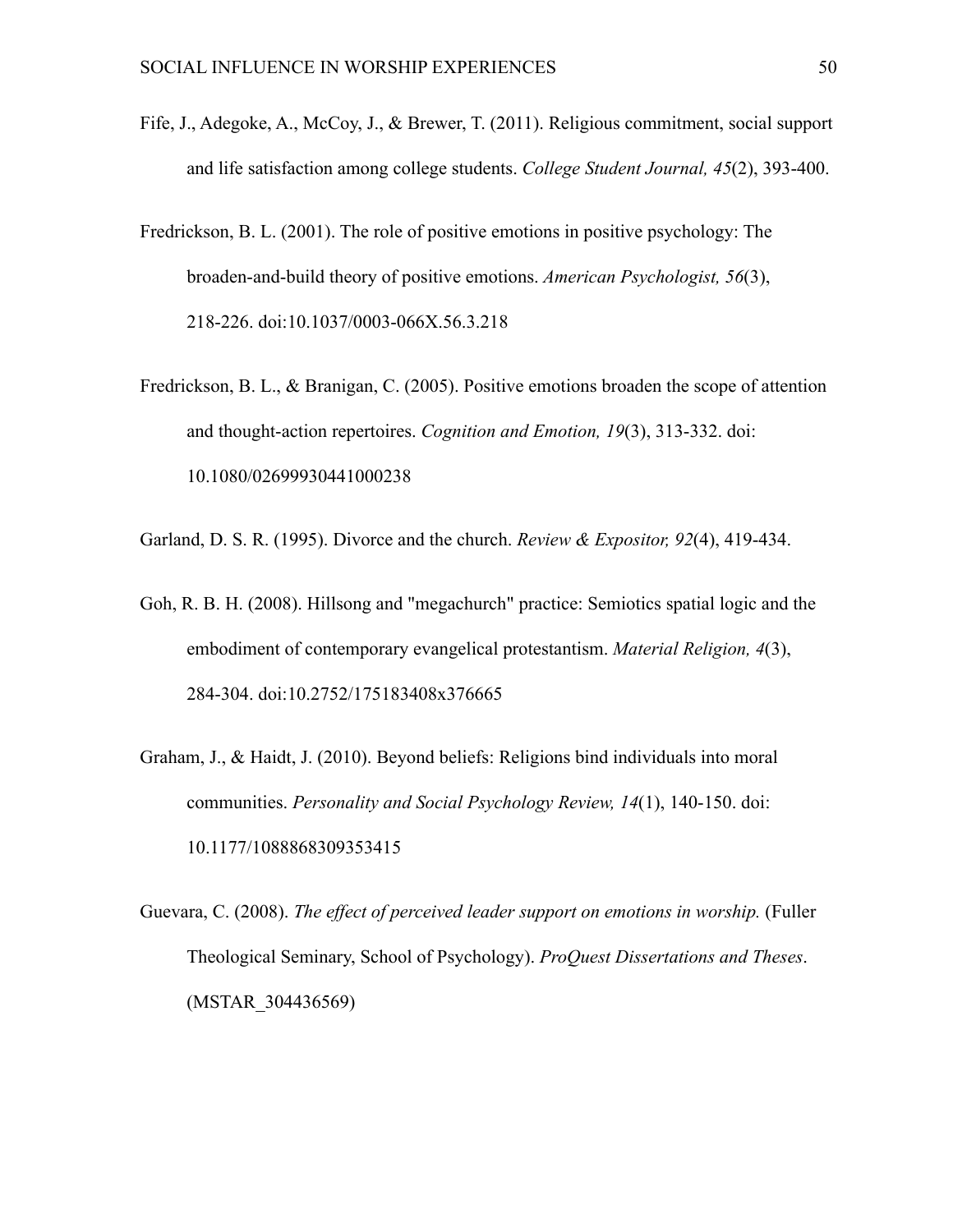- Hayward, R. D., & Elliott, M. (2011). Subjective and objective fit in religious congregations: Implications for well-being. *Group Processes & Intergroup Relations, 14*(1), 127-139. doi:10.1177/1368430210370041
- Hill, P. C., & Hood, R. W., Jr. (1999). Affect, religion and unconscious processes. *Journal of Personality, 67*(6), 1015-1046. doi:10.1111/1467-6494.00081
- Hintikka, J., Vinämaki, H., Koivumaa-Honkanen, H., Tanskanen, A., & Lehtonen, J. (1998). Associations between religious attendance, social support, and depression in psychiatric patients. *Journal of Psychology and Theology, 26*(4), 351-357.
- Instone-Brewer, D., & Becker, P. (2007). What god has joined: What does the Bible really teach about divorce? *Christianity Today, 51*(10), 26-29.
- Janzen, D. (2005). *A correlational study of anxiety level, spiritual practices, and spiritual well-being.* (George Fox University). *ProQuest Dissertations and Theses*. (MSTAR\_305394077)
- Jenkins, K. E. (2010). In concert and alone: Divorce and congregational experience. *Journal for the Scientific Study of Religion, 49*(2), 278-292.

Johnson, M. A., & Mullins, P. (1990). Moral communities: Religious and secular. *Journal of Community Psychology, 18*(2), 153-166. doi: 10.1002/1520-6629(199004)18:2<153::AID-JCOP2290180207>3.0.CO;2-E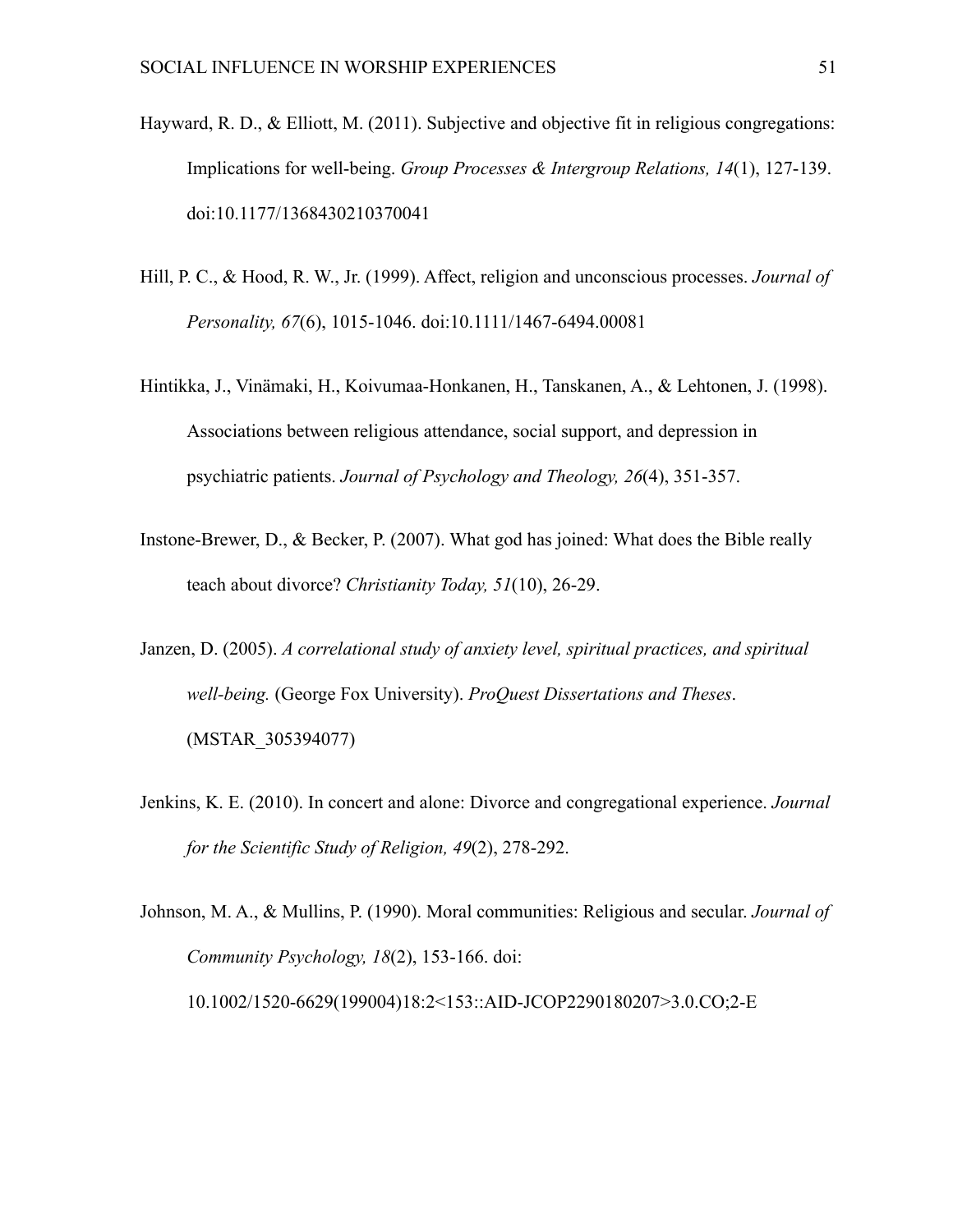- Jorgenson, D. O., & Dukes, F. O. (1976). Deindividuation as a function of density and group membership. *Journal of Personality and Social Psychology, 34*(1), 24-29. doi: 10.1037/0022-3514.34.1.24
- Kennedy, C. (1989). Community integration and well-being: Toward the goals of community care. *Journal of Social Issues, 45*(3), 65-77.
- Kim-Prieto, C., & Diener, E. (2009). Religion as a source of variation in the experience of positive and negative emotions. *The Journal of Positive Psychology, 4*(6), 447-460. doi:10.1080/17439760903271025
- Koenig, H. G., Hays, J. C., George, L. K., Blazer, D. G., Larson, D. B., & Landerman, L. R. (1997). Modeling the cross-sectional relationships between religion, physical health, social support, and depressive symptoms. *The American Journal of Geriatric Psychiatry, 5*(2), 131-144.
- Krause, N., & Ellison, C. G. (2009). Social environment of the church and feelings of gratitude toward god. *Psychology of Religion and Spirituality, 1*(3), 191-205. doi: 10.1037/a0016729
- Krause, N., & Wulff, K. M. (2005). Church-based social ties, a sense of belonging in a congregation, and physical health status. *International Journal for the Psychology of Religion, 15*(1), 73-93. doi:10.1207/s15327582ijpr1501\_6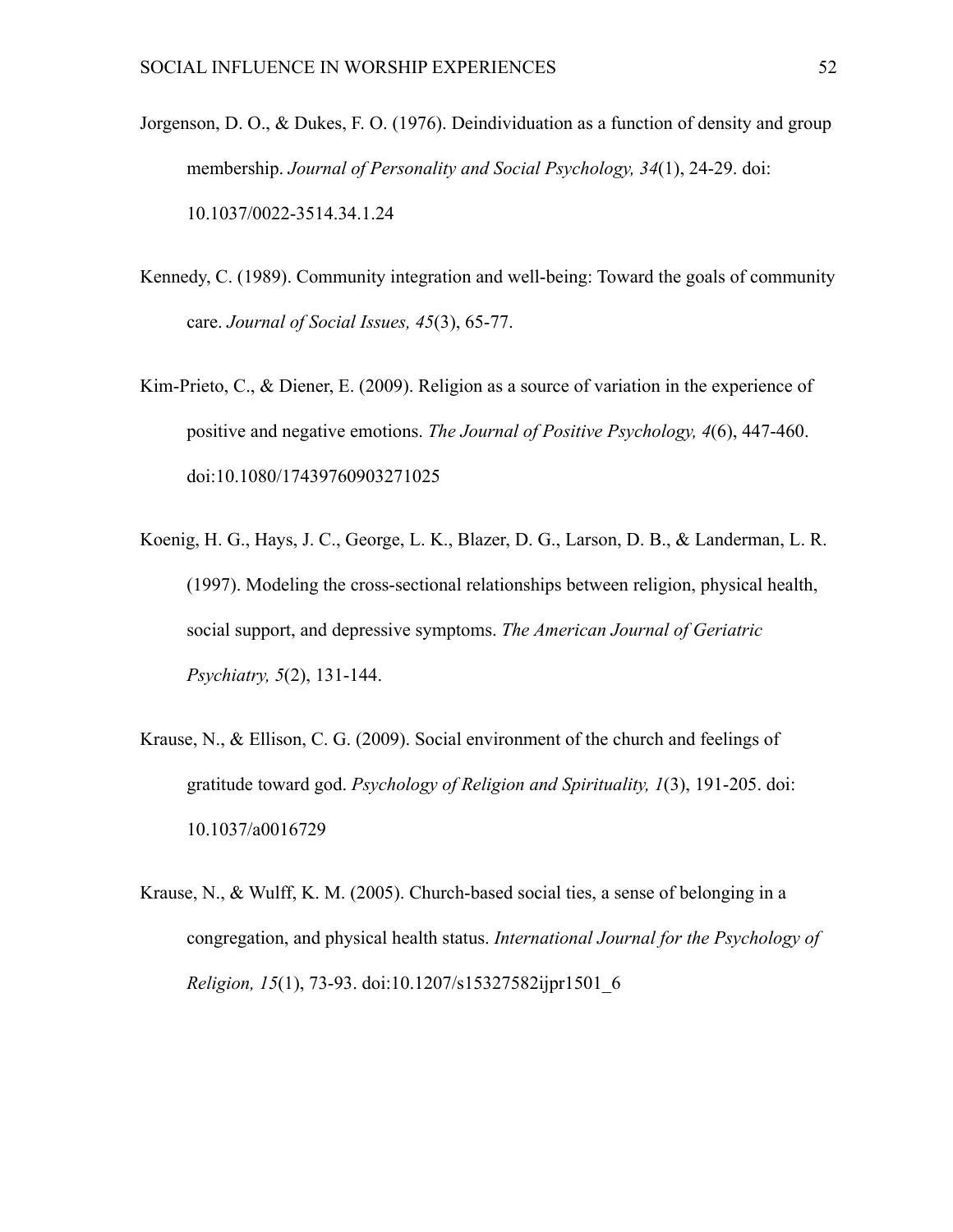- Landerman, R., George, L. K., Campbell, R. T., & Blazer, D. G. (1989). Alternative models of the stress buffering hypothesis. American Journal of Community Psychology, 17(5), 625-642. doi:10.1007/BF00922639
- Levine, M., Cassidy, C., & Jentzsch, I. (2010). The implicit identity effect: Identity primes, group size, and helping. British Journal of Social Psychology, 49(4), 785-802. doi: 10.1348/014466609x480426
- Loersch, C., Aarts, H., Payne, B. K., & Jefferis, V. E. (2008). The influence of social groups on goal contagion. *Journal of Experimental Social Psychology, 44*(6), 1555-1558. doi: 10.1016/j.jesp.2008.07.009

Longhurst, C. (1993). Worship music: Varied styles, a common goal. *Direction, 22*(2), 25-30.

- Martin, R. (1992). The effects of ingroup-outgroup membership on minority influence when group membership is determined by a trivial categorization. *Social Behavior and Personality, 20*(3), 131-141. doi:10.2224/sbp.1992.20.3.131
- Maton, K. I. (1988). Social support, organizational characteristics, psychological well-being, and group appraisal in three self-help group populations. *American Journal of Community Psychology, 16*(1), 53-77. doi:10.1007/BF00906072
- Merrill, D. (1997). Not married-with-children: When we segregate people according to age or marital status, we miss the true meaning of church. *Christianity Today, 41*(9), 34-36.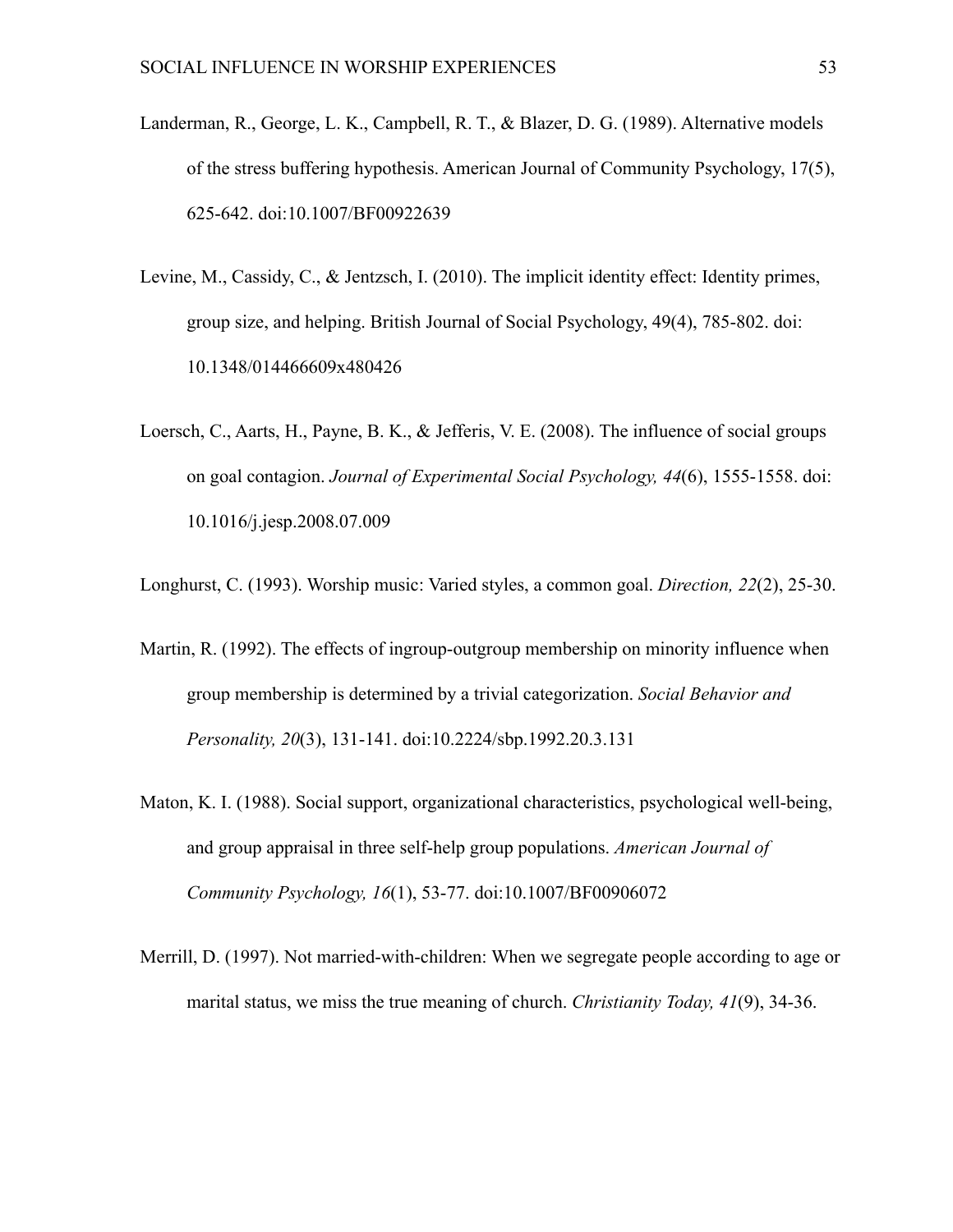- Mullen, B. (1984). Participation in religious groups as a function of group composition: A self-attention perspective. *Journal of Applied Social Psychology, 14*(6), 509-518. doi: 10.1111/j.1559-1816.1984.tb02256.x
- Munro, W. S. (1989). Religious belief and stress: A review of cognitive and behavior stresscoping strategies inherent in religious belief. In F. J. McGuigan, W. E. Sime & J. M. Wallace (Eds.), *Stress and tension control 3: Stress management,* (pp. 137-145). New York, NY US: Plenum Press.
- Nordholm, L. A. (1975). Effects of group size and stimulus ambiguity on conformity. *Journal of Social Psychology, 97*(1), 123.
- Oler, G. (1997). *Religious coping and psychological adjustment among african-american Christians.* (University of Cincinnati). *ProQuest Dissertations and Theses*. (MSTAR\_304375169)
- Olshewsky, T. M. (1979). A Christian understanding of divorce. *Journal of Religious Ethics, 7*(1), 118-138.
- Pargament, K. I., Tarakeshwar, N., Ellison, C. G., & Wulff, K. M. (2001). Religious coping among the religious: The relationships between religious coping and well-being in a national sample of Presbyterian clergy, elders, and members. *Journal for the Scientific Study of Religion, 40*(3), 497-513. doi:10.1111/0021-8294.00073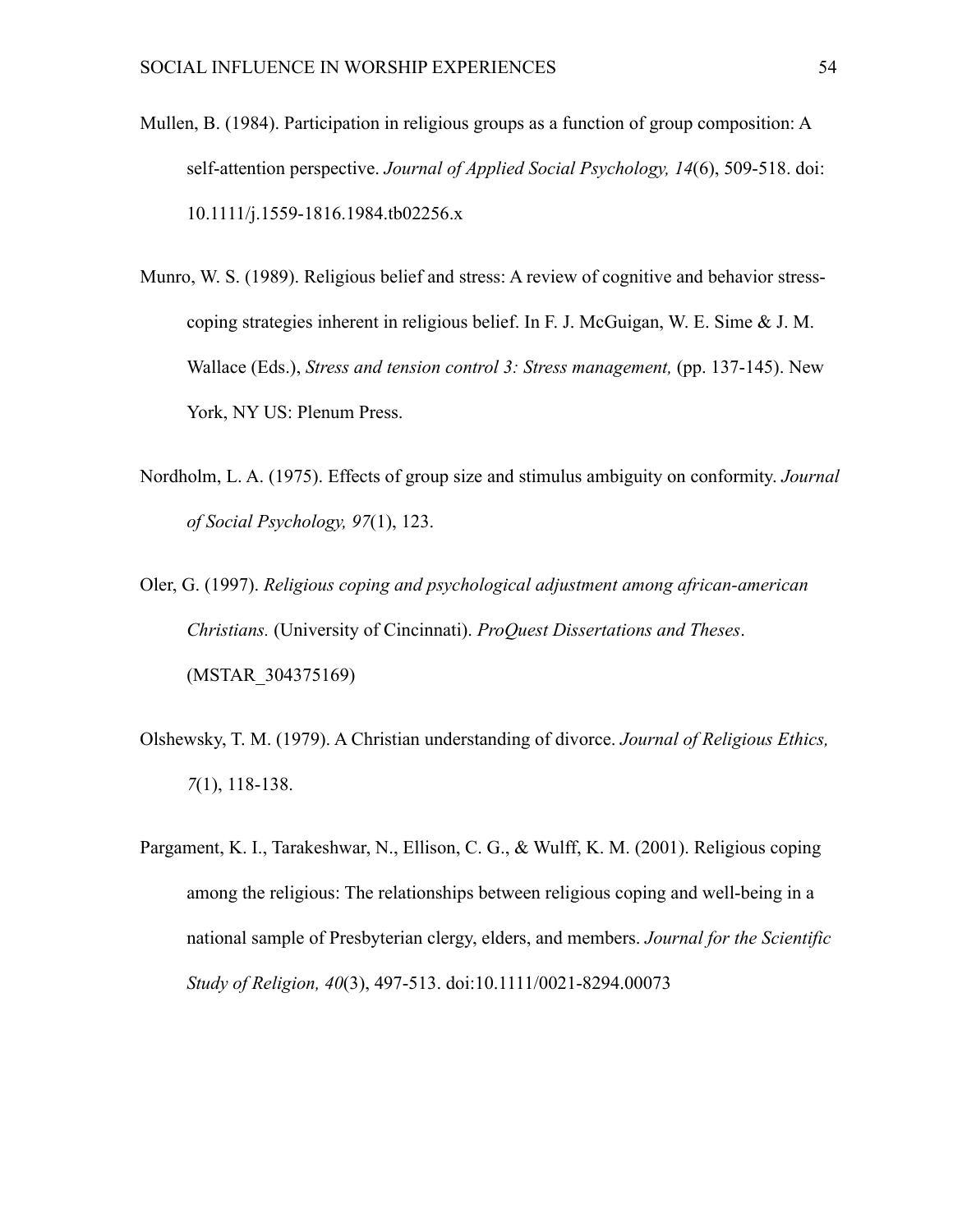- Park, C. L., & Folkman, S. (1997). Stability and change in psychosocial resources during caregiving and bereavement in partners of men with AIDS. *Journal of Personality, 65*(2), 421-447. doi:10.1111/1467-6494.ep9708305702
- Postmes, T., Spears, R., Lee, A. T., & Novak, R. J. (2005). Individuality and social influence in groups: Inductive and deductive routes to group identity. *Journal of Personality and Social Psychology, 89*(5), 747-763. doi:10.1037/0022-3514.89.5.747
- Salsman, J. M., Brown, T. L., Brechting, E. H., & Carlson, C. R. (2005). The link between religion and spirituality and psychological adjustment: The mediating role of optimism and social support. *Personality and Social Psychology Bulletin, 31*(4), 522-535. doi: 10.1177/0146167204271563

Scott, J. W. (1995). The case against cohabitation. *Journal of Family Ministry, 9*(1), 22-25.

Seligman, A. B. (2009). Ritual, the self, and sincerity. *Social Research, 76*(4), 1073-1096.

- Stone, H. W., Cross, D. R., Purvis, K. B., & Young, M. J. (2003). A study of the benefit of social and religious support on church members during times of crisis. *Pastoral Psychology, 51*(4), 327-340. doi:10.1023/A:1022537400283
- Survey: Religion more diverse, worship more contemporary. (2001). *National Catholic Reporter, 37*(21), 5-5.
- Turner, B. S. (1971). Belief, ritual and experience: The case of Methodism. *Social Compass, 18*(2), 187-201.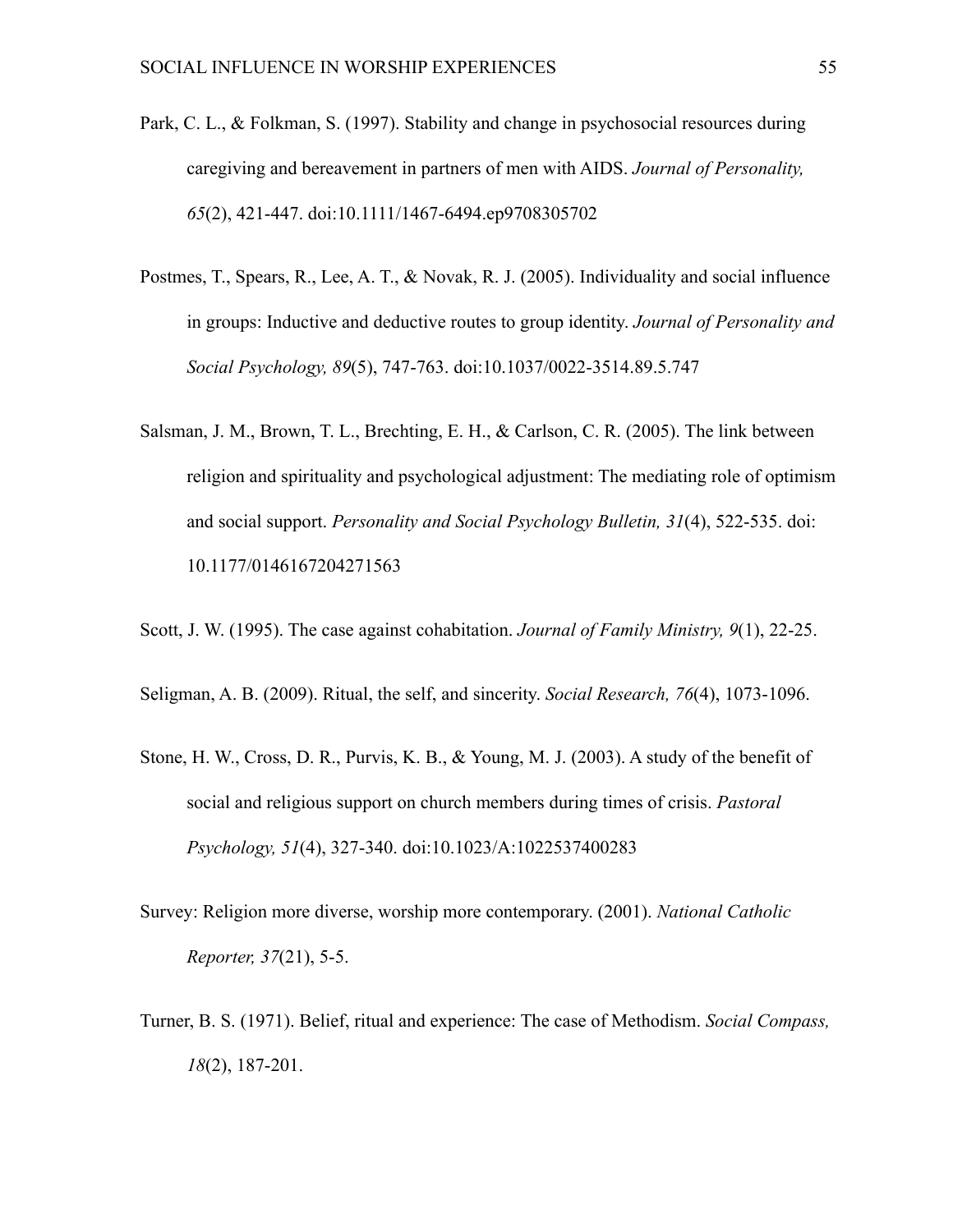- Watts, F. N. (1996). Psychological and religious perspectives on emotion. *International Journal for the Psychology of Religion, 6*(2), 71-87. doi:10.1207/s15327582ijpr0602\_1
- Wilson, D. & Sperber, D. (2008). Relevance Theory. In Horn, L. R. & Ward, G. (Eds.), *Handbook of Pragmatics* (pp. 606-632). Blackwell Publishing Ltd. doi: 10.1002/9780470756959.ch27
- Winemiller, D. R., Mitchell, M. E., Sutliff, J., & Cline, D. J. (1993). Measurement strategies in social support: A descriptive review of the literature. *Journal of Clinical Psychology, 49*(5), 638-648. doi:10.1002/1097-4679(199309)49:5<638::AID-JCLP2270490505>3.0.CO;2-7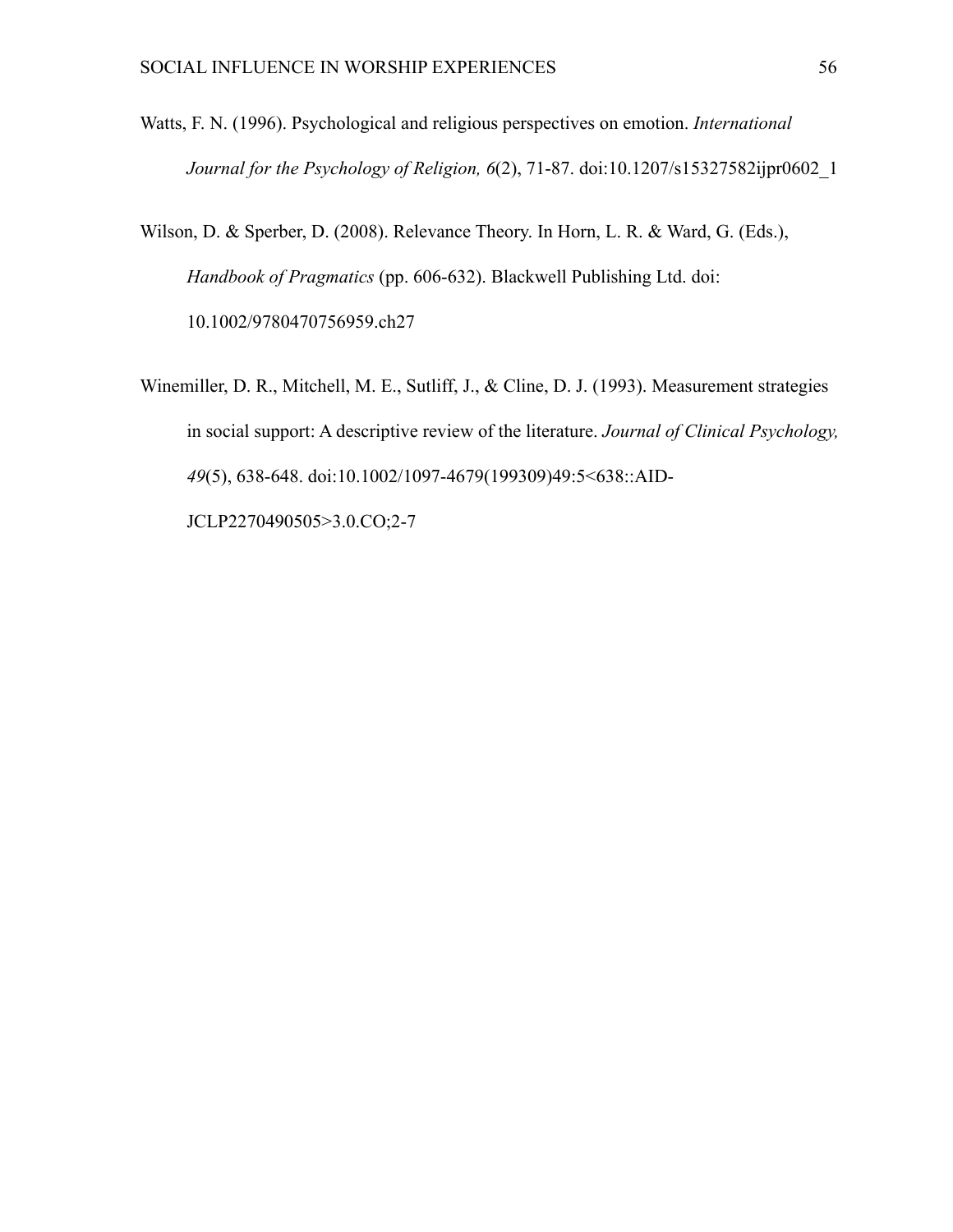| Descriptive Statistics |  |
|------------------------|--|
|------------------------|--|

|                                       | N  | Minimum | Maximum | M       | <b>SD</b> |
|---------------------------------------|----|---------|---------|---------|-----------|
| Age (in<br>years)                     | 73 | 34      | 55      | 44.78   | 6.04      |
| Religious<br>Support                  | 74 | 34      | 70      | 56.4331 | 7.98086   |
| Social<br>Support                     | 59 | 12      | 21.5    | 19.0932 | 2.0792    |
| Ceremonial<br>Worship<br><b>Style</b> | 74 | 16      | 39      | 29.8176 | 4.42717   |
| Focus on<br><b>Others</b>             | 70 | 0       | 46.14   | 15.2953 | 9.12061   |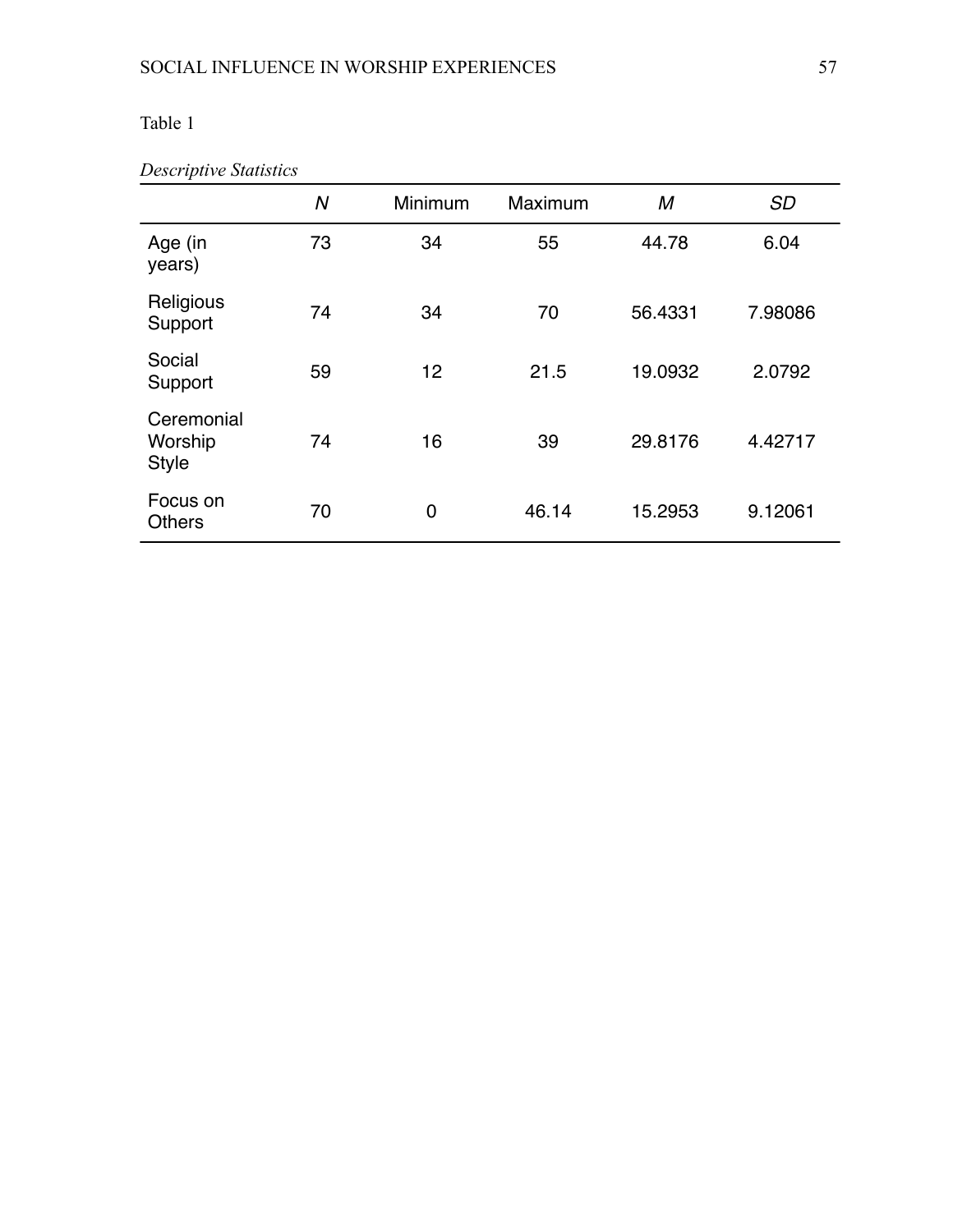## *Descriptive Statistics*

|                         | Frequency      | Percent |
|-------------------------|----------------|---------|
| Gender                  |                |         |
| Male                    | 22             | 29.7    |
| Female                  | 52             | 70.3    |
| Race                    |                |         |
| Other/N/A               | 1              | 1.4     |
| African American        | 17             | 23      |
| Korean                  | 24             | 32.4    |
| Latino                  | 14             | 18.9    |
| Caucasian               | 18             | 24.3    |
| <b>Marital Status</b>   |                |         |
| Single                  | 13             | 17.6    |
| Living Together         | 1              | 1.4     |
| Married                 | 49             | 66.2    |
| Separated               | $\overline{2}$ | 2.7     |
| <b>Divorced</b>         | 8              | 10.8    |
| Widowed                 | 1              | 1.4     |
| <b>Education Level</b>  |                |         |
| Less Than 9 Years       | 3              | 4.1     |
| Some High School        | 4              | 5.4     |
| High School Grad        | 9              | 12.2    |
| Some College            | 26             | 35.1    |
| <b>Bachelors Degree</b> | 23             | 31.1    |
| <b>Graduate Degree</b>  | 9              | 12.2    |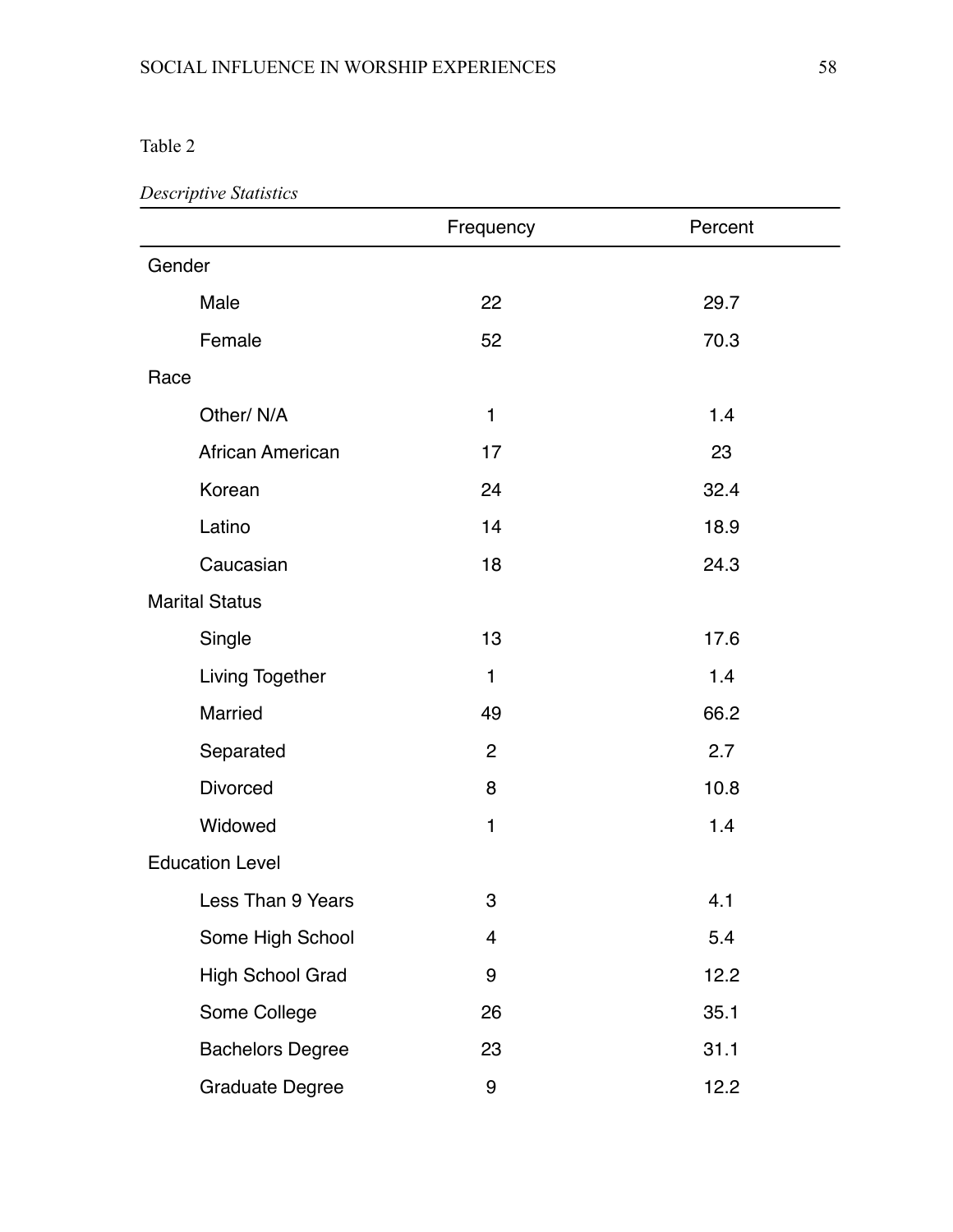## SOCIAL INFLUENCE IN WORSHIP EXPERIENCES 59

|                    | Frequency | Percent |
|--------------------|-----------|---------|
| Denomination       |           |         |
| <b>Baptist</b>     | 1         | 1.4     |
| Non-Denominational | 9         | 12.2    |
| Pentecostal        | 31        | 41.9    |
| Presbyterian       | 31        | 41.9    |
| Other              | 2         | 2.7     |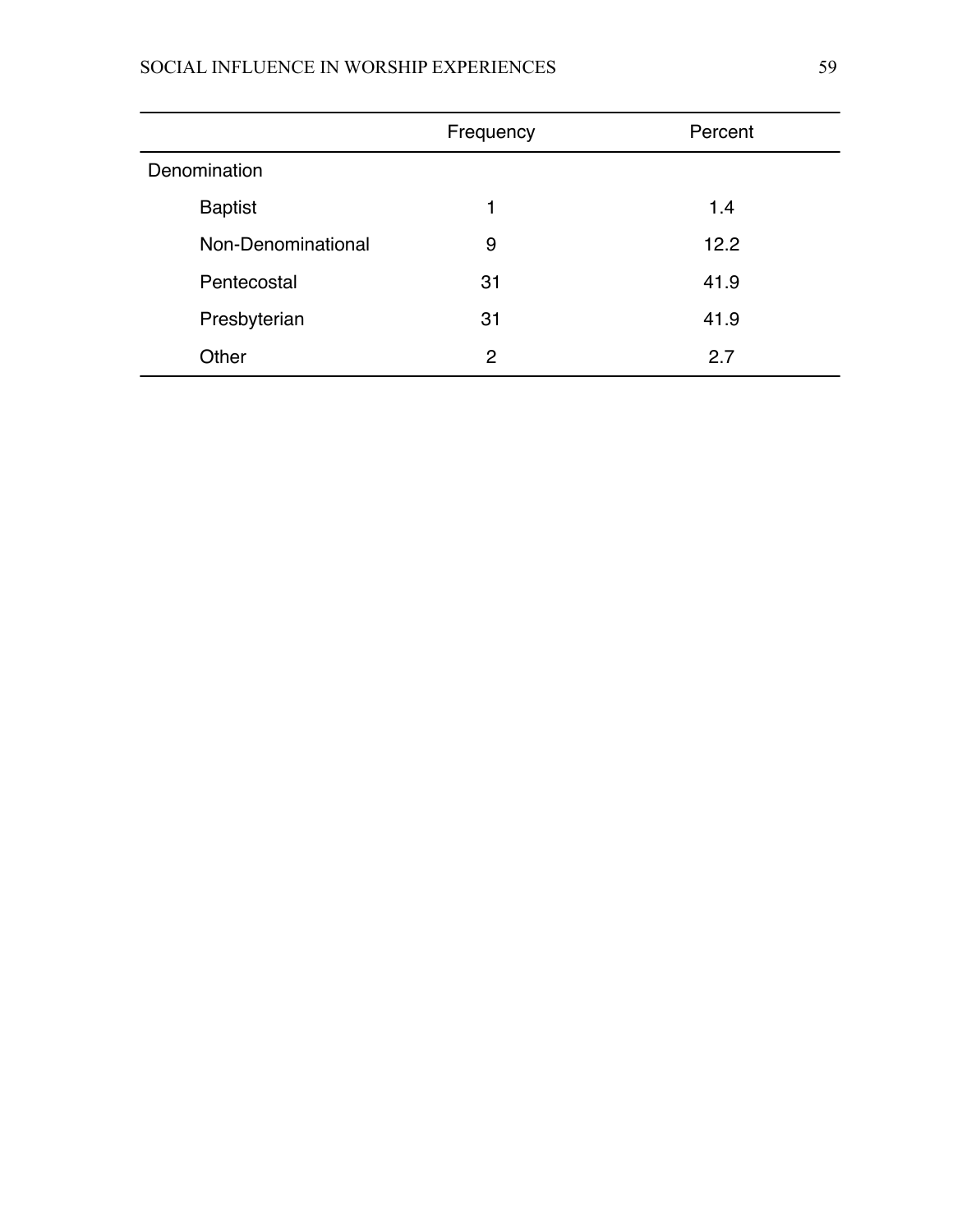|                    | N              | Minimum | Maximum | М       | <b>SD</b> |
|--------------------|----------------|---------|---------|---------|-----------|
| Single             | 7              | 15      | 21.5    | 18.3571 | 2.83893   |
| Living<br>Together | 1              | 14      | 14      | 14      | N/A       |
| Married            | 42             | 16      | 21      | 19.3571 | 1.44529   |
| Separated          | $\overline{2}$ | 12      | 20      | 16      | 2.33809   |
| <b>Divorced</b>    | 6              | 15      | 21      | 19.6667 | 2.33809   |
| Widowed            | 1              | 21      | 21      | 21      | N/A       |
| Total              | 59             | 12      | 21.5    | 19.0932 | 2.0792    |

*Social Support with Martial Status as the Predictor*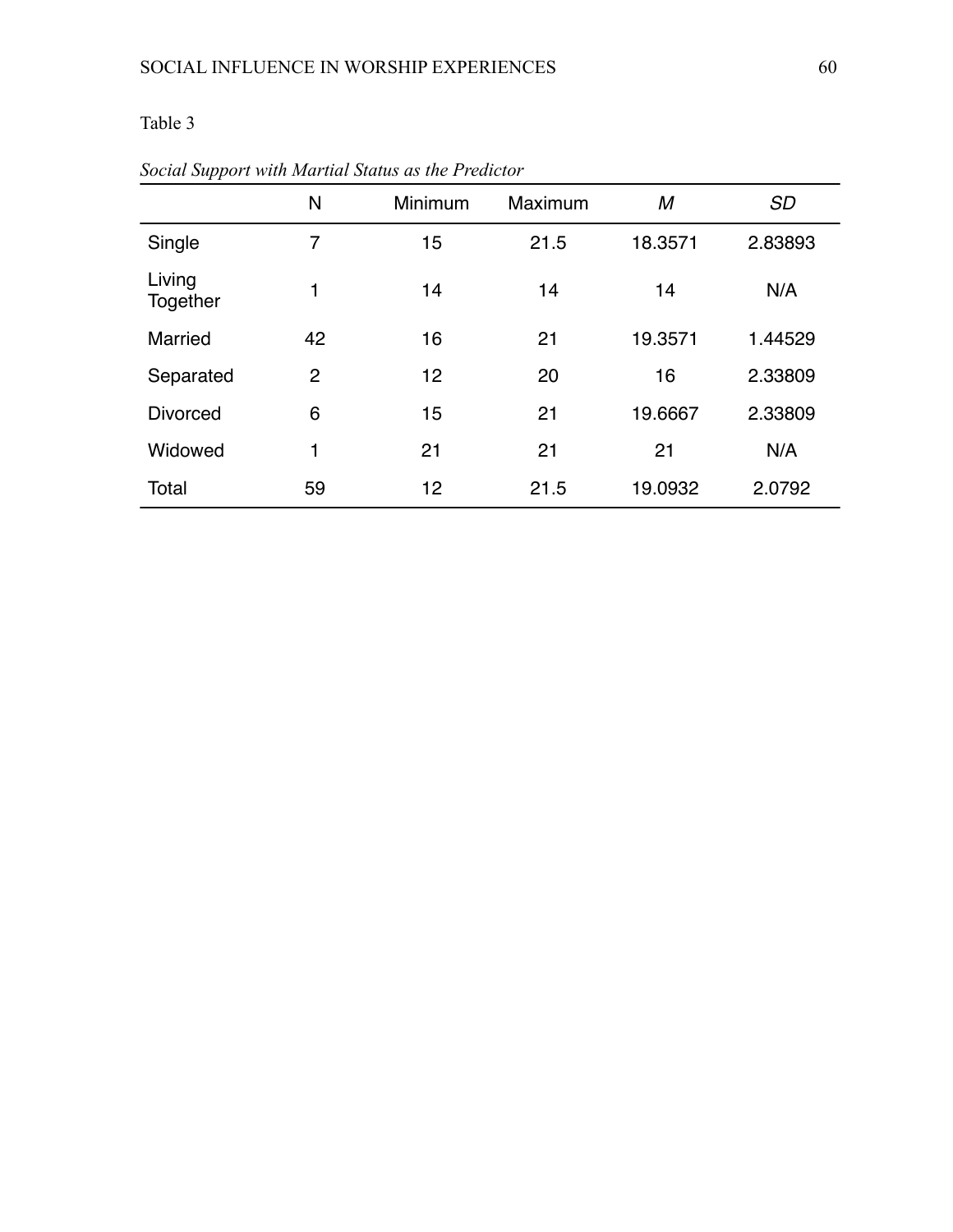|                                | N              | Minimum        | Maximum |         | <b>SD</b> |
|--------------------------------|----------------|----------------|---------|---------|-----------|
| Less Than 9<br>Years           | 3              | 18.8           | 46.14   | 28.44   | 15.34899  |
| Some High<br>School            | $\overline{4}$ | 11.98          | 41.62   | 23.83   | 13.86251  |
| <b>High School</b><br>Graduate | 8              | $\overline{0}$ | 17.09   | 9.0675  | 7.18089   |
| Some<br>College                | 26             | 7.32           | 45.9    | 16.7496 | 8.95228   |
| <b>Bachelor</b><br>Degree      | 20             | $\overline{0}$ | 22.78   | 13.3435 | 5.84308   |
| Graduate<br>Degree             | 9              | 3.55           | 25.73   | 12.7922 | 6.81286   |
| Total                          | 70             | $\overline{0}$ | 46.14   | 15.2953 | 9.12061   |

*Descriptives for a Oneway ANOVA of Focus on Others with Education Level as the Predictor*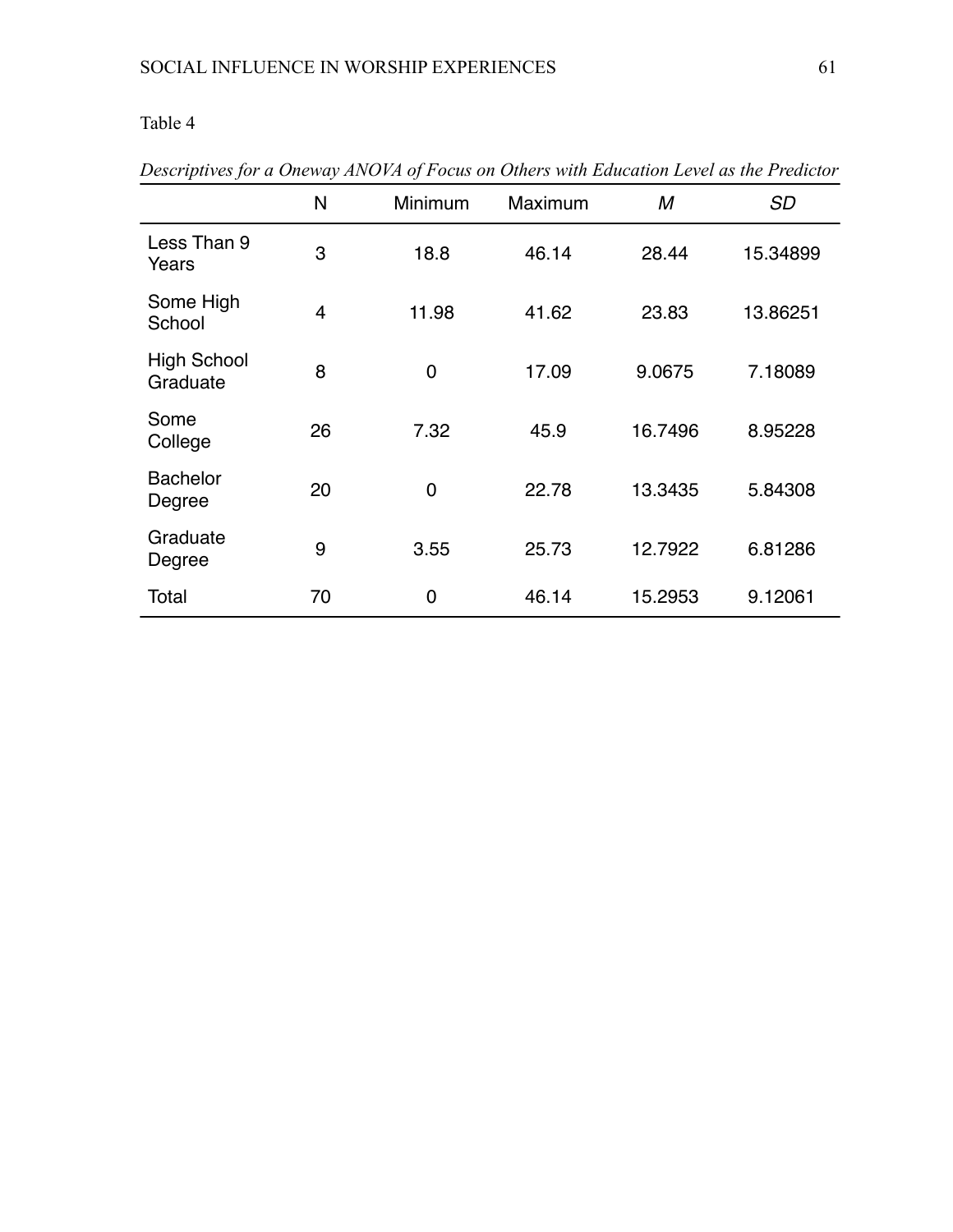|                           | Age | Education<br>Level | Religious<br>Support | Social<br>Support | Ceremonial | Focus on<br><b>Others</b> |
|---------------------------|-----|--------------------|----------------------|-------------------|------------|---------------------------|
| Age                       |     | $-0.007$           | $-0.146$             | 0.044             | $-0.102$   | $-0.211$                  |
| Education<br>Level        |     |                    | $-0.099$             | 0.021             | $-0.195$   | $-0.285*$                 |
| Religious<br>Support      |     |                    |                      | $0.374*$          | $0.281*$   | $0.268*$                  |
| Social<br>Support         |     |                    |                      |                   | 0.163      | 0.24                      |
| Ceremonial                |     |                    |                      |                   |            | 0.027                     |
| Focus on<br><b>Others</b> |     |                    |                      |                   |            |                           |

## *Correlations Levels Between Variables*

*Note*. \* signifies significance at the .05 level (2-tailed).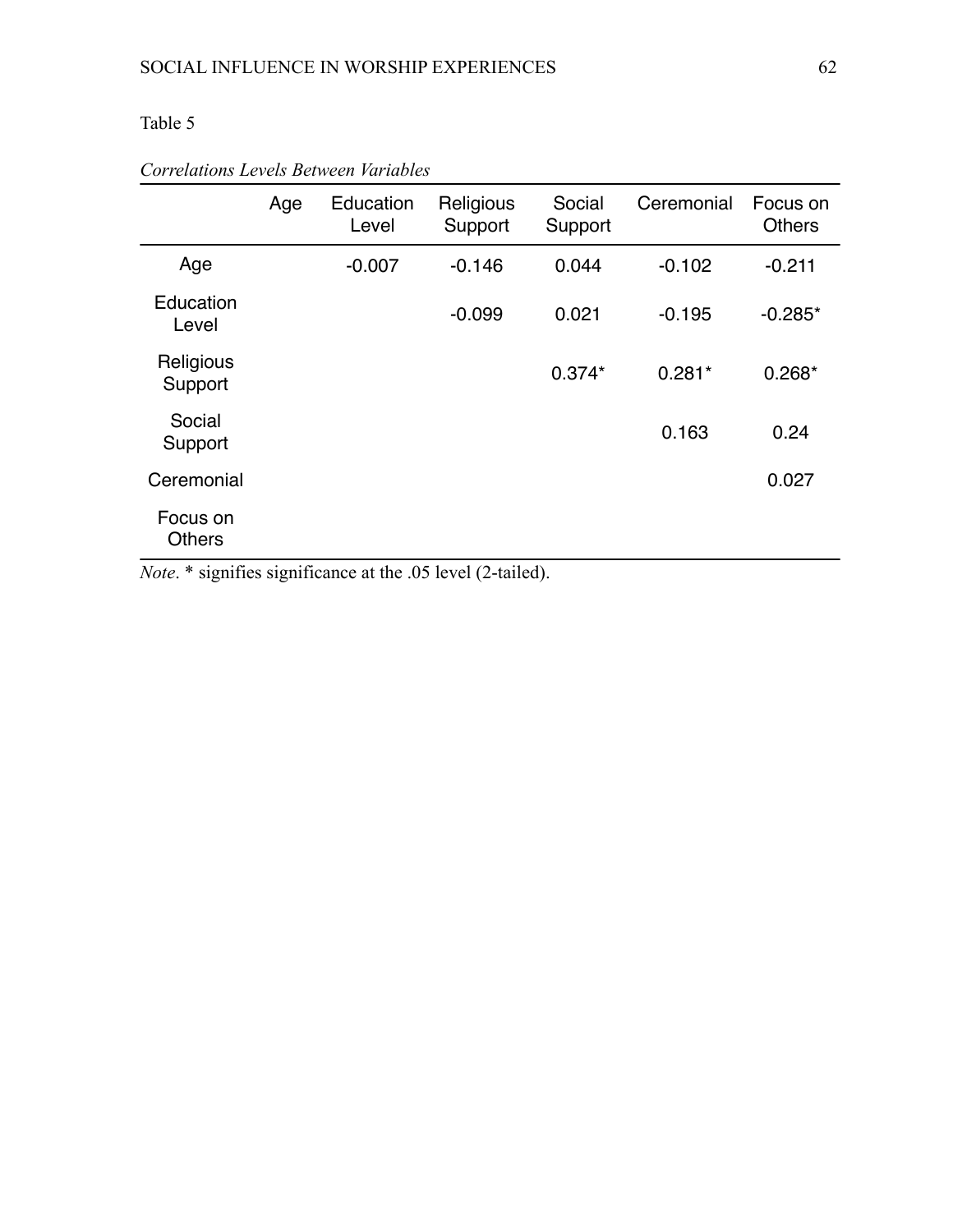|                           | Age | Education<br>Level | Religious<br>Support | Social<br>Support | Ceremonial | Focus on<br><b>Others</b> |
|---------------------------|-----|--------------------|----------------------|-------------------|------------|---------------------------|
| Age                       |     | 0.953              | 0.219                | 0.745             | 0.391      | 0.082                     |
| Education<br>Level        |     |                    | 0.4                  | 0.873             | 0.095      | $0.017*$                  |
| Religious<br>Support      |     |                    |                      | $0.004*$          | $0.015*$   | $0.025*$                  |
| Social<br>Support         |     |                    |                      |                   | 0.219      | 0.075                     |
| Ceremonial                |     |                    |                      |                   |            | 0.825                     |
| Focus on<br><b>Others</b> |     |                    |                      |                   |            |                           |

*Significance Levels of Correlations Between Variables*

*Note*. \* signifies significance at the .05 level (2-tailed).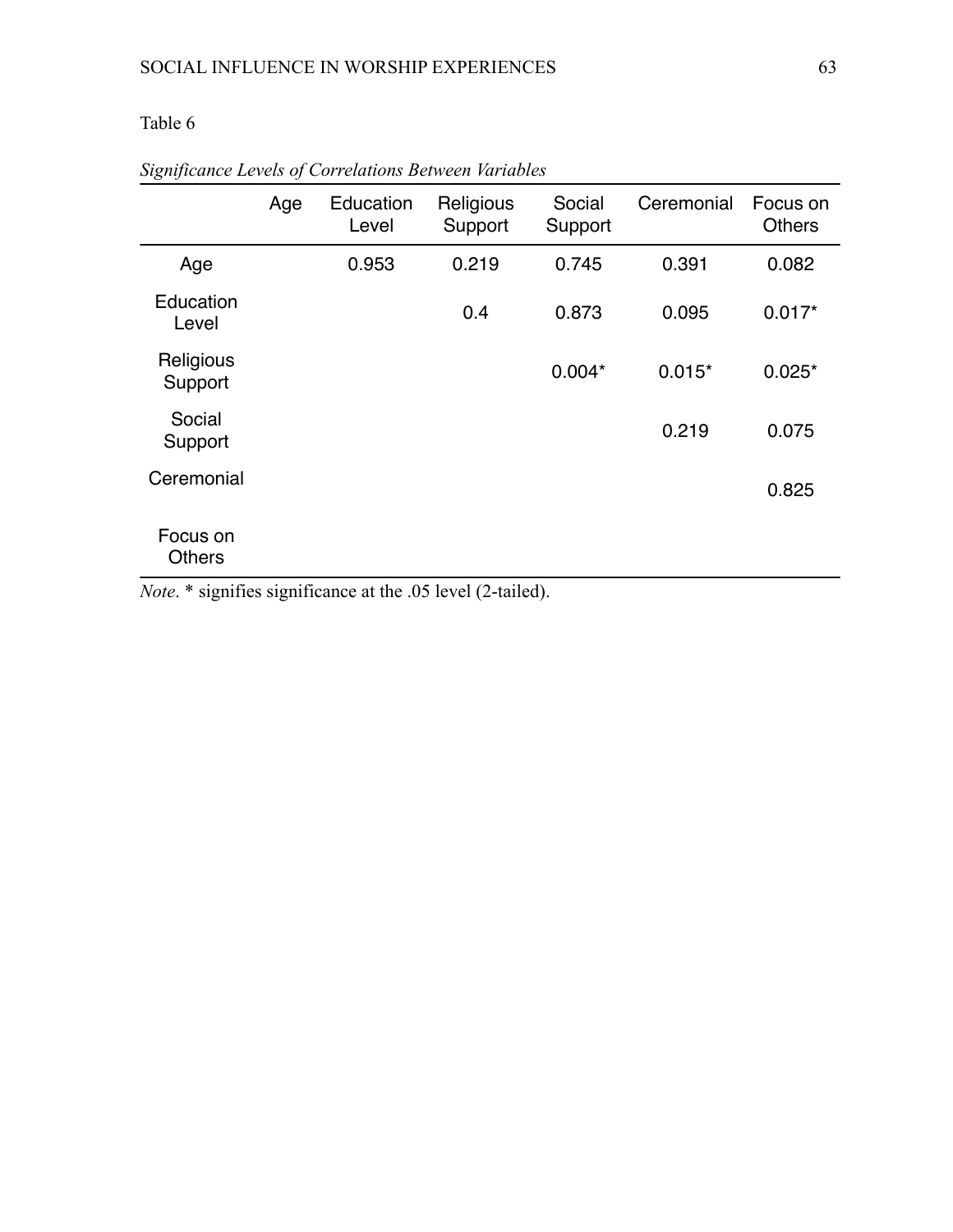|                        | M                    |                   |                 |                      | <b>SD</b>         |                 |  |  |
|------------------------|----------------------|-------------------|-----------------|----------------------|-------------------|-----------------|--|--|
|                        | Religious<br>Support | Social<br>Support | Cere-<br>monial | Religious<br>Support | Social<br>Support | Cere-<br>monial |  |  |
| Gender                 |                      |                   |                 |                      |                   |                 |  |  |
| Male                   | 58.8742              | 19.088            | 28.023          | 8.40742              | 1.9862            | 4.4574          |  |  |
| Female                 | 56.2465              | 19.095            | 30.577          | 7.87052              | 2.1392            | 4.2304          |  |  |
| Race                   |                      |                   |                 |                      |                   |                 |  |  |
| African-American       | 60.2941              | 19.818            | 32.471          | 7.15686              | 1.328             | 3.0128          |  |  |
| Korean                 | 53.6385              | 18.682            | 27.583          | 7.02187              | 2.457             | 4.6149          |  |  |
| Latino                 | 55.3378              | 18                | 31.167          | 8.00734              | 2.7839            | 3.8807          |  |  |
| Caucasian              | 57.4256              | 19.735            | 29.167          | 8.8179               | 1.0326            | 4.2737          |  |  |
| <b>Marital Status</b>  |                      |                   |                 |                      |                   |                 |  |  |
| Single                 | 57.7562              | 18.357            | 29.154          | 8.50299              | 2.8389            | 4.9061          |  |  |
| Living Together        | 45                   | 14                | 19              | N/A                  | N/A               | N/A             |  |  |
| <b>Married</b>         | 56.11                | 19.357            | 29.745          | 7.47709              | 1.4453            | 4.1485          |  |  |
| Separated              | 59.5                 | 16                | 34              | 10.6066              | 5.6569            | 2.1213          |  |  |
| <b>Divorced</b>        | 55.2288              | 19.667            | 31.125          | 9.35768              | 2.3381            | 4.1641          |  |  |
| Widowed                | 70                   | 21                | 33              | N/A                  | N/A               | N/A             |  |  |
| <b>Education Level</b> |                      |                   |                 |                      |                   |                 |  |  |
| Less Than 9 yrs        | 59.6667              | 16.5              | 32              | 9.29157              | 6.364             | 1.7321          |  |  |
| Some High Sch.         | 56.1901              | 20                | 28.375          | 6.32334              | $N/A^*$           | 3.5911          |  |  |
| High Sch. Grad         | 53.388               | 18.667            | 30.444          | 8.6007               | 2.582             | 4.1866          |  |  |
| Some College           | 59.419               | 19.881            | 31.442          | 7.28749              | 1.3408            | 4.4166          |  |  |
| Bachelors Deg.         | 54.3766              | 18.81             | 28.326          | 8.53552              | 2.1822            | 4.8515          |  |  |
| Graduate Deg.          | 55.4331              | 18.625            | 28.222          | 6.85148              | 1.4079            | 2.9907          |  |  |

## *Means and Standard Deviations for Additional Demographics*